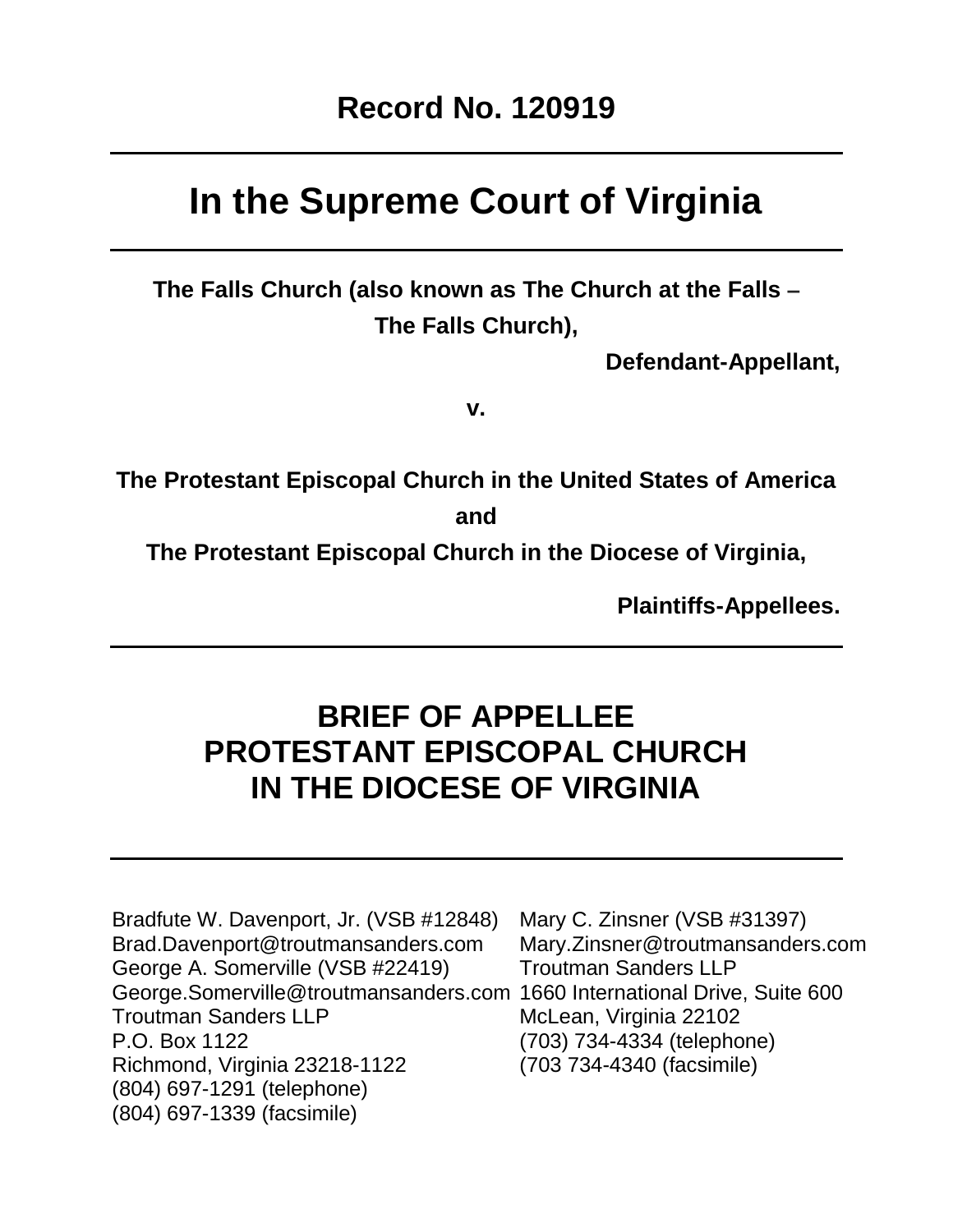| L. | The Circuit Court correctly followed and applied this<br>Court's decision in Green v. Lewis. (Assignments of |    |
|----|--------------------------------------------------------------------------------------------------------------|----|
|    |                                                                                                              |    |
|    |                                                                                                              |    |
|    | C. The Circuit Court correctly considered evidence of                                                        |    |
|    |                                                                                                              |    |
|    |                                                                                                              |    |
|    | F.                                                                                                           |    |
|    |                                                                                                              |    |
|    | II. TFC's Assignment of Error 3 is waived and is without                                                     | 34 |
|    | III. TFC's Assignment of Error 4 is waived and is without                                                    | 35 |
|    | IV. Ownership of a church's personal property is<br>governed by the same rules as its real property.         |    |
|    | V. The Circuit Court only granted relief that plaintiffs                                                     |    |

## **CONTENTS**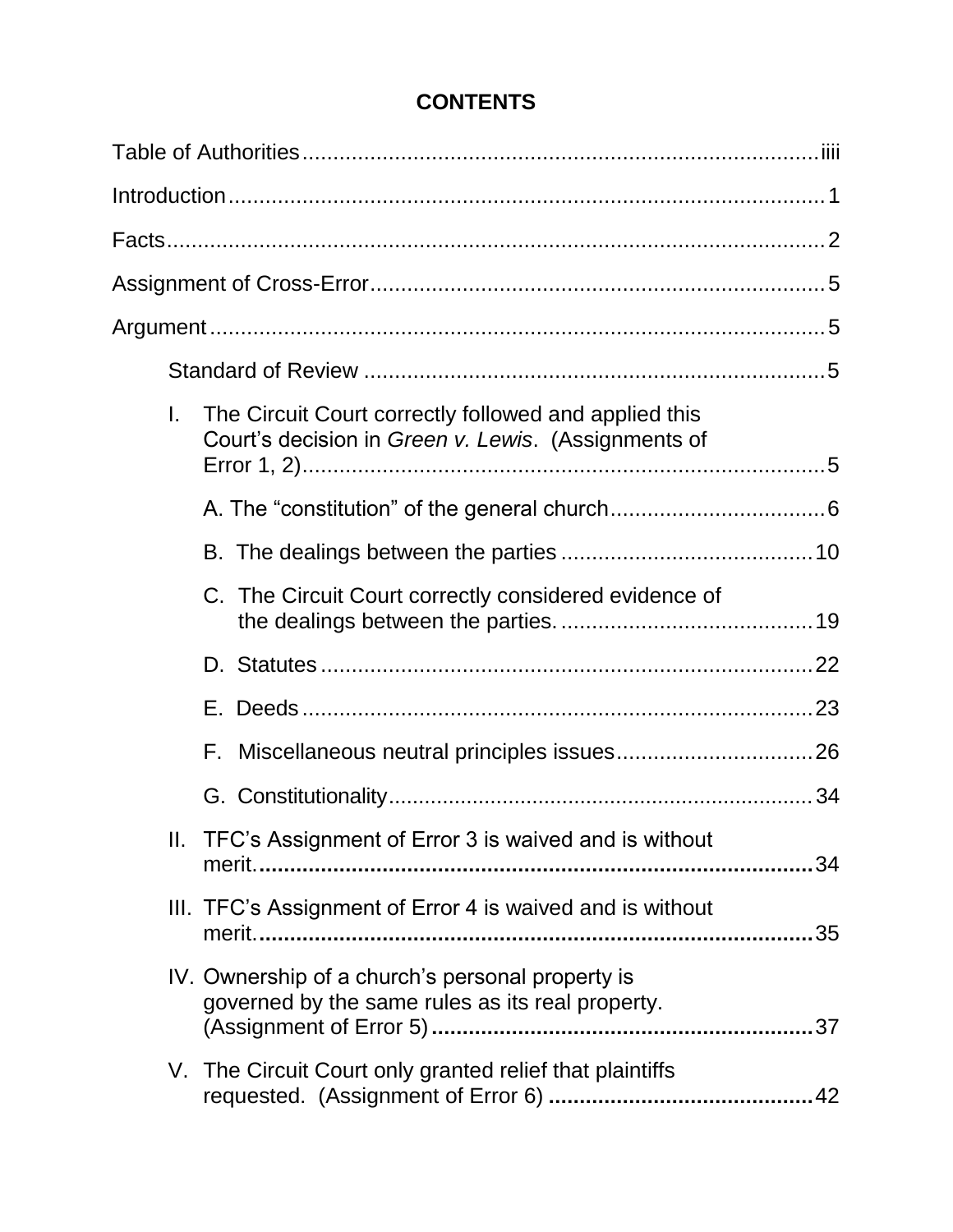| VI. The Circuit Court erred by holding that Va. Code   |  |
|--------------------------------------------------------|--|
| § 57-7.1 does not validate trusts for the benefit of a |  |
| hierarchical church. (Assignment of Cross-Error) 44    |  |
|                                                        |  |
|                                                        |  |
|                                                        |  |

[Addendum 1:](#page-62-0) 

Va. Code § [57-7. What transfers for religious purposes](#page-62-0)  [valid. \(Repl. Vol. 1969\). \(Repealed, 1993 Va. Acts, ch.](#page-62-0)  [370\)](#page-62-0)

Va. Code § 57-7.1. What transfers for religious purposes valid.

[Addendum 2:](#page-64-0)

<span id="page-2-0"></span>*[Episcopal Diocese of Ohio v. Anglican Church of the](#page-64-0)  Transfiguration*, No. [CV-08-654973 \(Ohio Common Pleas,](#page-64-0)  [Cuyahoga Co., Sept. 29, 2011\)](#page-64-0)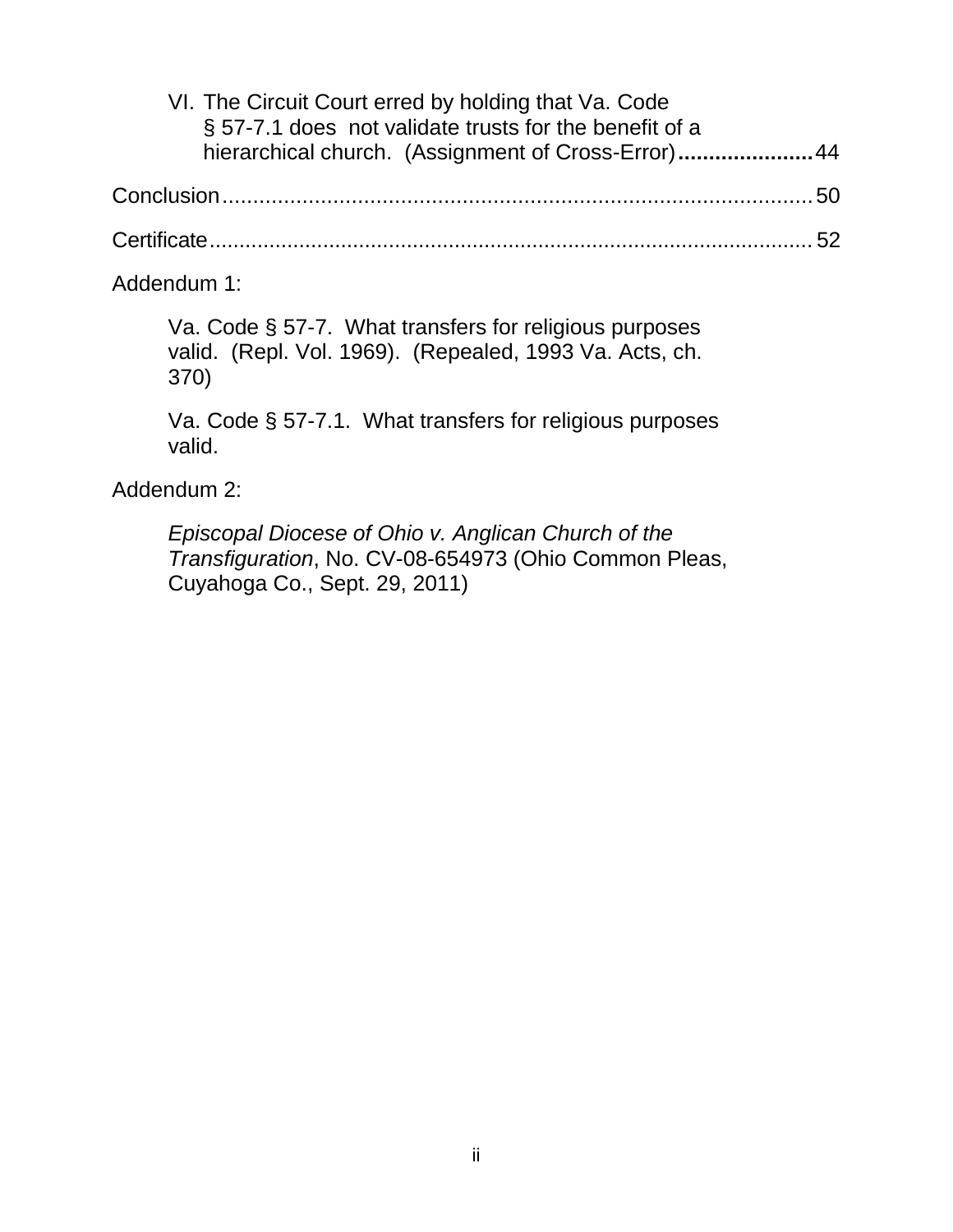## **AUTHORITIES**

|                                                                                                                                 | Page(s) |
|---------------------------------------------------------------------------------------------------------------------------------|---------|
| <b>VIRGINIA CASES</b>                                                                                                           |         |
| <b>Bankers Credit Service of Vermont v. Dorsch,</b>                                                                             |         |
| Brooke v. Shacklett.                                                                                                            |         |
| C.G. Blake Co. v. Smith,                                                                                                        |         |
| Commonwealth v. Bruhn,                                                                                                          |         |
| Dale v. City of Newport News,                                                                                                   |         |
| Delta Star, Inc. v. Michael's Carpet World,                                                                                     |         |
| Diocese of Southwestern Va. of the Protestant Episcopal Church v.<br>Buhrman, 5 Va. Cir. 497 (Clifton Forge 1977), pet refused, |         |
| Flippo v. CSC Associates, III, LLC,                                                                                             |         |
| Gottlieb v. Economy Stores, Inc.,                                                                                               |         |
| Green v. Lewis,                                                                                                                 |         |
| Jenkins v. Bay House Assocs.,                                                                                                   |         |
| Kemp v. Miller,                                                                                                                 |         |
| Lee v. Lee,                                                                                                                     |         |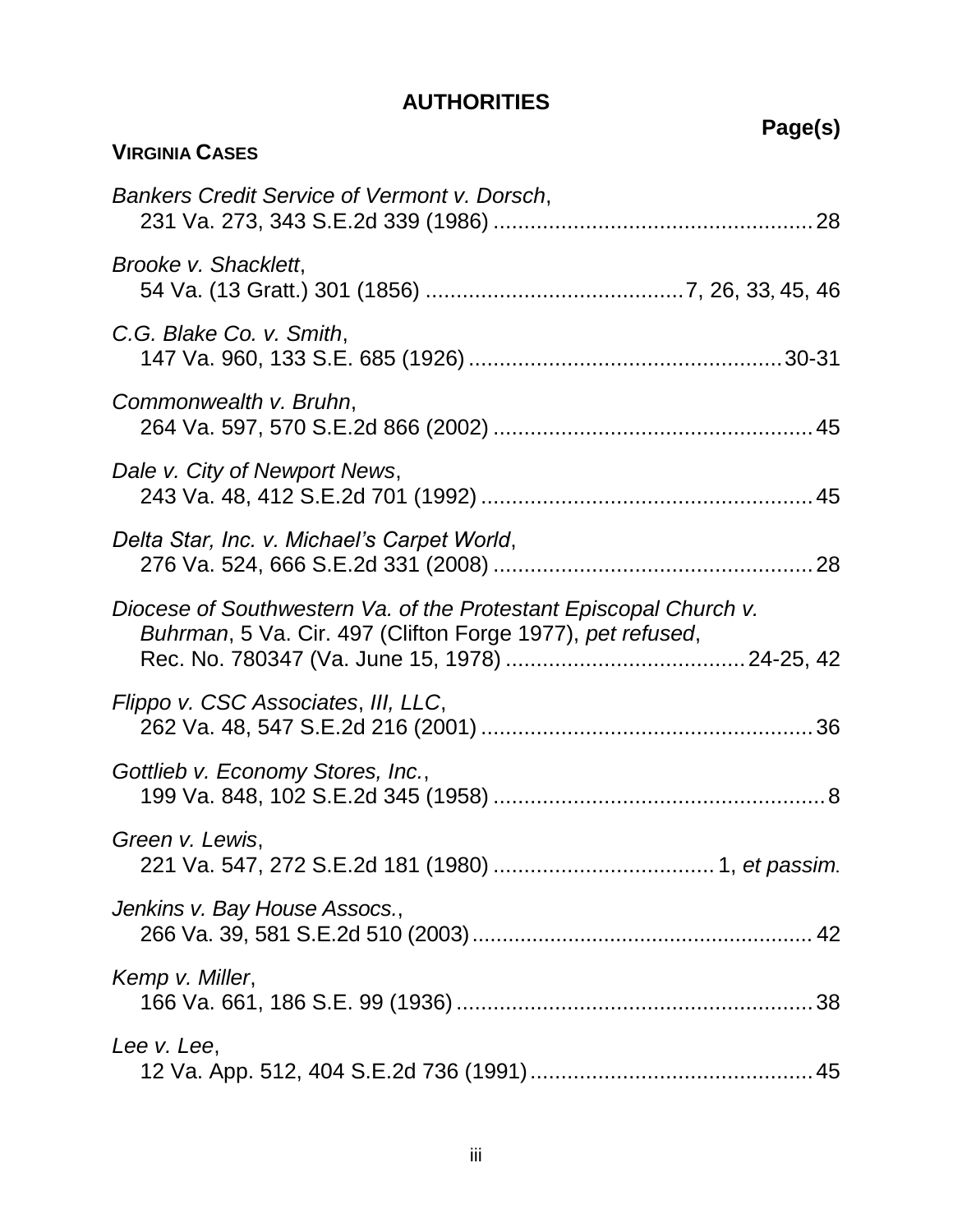| L.F. v. Breit,<br>___ Va. ___, ___ S.E.2d ___,                                                               |
|--------------------------------------------------------------------------------------------------------------|
| Linn v. Carson,                                                                                              |
| Moore v. Perkins,                                                                                            |
| National R.R. Passenger Corp. v. Catlett Volunteer Fire Co.,                                                 |
| Norfolk Presbytery v. Bollinger,                                                                             |
| Nusbaum v. Berlin,                                                                                           |
| Protestant Episcopal Church v. Truro Church,<br>280 Va. 6, 694 S.E.2d 555 (2010) ("Truro") 2, 5, 6-7, 41, 42 |
| Reid v. Gholson,                                                                                             |
| <b>Reston Recreation Center Associates v. Reston</b><br>Property Investors Ltd. Partnership,                 |
| Sea-Land Service, Inc. v. O'Neal,                                                                            |
| Town of Vinton v. City of Roanoke,                                                                           |
| Unit Owners Ass'n v. Gillman,                                                                                |
| Woods v. Mendez,                                                                                             |
| <b>FEDERAL CASES</b>                                                                                         |

| Church of the Lukumi Babalu Aye v. City of Hialeah, |  |
|-----------------------------------------------------|--|
|                                                     |  |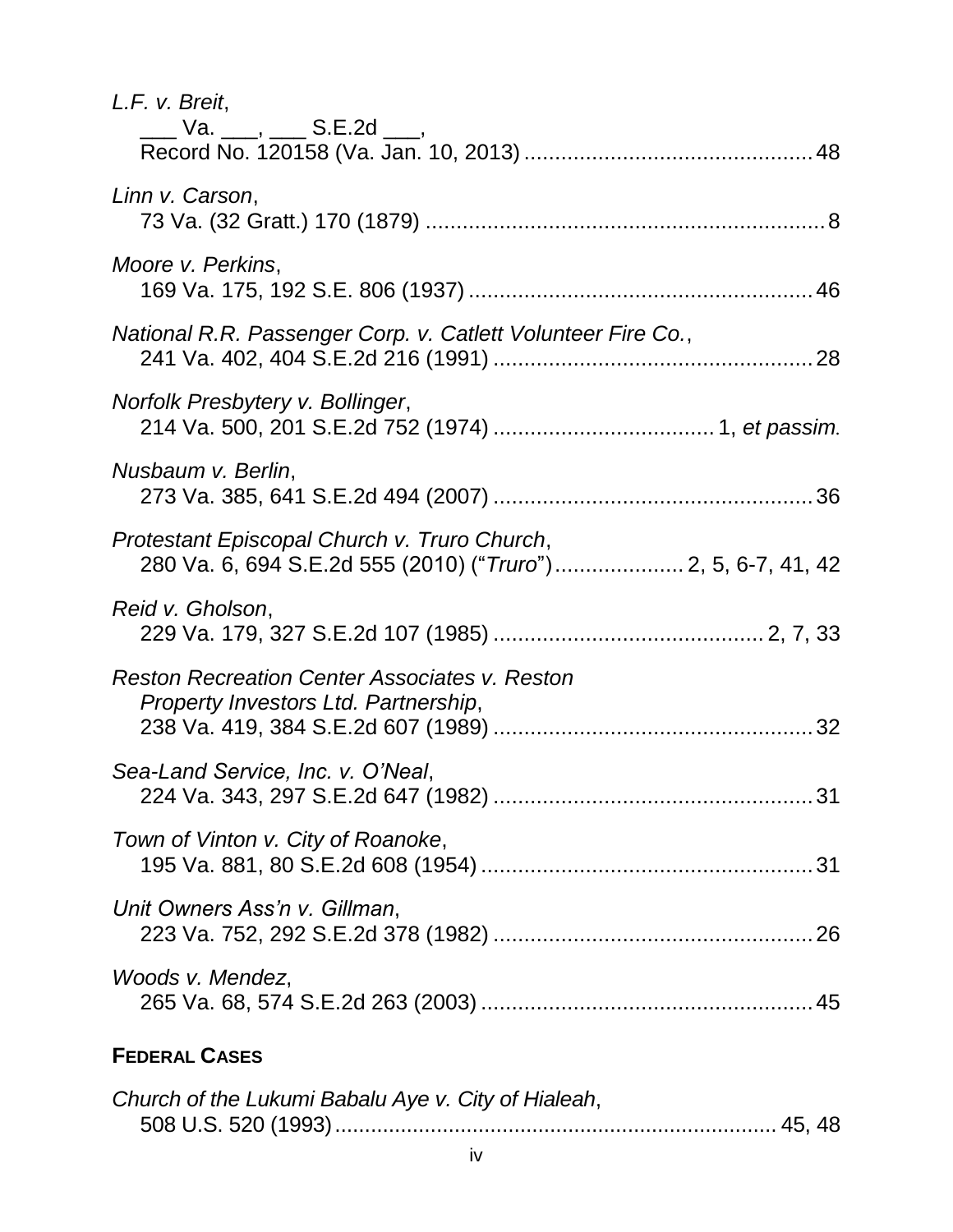| Falwell v. Miller,                                                                                                                                                                                                    |    |
|-----------------------------------------------------------------------------------------------------------------------------------------------------------------------------------------------------------------------|----|
| Jones v. Wolf,                                                                                                                                                                                                        |    |
| Larkin v. Grendel's Den, Inc.,                                                                                                                                                                                        |    |
| Maryland and Virginia Eldership v. Church of God at Sharpsburg, Inc.                                                                                                                                                  |    |
| Presbyterian Church v. Hull Memorial Presbyterian Church,                                                                                                                                                             |    |
| Serbian Eastern Orthodox Dioscese v. Milivojevich,                                                                                                                                                                    |    |
|                                                                                                                                                                                                                       |    |
| Watson v. Jones,                                                                                                                                                                                                      |    |
| <b>OTHER CASES</b>                                                                                                                                                                                                    |    |
| Episcopal Church Cases,                                                                                                                                                                                               |    |
| Episcopal Diocese of Ohio v. Anglican Church of the Transfiguration,<br>No. CV-08-654973 (Ohio Common Pleas, Cuyahoga Co., Sept.                                                                                      |    |
| Episcopal Diocese of Rochester v. Harnish,                                                                                                                                                                            | 30 |
| In re Church of St. James the Less,<br>833 A.2d 319 (Pa. Commw. 2003),                                                                                                                                                | 30 |
| Rector, Wardens and Vestrymen of Christ Church in Savannah<br>v. Bishop of the Episcopal Diocese of Ga., Inc.,<br>699 S.E.2d 45 (Ga. App. 2010) ("Savannah l"),<br>aff'd, 718 S.E.2d 237 (Ga. 2011), cert. dismissed, |    |
|                                                                                                                                                                                                                       |    |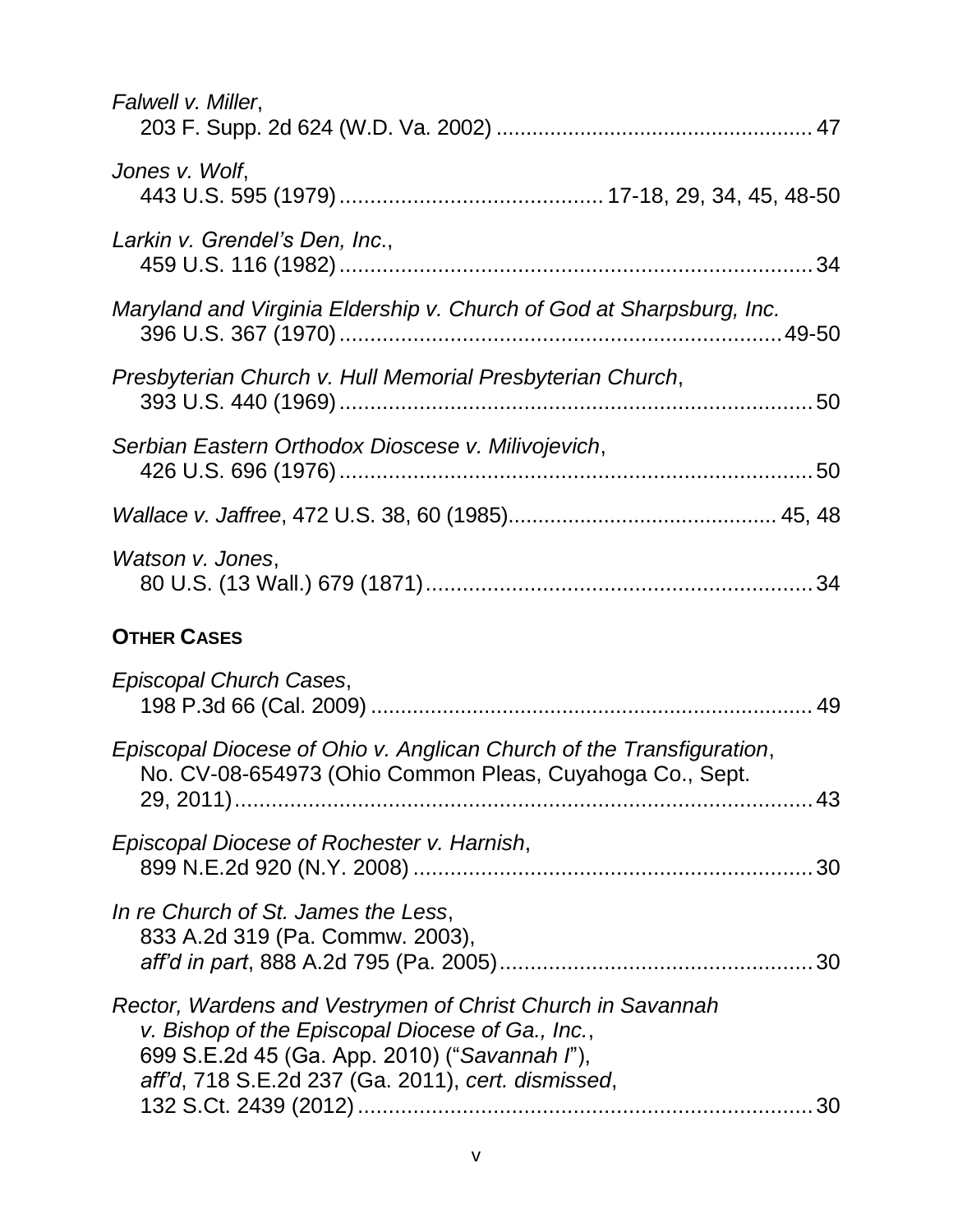| Rector, Wardens and Vestrymen of Christ Church in Savannah<br>v. Bishop of the Episcopal Diocese of Ga., Inc.,<br>718 S.E.2d 237 (Ga. 2011) ("Savannah II"), |  |
|--------------------------------------------------------------------------------------------------------------------------------------------------------------|--|
| <b>STATUTES</b>                                                                                                                                              |  |
|                                                                                                                                                              |  |
|                                                                                                                                                              |  |
|                                                                                                                                                              |  |
|                                                                                                                                                              |  |
|                                                                                                                                                              |  |
|                                                                                                                                                              |  |
|                                                                                                                                                              |  |
|                                                                                                                                                              |  |
|                                                                                                                                                              |  |
|                                                                                                                                                              |  |
|                                                                                                                                                              |  |
|                                                                                                                                                              |  |
| <b>CONSTITUTIONS</b>                                                                                                                                         |  |
|                                                                                                                                                              |  |
|                                                                                                                                                              |  |
| <b>RULES OF COURT</b>                                                                                                                                        |  |
|                                                                                                                                                              |  |
|                                                                                                                                                              |  |
|                                                                                                                                                              |  |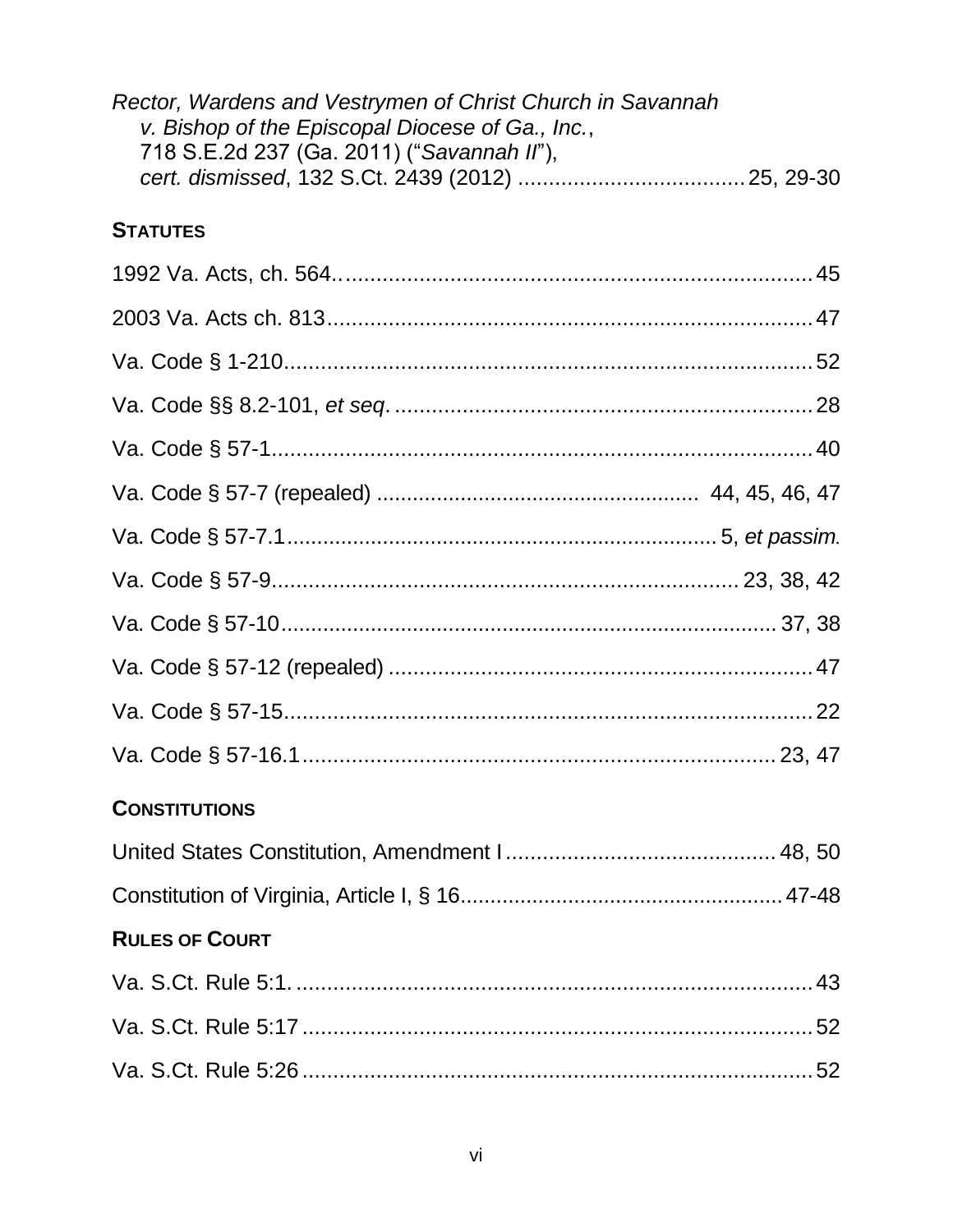## **OTHER AUTHORITIES**

| Bryson on Virginia Civil Procedure § 12.02 (4th ed. 2005) 45 |  |
|--------------------------------------------------------------|--|
|                                                              |  |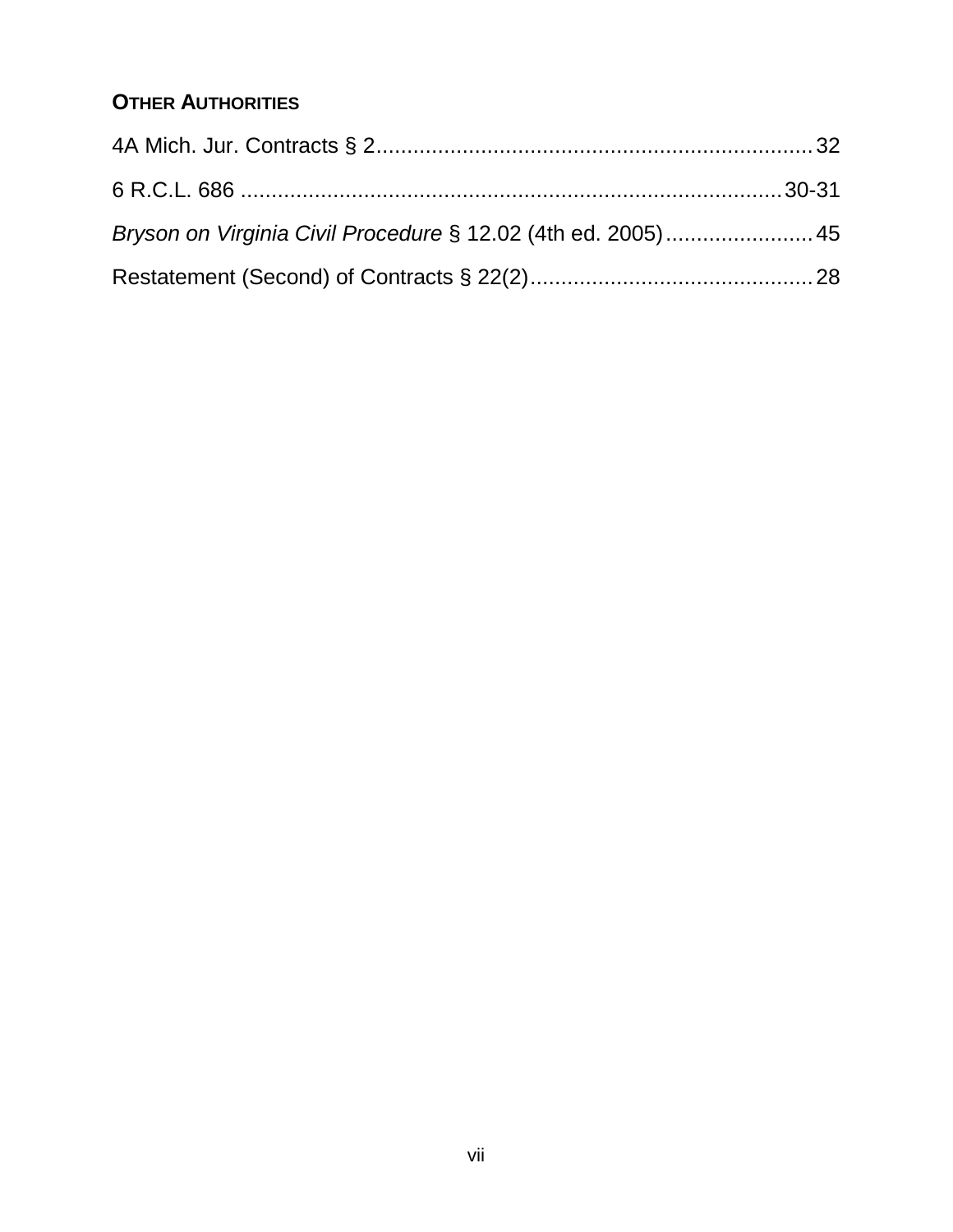#### **INTRODUCTION**

<span id="page-8-1"></span><span id="page-8-0"></span>The decision below is a straightforward application of this Court's decision in *Green v. Lewis*, 221 Va. 547, 272 S.E.2d 181 (1980), to the facts as found by the Circuit Court after a trial. *See*, *e.g.*, JA 149 (opinion below): "the facts here are at least as compelling as the facts in *Norfolk Presbytery* [*v. Bollinger*, 214 Va. 500, 201 S.E.2d 752 (1974) ("*Norfolk*")] and *Green* and therefore require this Court to reach a similar judgment."

The principal issues presented by The Falls Church's ("TFC's") appeal are (1) whether the Circuit Court correctly applied *Green*, and if so whether that decision contravenes the federal and Virginia Constitutions; and (2) whether a local church can belong to a hierarchical church for nearly two centuries; accept, conform to, and be bound by its rules; and then unilaterally renounce those rules and thereby absolve itself of its longstanding commitments as a part of the general church, with the obligations as well as benefits and privileges that such membership entails.

TFC begins its arguments with the assumption that it is the owner of the properties in question, and it reasons in a circle from that premise to the conclusion that the judgment works a "forfeiture" of those properties (TFC Brief at 34, 35-37). TFC is wrong. The issue is neither "forfeiture" nor "use restrictions" (*id*. at 16-18). The issue is whether the Circuit Court erred by holding that Diocese of Virginia ("the Diocese") and The Episcopal Church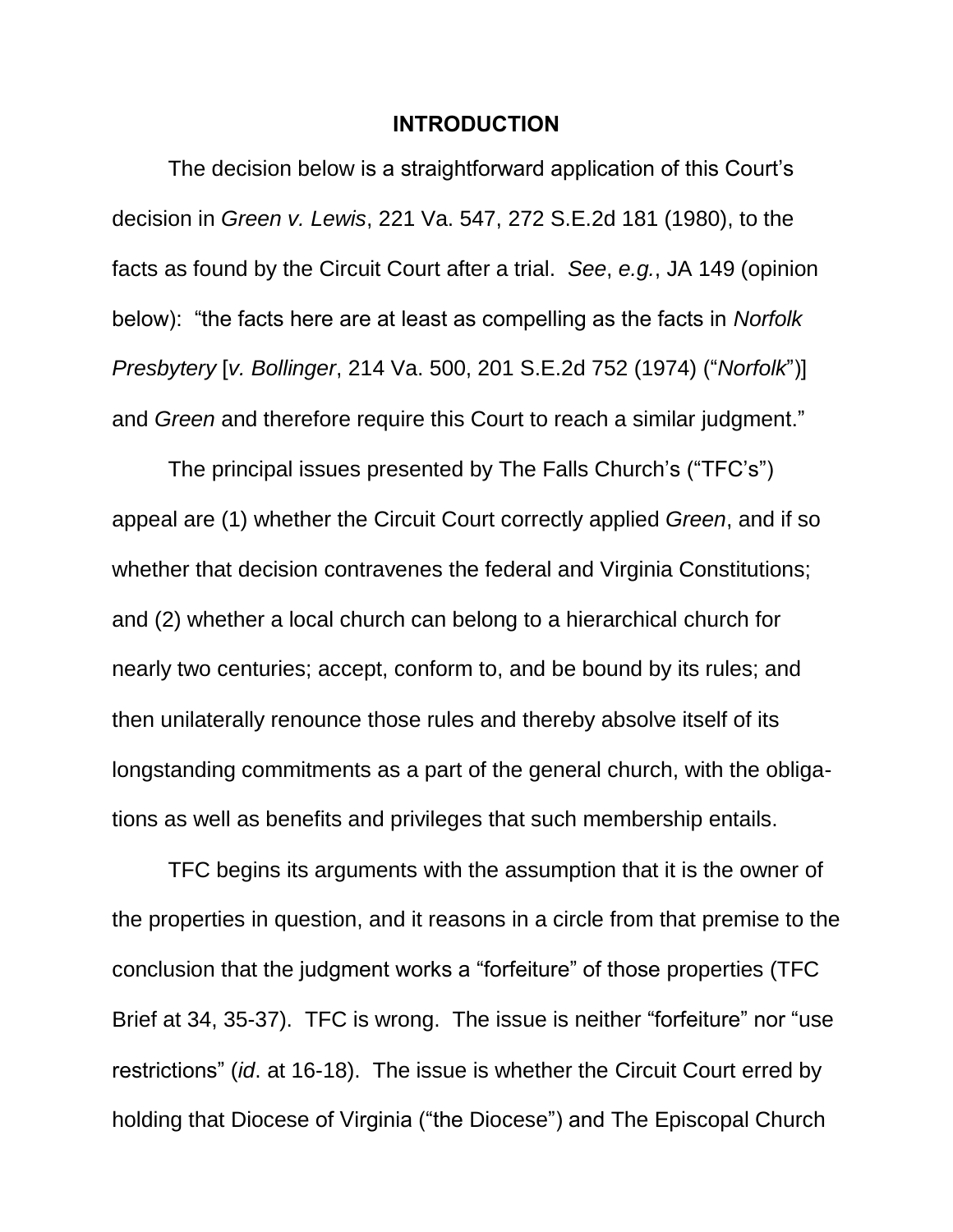("the Church" or "TEC") have contractual, proprietary, or trust interests in

those properties. That holding was not in error, as discussed below.

The Diocese also joins in the arguments presented in TEC's Brief.

## **FACTS**

<span id="page-9-0"></span>A reader of TFC's brief might think that it is an independent (or

congregational) church, with a congregational polity. It is not. As this Court

<span id="page-9-1"></span>stated in *Protestant Episcopal Church v. Truro Church*, 280 Va. 6, 14, 694

S.E.2d 555, 558 (2010) ("*Truro*"), "[i]t is not disputed that the entities

involved in this litigation are part of a hierarchical church."<sup>1</sup> Further,

[t]he highest governing body of TEC is the triennial General Convention, which adopts TEC's constitution and canons to which the dioceses must give an "unqualified accession." Each diocese in turn is governed by a Bishop and Annual Council that adopts the constitution and canons for the diocese. Each congregation within a diocese in turn is bound by the national and diocesan constitutions and canons.

*Id*. at 15, 694 S.E.2d at 559.

<span id="page-9-2"></span> $\overline{a}$ 

One of the duties of an Episcopal Bishop is to visit the churches in his or her Diocese. *See* JA 5751, 7095-97. The visiting Bishop presides at the Holy Eucharist and at "Initiatory Rites" (confirmation and reception), which only a Bishop may perform. JA 135, 5751, 7179-80. He examines the

<sup>&</sup>lt;sup>1</sup> This Court described the differences between hierarchical and congregational churches in *Reid v. Gholson*, 229 Va. 179, 188-89 & n.13, 327 S.E.2d 107, 112-13 & n.13 (1985).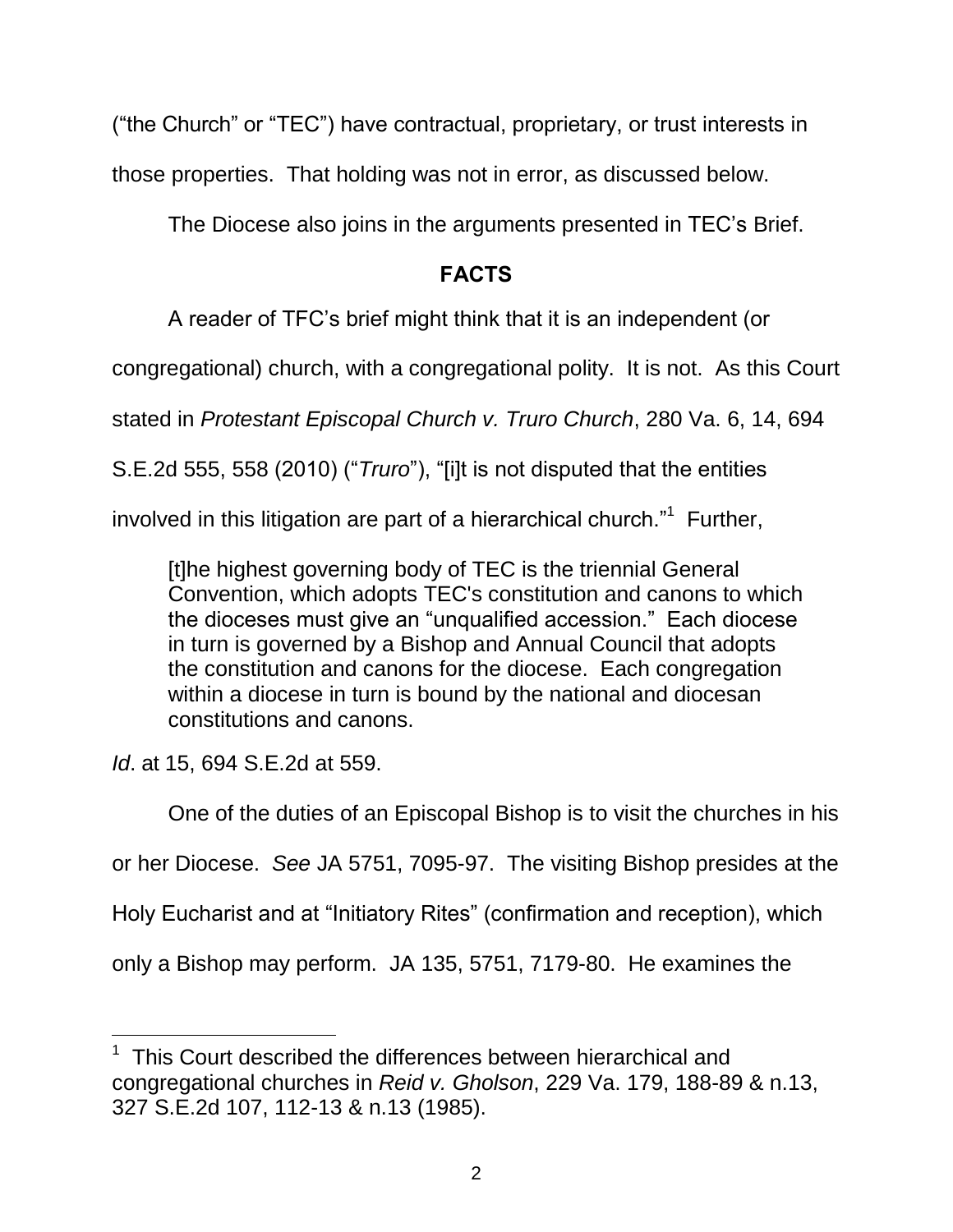church's records and inspects its property. JA 135, 5733 (Canon III.9.5(b)(5)), 5751 (Canon III.18.4), 7180-81. Diocesan Bishops or their delegates installed rectors at TFC (*see* JA 4489, 4691); and bishops of TEC and the Diocese participated in numerous ordinary and special occasions. *See*, *e.g.*, JA 2544, 4559, 4732-33, 6403-04, 6409, 6661-62, 6675, 6859.

Every rector (pastor) or other clergy serving an Episcopal church has been educated according to the doctrines and discipline of the Episcopal Church, ordained by an Episcopal Bishop, and has "'declared an oath of conformity with the Church's rules.'" JA 127; *see* JA 130, 136-37, 138, 5663. The process leading to ordination is lengthy and detailed, and it is managed and controlled by the Diocese almost from the beginning. The process is described in detail in testimony at JA 7132-47 and summarized in the opinion below at JA 135 (describing "the Bishop's control over the entire process of ordination, from 'aspirant' to 'postulant' to 'candidate' to 'deacon' and, finally, to 'priest'" as one "of the ways that a local Episcopal church is subject to the denominational hierarchy").

The Church and the Diocese regulate and exercise authority over local churches in numerous respects. Among other things, churches must obtain consents of the local congregation and/or Diocesan authorities to incur debt above a stated threshold or to encumber or alienate most real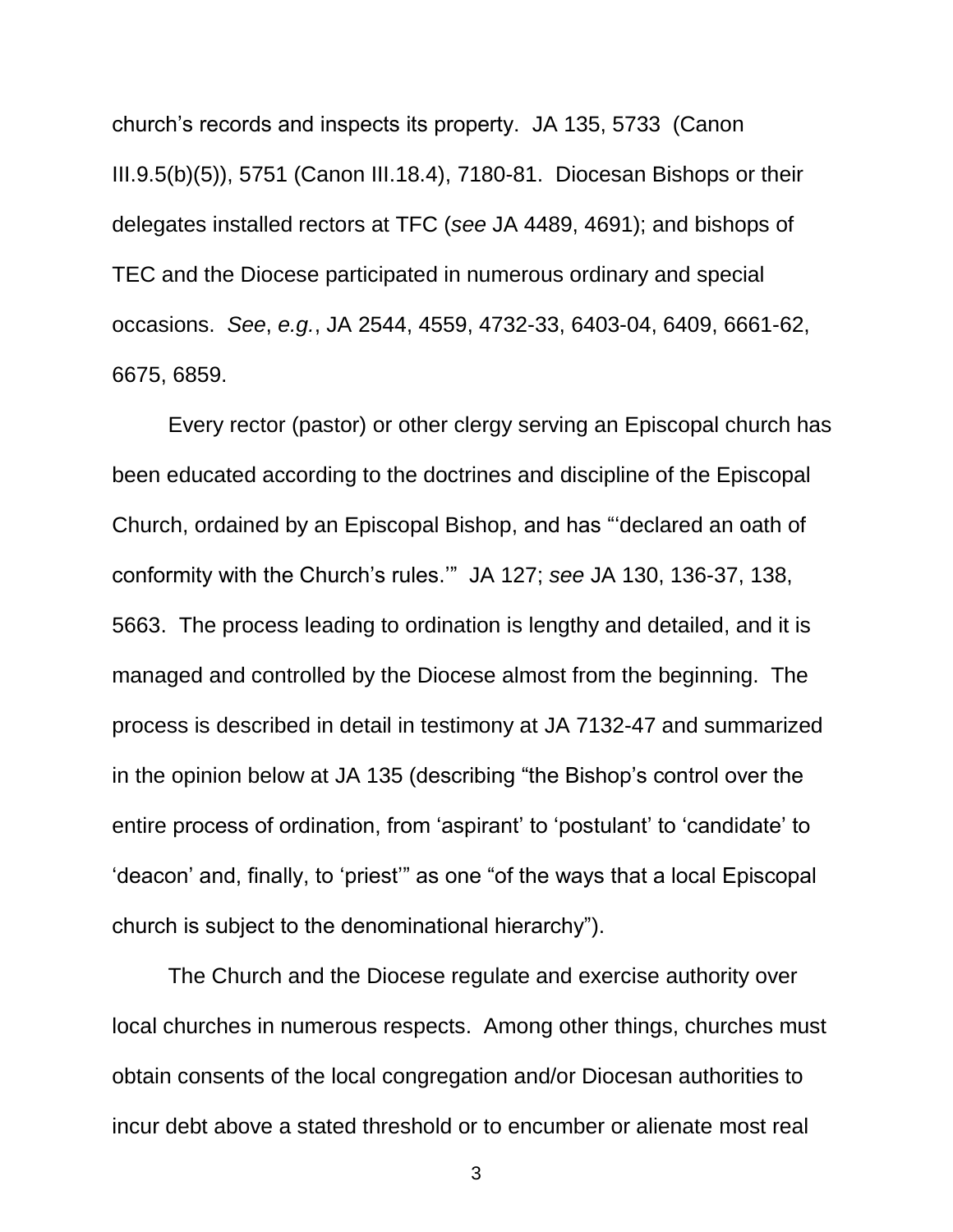property. JA 5693, 5714, 5852, 7160-64, 7167-68. They must elect vestries (local governing bodies) and wardens (vestry officers). JA 5703, 5846-48. They must submit annual parochial reports. JA 5691, 5854, 7154. They must adhere to certain business practices, including insuring property and conducting annual audits. JA 5692-93, 5850-51, 7155-58. They must participate in the Church Pension Fund for their clergy. JA 5694-95, 7171. Their clergy must obtain authorization from the Diocesan Bishop for various things, including to remarry a person who has been divorced or to allow a lay person to deliver the sacrament of communion. JA 5710, 5716, 7172-76. TFC understood and obeyed those rules.

TFC's history dates to approximately 1732. It was part of the colonial Truro Parish and later Fairfax Parish. Its rector was "one of the leaders in the effort to transform the Anglican parishes in Virginia into a new diocese and to initiate a Protestant Episcopal Church in the United States of America as the successor to the Church of England in the new nation.'" JA 106 n.48 (opinion below), quoting JA 2650. By 1798, however, TFC "was no longer functioning as an Episcopal congregation." It "was admitted to the Diocese as a separate and distinct church" in 1836. It suffered substantial disruption and building damage as a result of the Civil War, but it was formally reorganized and a vestry was elected on November 27, 1873. It has existed continually since then. JA 63, 106-07 (opinion below).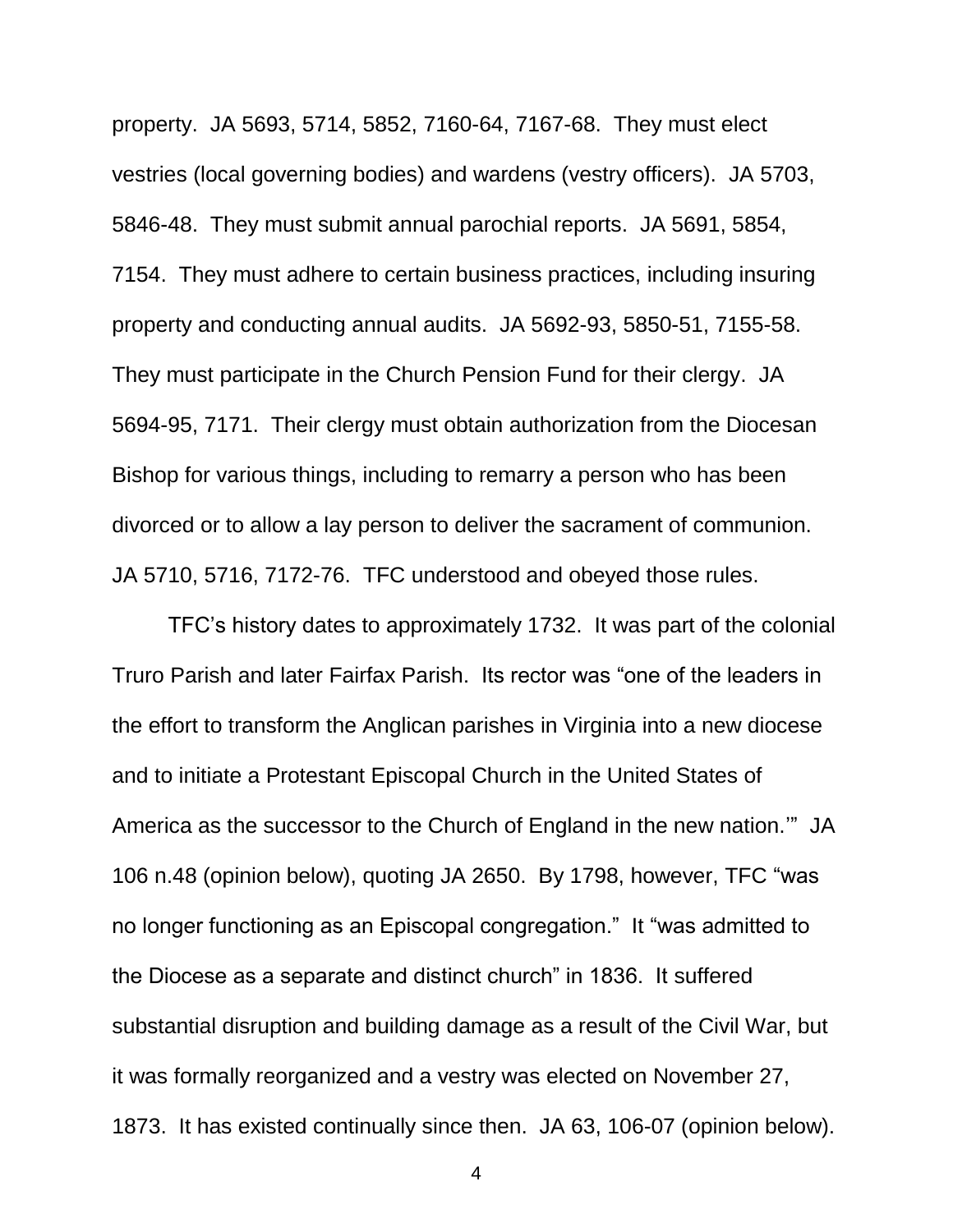The relationship between TFC and the Diocese is described further in the opinion below at JA 137-39 and in the Argument, *infra*.

## **ASSIGNMENT OF CROSS-ERROR**

<span id="page-12-0"></span>The Circuit Court erred by holding that Va. Code § 57-7.1 does not

validate trusts for the benefit of a hierarchical church and by rejecting a

constitutional challenge to that interpretation. Preserved in, *e.g.*, the

Diocese's Post-Trial Opening Brief (filed Aug. 5, 2011) at 38-42.

## <span id="page-12-4"></span><span id="page-12-3"></span>**ARGUMENT**

<span id="page-12-1"></span>**Standard of Review.** The standard of review applicable to each of TFC's assignments of error and to the Diocese's assignment of cross-error is *de novo*, for legal error.

## <span id="page-12-2"></span>**I. The Circuit Court correctly followed and applied this Court's decision in** *Green v. Lewis***. (Assignments of Error 1, 2)**

In *Green* this Court defined the "neutral principles of law" doctrine, adopted in *Norfolk*, as follows: "In determining whether [a general] Church has a proprietary interest in [local church] property, we look [1] to our own statutes, [2] to the language of the deed conveying the property, [3] to the constitution of the general church, and [4] to the dealings between the parties." 221 Va. at 555, 272 S.E.2d at 185-86. The Circuit Court faithfully followed those instructions, as this Court mandated in its *Truro* decision, 280 Va. at 29, 694 S.E.2d at 567-68. *See* JA 74-80, 92-149*.*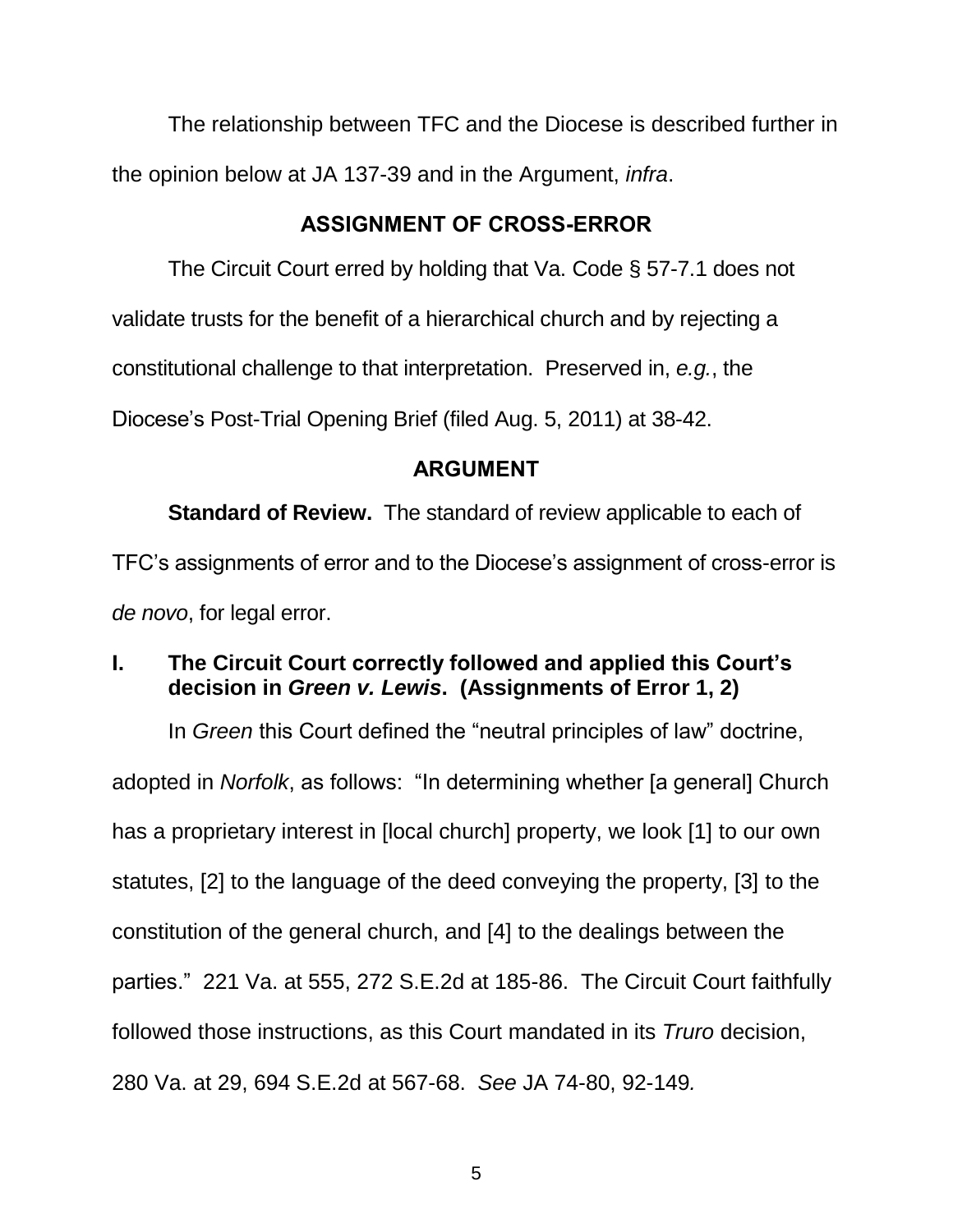**A. The "constitution" of the general church** – both of TEC and of the Diocese – provides that properties held by local congregations are held in trust for TEC and the Diocese (JA 5693, 5852) and include numerous other provisions which demonstrate the general church's interests in and control over local church properties. Much like the A.M.E. Zion Discipline at issue in *Green*, TEC Canons I.7.3 and II.6.2 (JA 5693, 5714) and Diocesan Canon 15 (JA 5852), require Diocesan approval for most property transfers. Diocesan Canon 14 (JA 5852) requires the Diocese's approval of debt above a certain level. Clergy and local church leaders must take oaths to abide by the Church's rules ("the Doctrine, Discipline, and Worship of the Episcopal Church"). JA 5663; *see* JA 5847. (Numerous witnesses, including TFC's rector and two other CANA clergy, testified that the "discipline" of the Church is found in its Constitution and Canons and *Book of Common Prayer*. JA 7121-22, 7877-78, 8159, 8345, 8390-91, 8480-81, 8505, 8510-11. *See* JA 131 n.71 (opinion below); JA 5812 (TEC Canon defining "[t]he Discipline of the Church").) Other pertinent provisions are described in the opinion below at JA 128-35.

Arguments that the Circuit Court erred by considering church canon laws, which pervade TFC's Brief and the Becket Fund's *amicus* brief, ignore *Green*. Those arguments also disregard this Court's holding, in this case, that "the CANA Congregations established that they were previously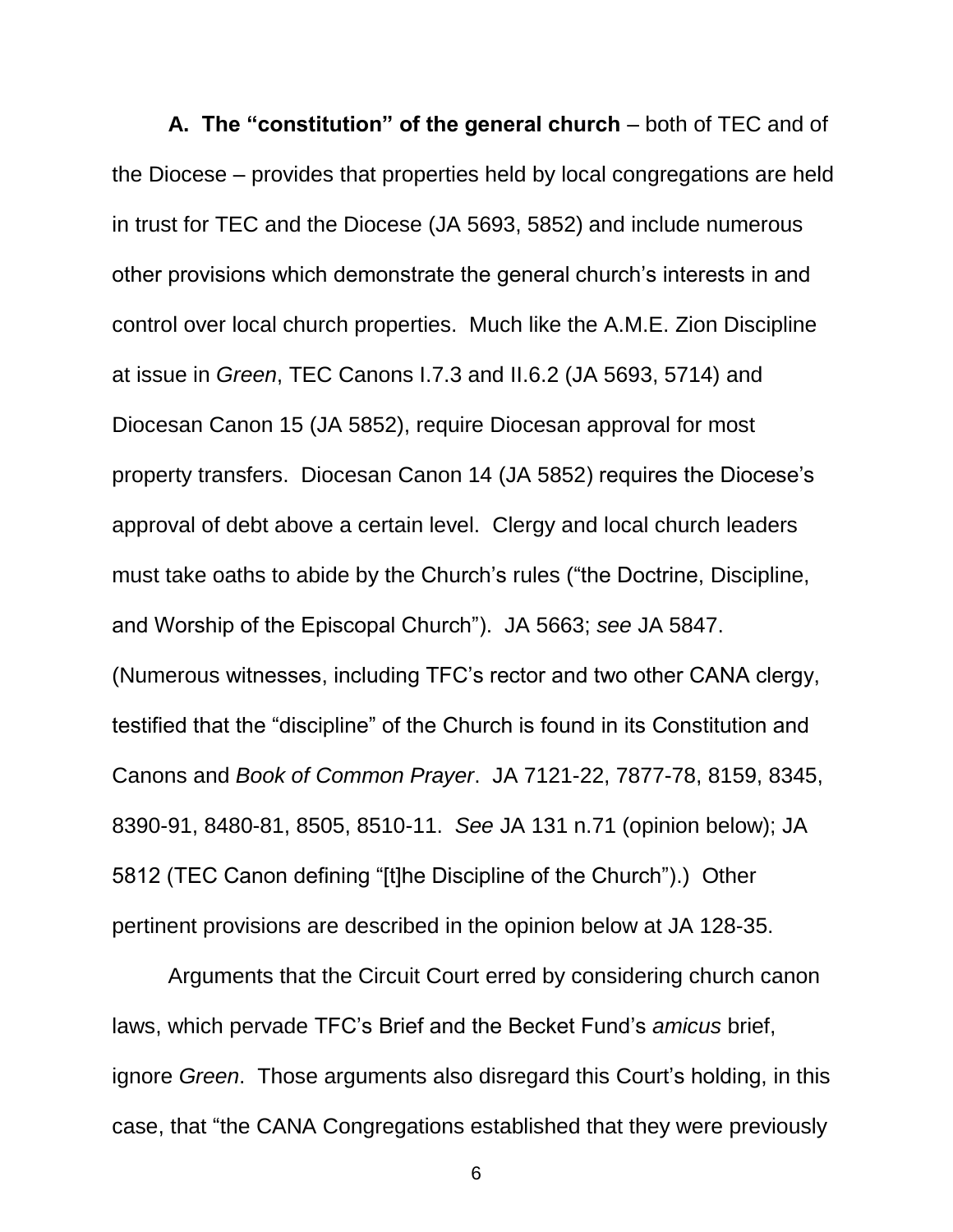<span id="page-14-1"></span>'attached' to TEC and the Diocese" "*because they were required to conform to the constitution and canons of TEC and the Diocese*." *Truro*, 280 Va. at 27, 694 S.E.2d at 566 (emphasis added). $^2$ 

<span id="page-14-2"></span><span id="page-14-0"></span>That is the law of the case, and it has long been the law of Virginia. *See*, *e.g.*, *Reid v. Gholson*, 229 Va. 179, 188-89, 327 S.E.2d 107, 113 (1985) ("One who becomes a member of [a hierarchical] church, by subscribing to its discipline and beliefs, accepts its internal rules and the decisions of its tribunals"); *Brooke v. Shacklett*, 54 Va. (13 Gratt.) 301, 320 (1856) ("'To constitute a member of any church, two points at least are essential …, a profession of its faith and a submission to its government'") (citation omitted). Indeed, TFC's rector testified that Episcopal parishes are bound by the laws of TEC and the Diocese (the Constitutions and Canons) "unless they call us to do something that goes against the teachings of Christ." JA 6977-79. No witness testified to a belief that any provision of the Constitution and Canons of either TEC or the Diocese goes against the teachings of Christ. *See*, *e.g.*, JA 8261-62 (TFC witness Thomas Wilson).

The relationships established by the laws of a hierarchical church are contractual in nature, as recognized in *Norfolk*, *Green*, and numerous other cases. Church canons are no different in this respect from the rules of

 $2$  TFC argued below that the "constitution" of a general church does not include its canons. It has abandoned and waived that argument on appeal.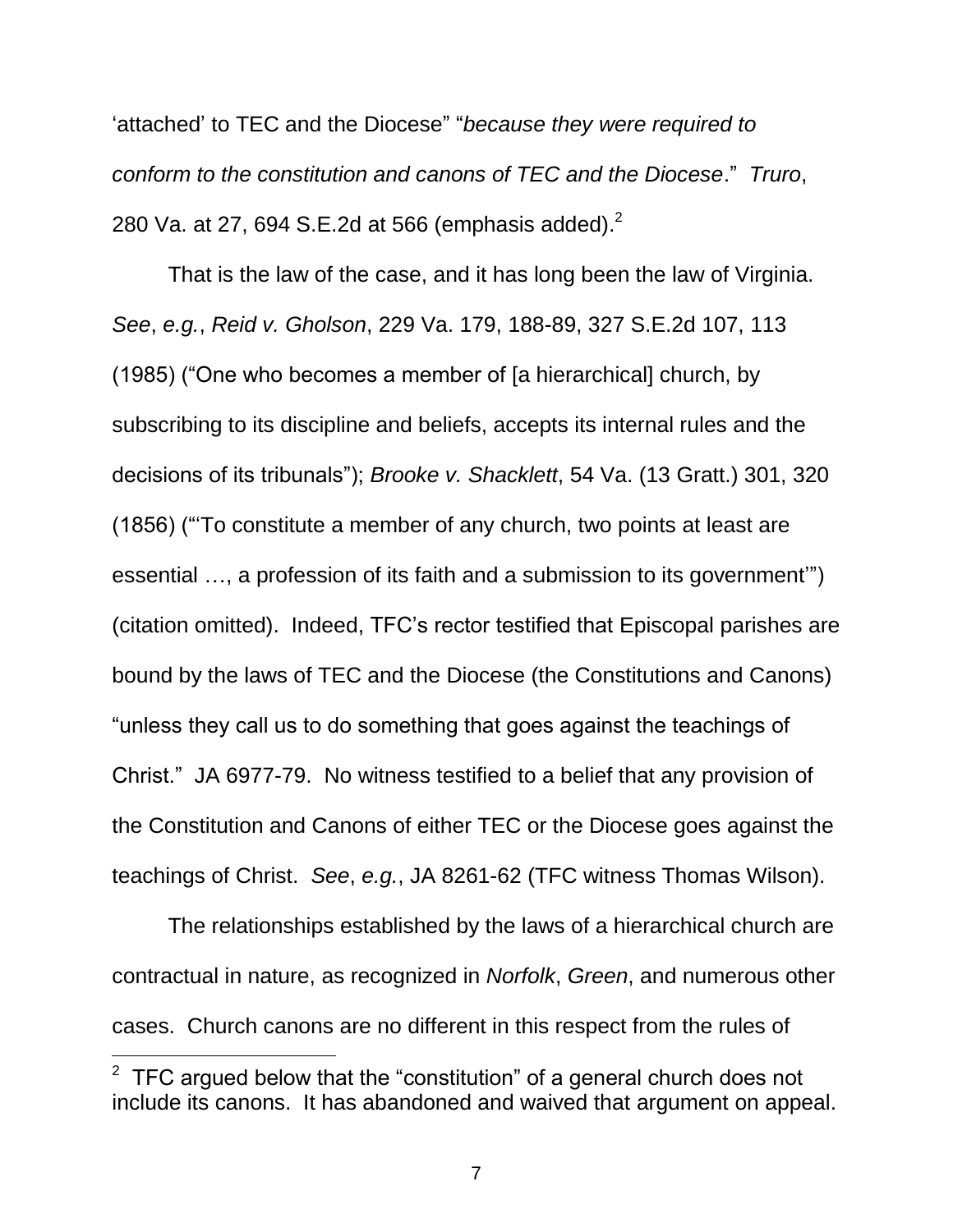<span id="page-15-0"></span>other voluntary associations. *See*, *e.g.*, *Gottlieb v. Economy Stores, Inc.*, 199 Va. 848, 856, 102 S.E.2d 345, 351 (1958) (constitution and by-laws of a voluntary association "constitutes a contract between the members, which, if not immoral or contrary to public policy, or the law, will be enforced by the courts"); *Linn v. Carson*, 73 Va. (32 Gratt.) 170, 183-84 (1879), holding that the Methodist Episcopal Church's book of discipline constituted a contract between a local church and its members.

<span id="page-15-1"></span>Pages 26-27 of TFC's brief attempt to distinguish its governing documents from certain selected features of the governing documents of other churches. The distinctions are inconsequential in light of the unequivocal declarations of TFC's 1982 and 1999 Vestry Manuals that "The Falls Church is subject to the constitution and canons of the national church … and of the Diocese." JA 6630, 6694.

TFC argues that it is not bound contractually by canons enacted after it became a separate church in the Diocese in 1836. TFC Brief at 7, 12, 41-42. It advocates a rule that would be impossible to administer, under which each church is governed only by canons in place when it joined the Diocese and each church would be subject to different, often archaic rules. That is why, looking to the future, the Diocese's Constitution provided in 1836 that every "parish" (local church) would "be benefited and bound … by every rule and canon which *shall be framed*, by any Convention acting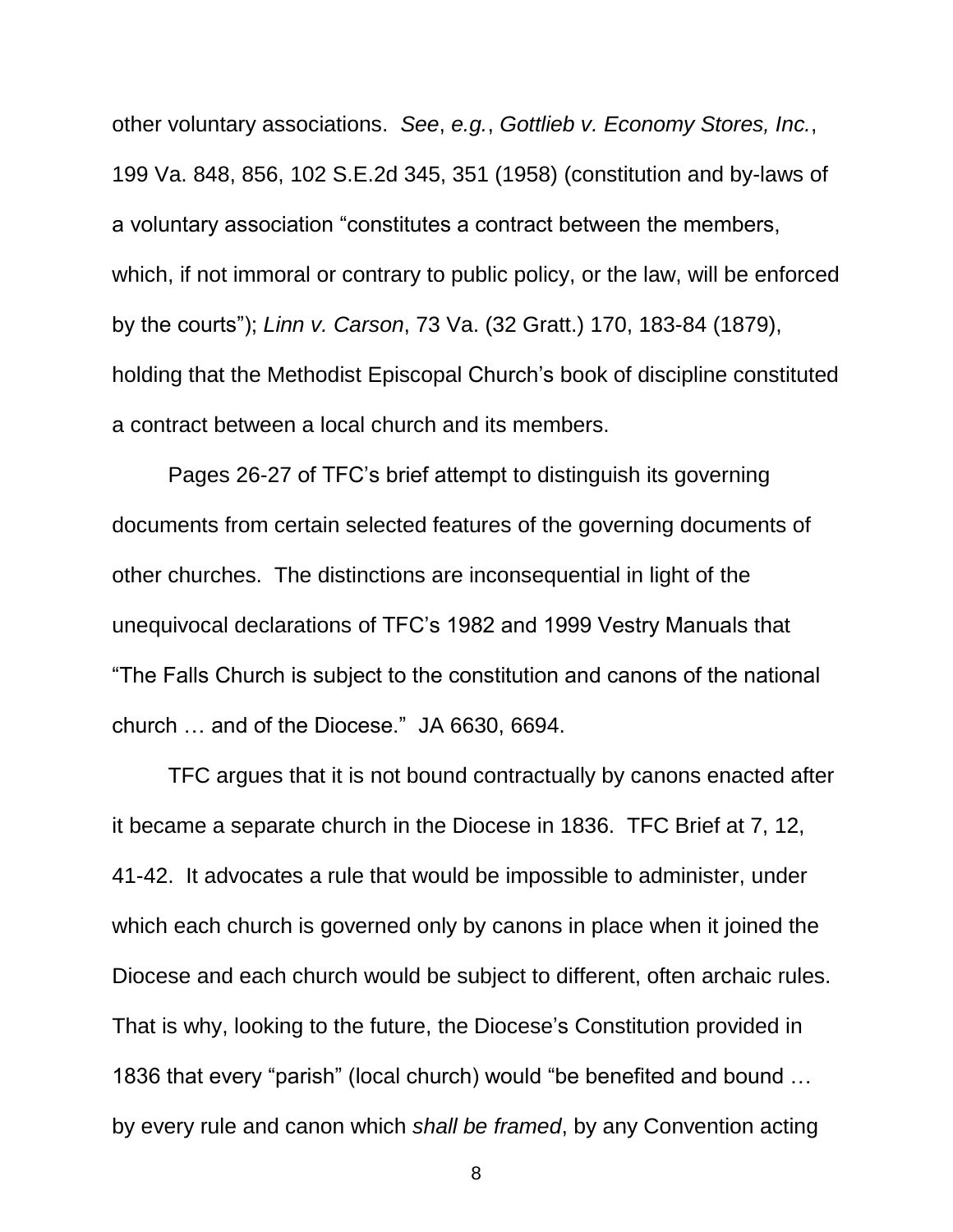under this constitution, for the government of this church in ecclesiastical concerns." JA 5900, 5905 (emphasis added). And before this lawsuit, TFC never claimed that it was not bound by later-enacted canons. $3$ 

TFC's attacks on TEC's and the Diocese's "trust" canons (TFC Brief at 7, 13 & n.6, 24, 30, 33, 38, 41-42) are irrelevant. The Circuit Court held (we believe incorrectly – *see* Assignment of Cross-Error) that denominational trusts are not recognized in Virginia, and it accorded only "limited significance" to those canons. JA 128 n.68. *See also* JA 133 n.72. 4

TFC would have the Court believe that the decision below was based primarily (if not entirely) on church canon law. *See* TFC Brief at 1, 3-4, 5, 12-13, 14-15, 23-24, 25-26, 28-30, 33, 35-42, 50. The canon laws of the Diocese and the Church are an important consideration, to be sure, but they are only one element in the trial court's analysis. Nor did the court

 $3$  That also answers TFC's argument that the trial court violated the Contract Clauses of the federal and state Constitutions "by retroactively applying laws and canons not in force when TFC acquired its initial property or when it joined the denomination." TFC Brief at 41. There is no constitutional prohibition on joining a hierarchical church and agreeing to be bound by its rules, both present and future, and the Circuit Court cited a whole panoply of "laws and canons."

 $4$  JA 2195 and 2222, cited in TFC Brief at 13 n.6 and 34, is not "the official version of [TEC's] canons," *id*. It is a scholarly annotation, whose substance has been rejected in relevant respects by a nearly unbroken line of judicial decisions throughout the country. *See* Brief for Appellee-Cross-Appellant TEC at 5-11, 24-26. The official version of TEC's canons is at JA 5649-5825.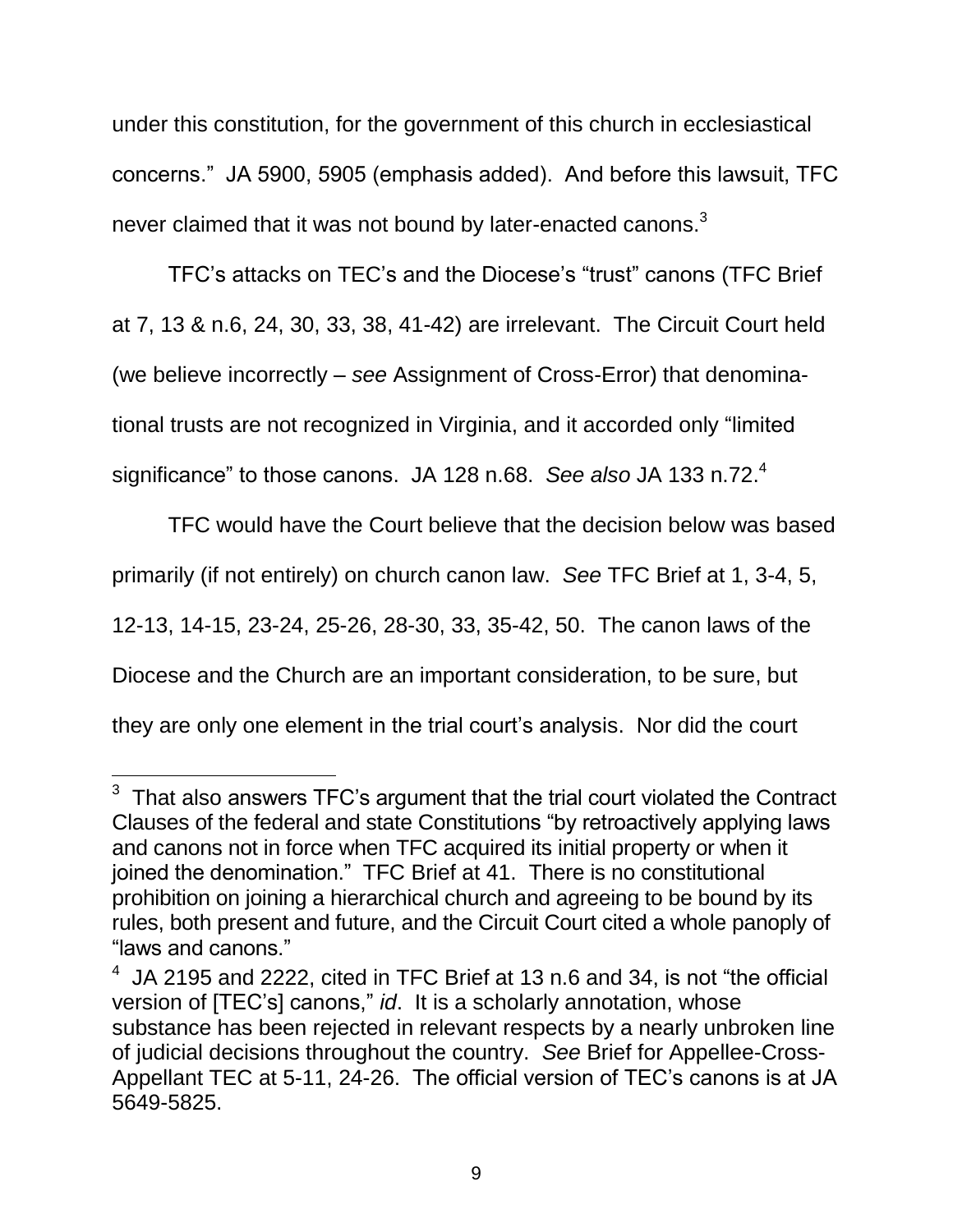hold that "TFC's course of dealing created a contract," *id*. at 33. The decision was based on all four factors identified in *Green*. *See* JA 92-149. And the Circuit Court found, based on those factors, that "it is *overwhelmingly evident* – that TEC and the Diocese have contractual and proprietary interests in the real and personal property of each of these seven churches. Simply put, the facts here are at least as compelling as the facts in *Norfolk Presbytery* and *Green* and therefore require this Court to reach a similar judgment." JA 149 (emphasis added).

**B. The dealings between the parties:** The opinion below includes extensive findings of fact regarding the dealings between the parties. *See* JA 106-07, 137-39. *See also* JA 147, citing "almost 140 pages of detailed, documented indications of active [Diocesan] involvement and participation in the life of these churches, and the understanding and acceptance of those churches that they were part of a hierarchical denomination and subject to its laws," in the Diocese's Post-Trial Opening Brief (filed August 5, 2011) at 56-194 (pages 56-79 apply specifically to TFC), and concluding that "the Court finds far more persuasive TEC's and the Diocese's presentation on the course of dealings between the parties."

The dealings between the parties in this case fit squarely within, and indeed went well beyond, the scope of the dealings that the Court described in *Green* and support the general church's claims, just as in *Green*: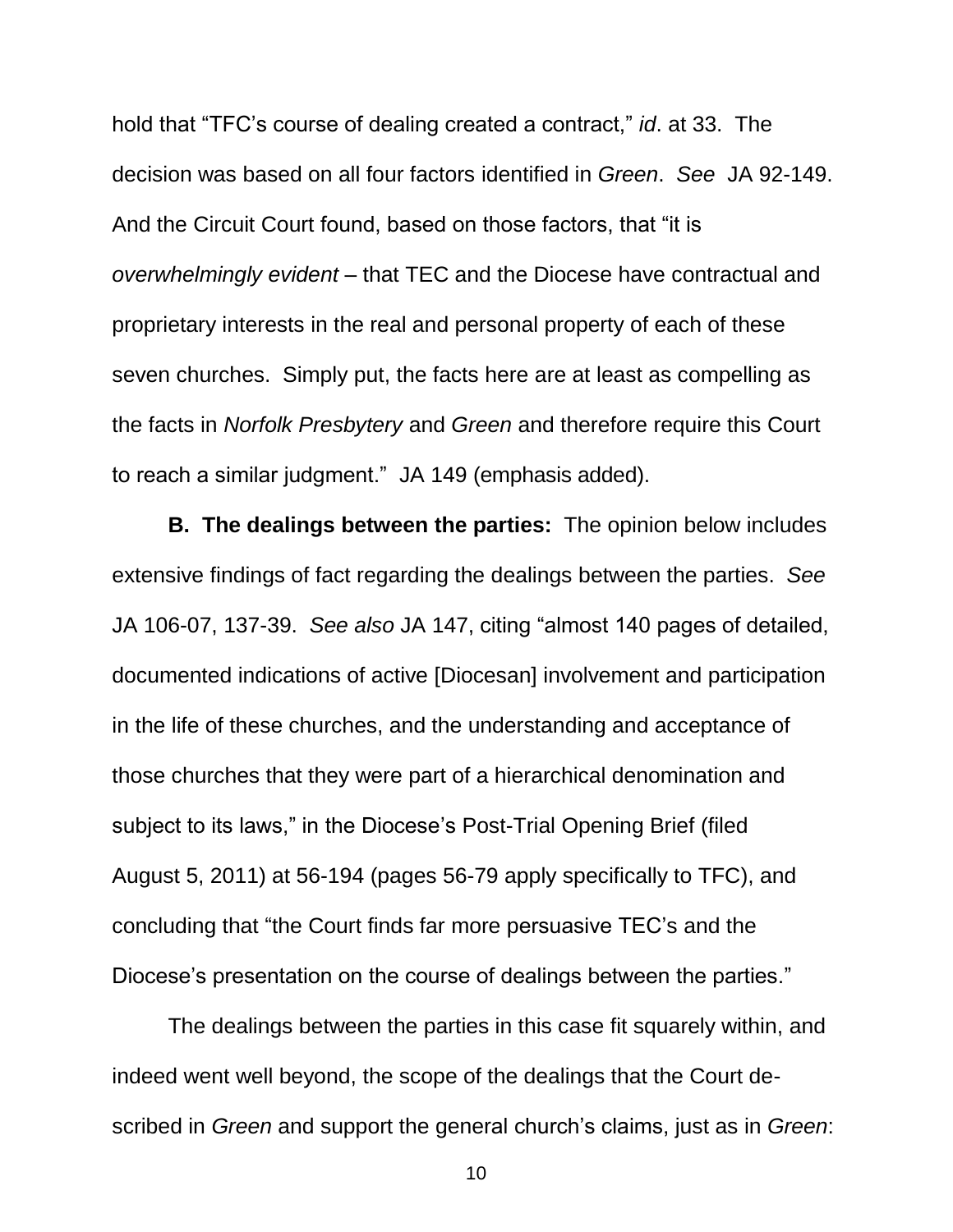**In** *Green***,** the "pastors of Lee Chapel ha[d] been installed by the Annual Conference and their appointment accepted by the local congregation." 221 Va. at 550, 272 S.E.2d at 182. TFC's pastors were ordained as Episcopal priests by Episcopal bishops and swore oaths of fidelity to the Doctrine, Discipline, and Worship of the Episcopal Church. JA 138 (opinion below), 5663. The Circuit Court found that "the Diocese has been involved in the selection of one or more of [TFC's] Rectors," JA 138; and that Diocesan Bishops vetoed employment of clergy at TFC at least twice, and it complied, JA 139. The evidence also established that TFC repeatedly requested Diocesan Bishops' permission or approval to hire clergy. *See*, *e.g.*, JA 2591-92, 4387, 4577, 6386, 6398-a, 6422. *See also* JA 4558.

**In** *Green***,** "[t]he church … functioned as an A.M.E. Zion Church until October 1977. It became and was an integral part of the supercongregational or hierarchical structure of the A.M.E. Zion Church." 221 Va. at 553, 272 S.E.2d at 184. The same is true here: throughout most of its history, and since the creation of TEC and the Diocese (in the wake of the Revolution and disestablishment of the Church of England in Virginia), TFC has functioned as an Episcopal church and as part of the structure of the Diocese. A TFC party admission (a 1983 grant application) states,

"On Easter Monday, 1785, the Fairfax parish vestry, meeting at The Falls Church, declared itself conformants to the 'Doctrine, Discipline and Worship of the Protestant Episcopal Church.' Since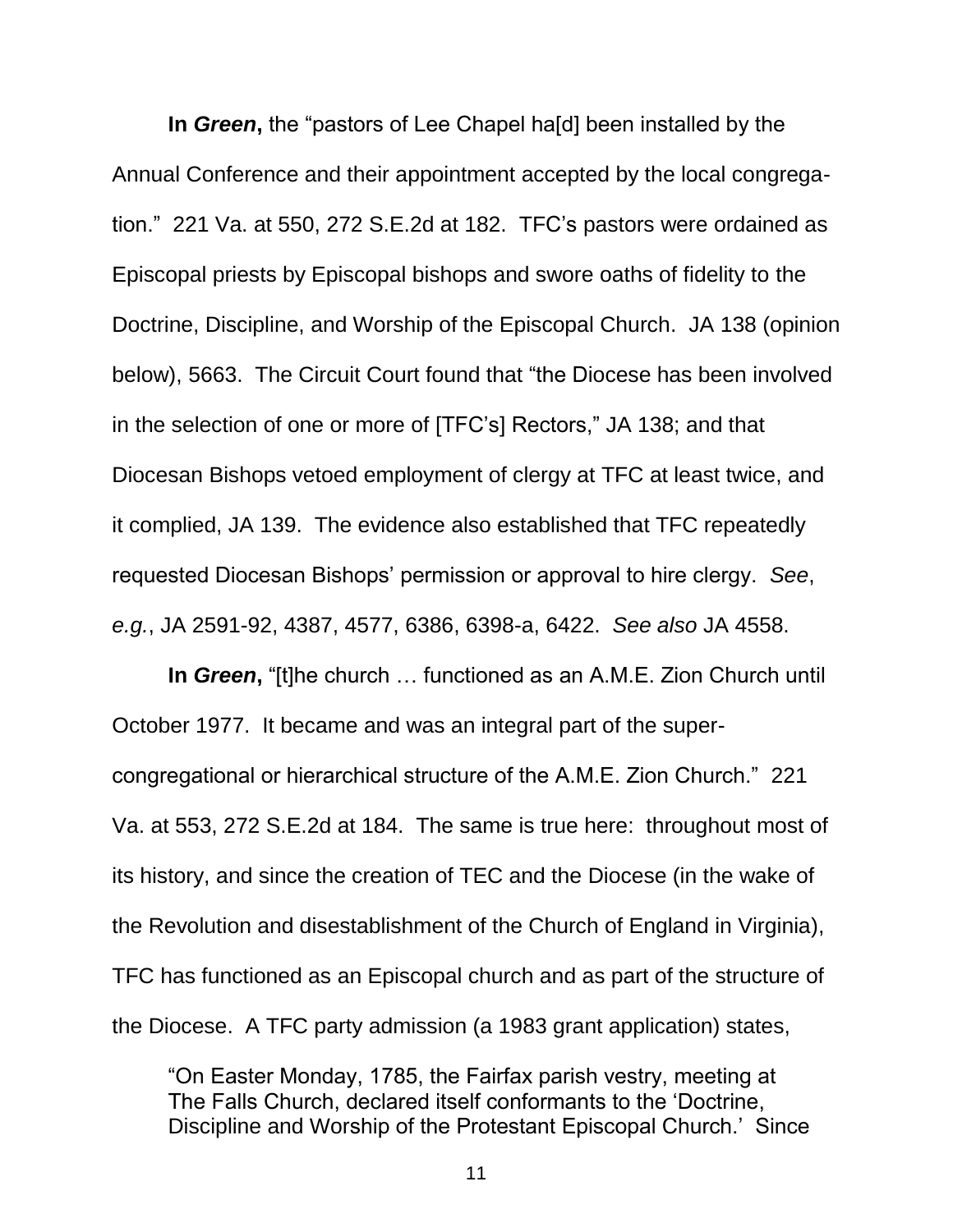then The Falls Church has been a church of the Protestant Episcopal Church in the United States of America, the Diocese of Virginia."

JA 106 n.48 (opinion below), quoting JA 2650-51. *See also* JA 137-39.

#### **In** *Green***,**

….

[t]he general church … provided the organization and structure which is necessary if a church is to function and to fulfill its mission. A Sunday School was organized, and its materials were furnished by the general church. Hymnals and other literature were provided. Baptisms, marriages, and funerals were conducted from the church's Discipline….

…. All religious services and ceremonies conducted by the pastors of that church have followed its Discipline. The literature used by the church and by the Sunday School came from the publishing house of the A.M.E. Zion Church.

221 Va. at 553, 555, 272 S.E.2d at 184-85, 186. The same is true here,

with minor exceptions. Diocesan Bishops, or other bishops at their

invitation, performed the services for which a bishop is essential:

consecrating church facilities, ordaining clergy, and confirming or receiving

members. TFC used Episcopal hymnals, and its Sunday School used

materials provided by the general church. TFC's religious services and

ceremonies (including baptisms, confirmations, marriages, and funerals)

used TEC's *Book of Common Prayer*, as mandated by TEC's Constitution

and Canons, JA 5664, 5711-13. *See* JA 138-39 (opinion below); *see also*,

*e.g.*, JA 4541, 4560, 4580, 4592, 4597, 6692, 7781, 7920.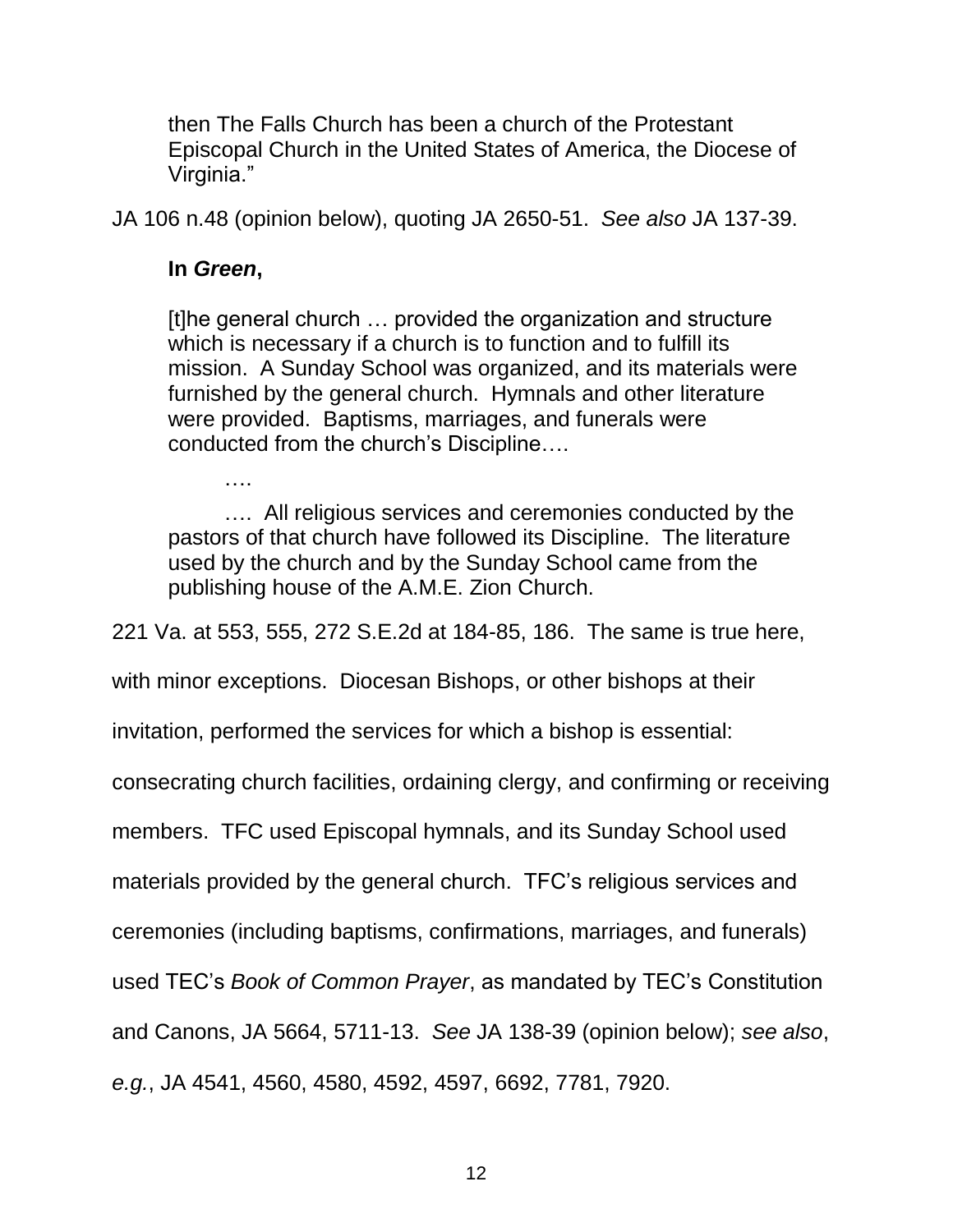**In** *Green***,** "since 1875 … the name, customs, and policies of the A.M.E. Zion Church have been used in such a way that Lee Chapel is known, recognized, and accepted to be an A.M.E. Zion Church." 221 Va. at 555, 272 S.E.2d at 186. TFC similarly used the name, customs, and policies of the TEC in such a way that it was known both to its members and to the community at large as an Episcopal church. JA 137 (opinion below); *see*, *e.g.*, JA 8019; TFC letterheads at JA 4609 (1965), 6808 (1977), 6810 (1987), 6815 (1998), 6816 (2006); Annual Reports at JA 4731 (1982), 4752 (1991), 4756 (1997); documentation of signs describing TFC as an "Episcopal" church, JA 4460 (1940), 4533 (1954), 6392 (1968); Orders appointing trustees, JA 2477 (1994), 5327 (1851); Petition of Church Trustees, JA 2481 (1996).

**In** *Green***,** "[t]he various conferences to which the membership of Lee Chapel's congregation sent delegates were all organized and held under the direction of the A.M.E. Zion Church." 221 Va. at 555, 272 S.E.2d at 186. TFC likewise has sent delegates to the Annual Councils of the Diocese since 1785, including every year since 1876. JA 138, 139, 6964.

**In** *Green***,** "the members of Lee Chapel, by payment of their assessments and in numerous other supportive ways, contributed to this state, national, and international ecclesiastical organization, and they presumably benefitted from the association, spiritually and otherwise." 221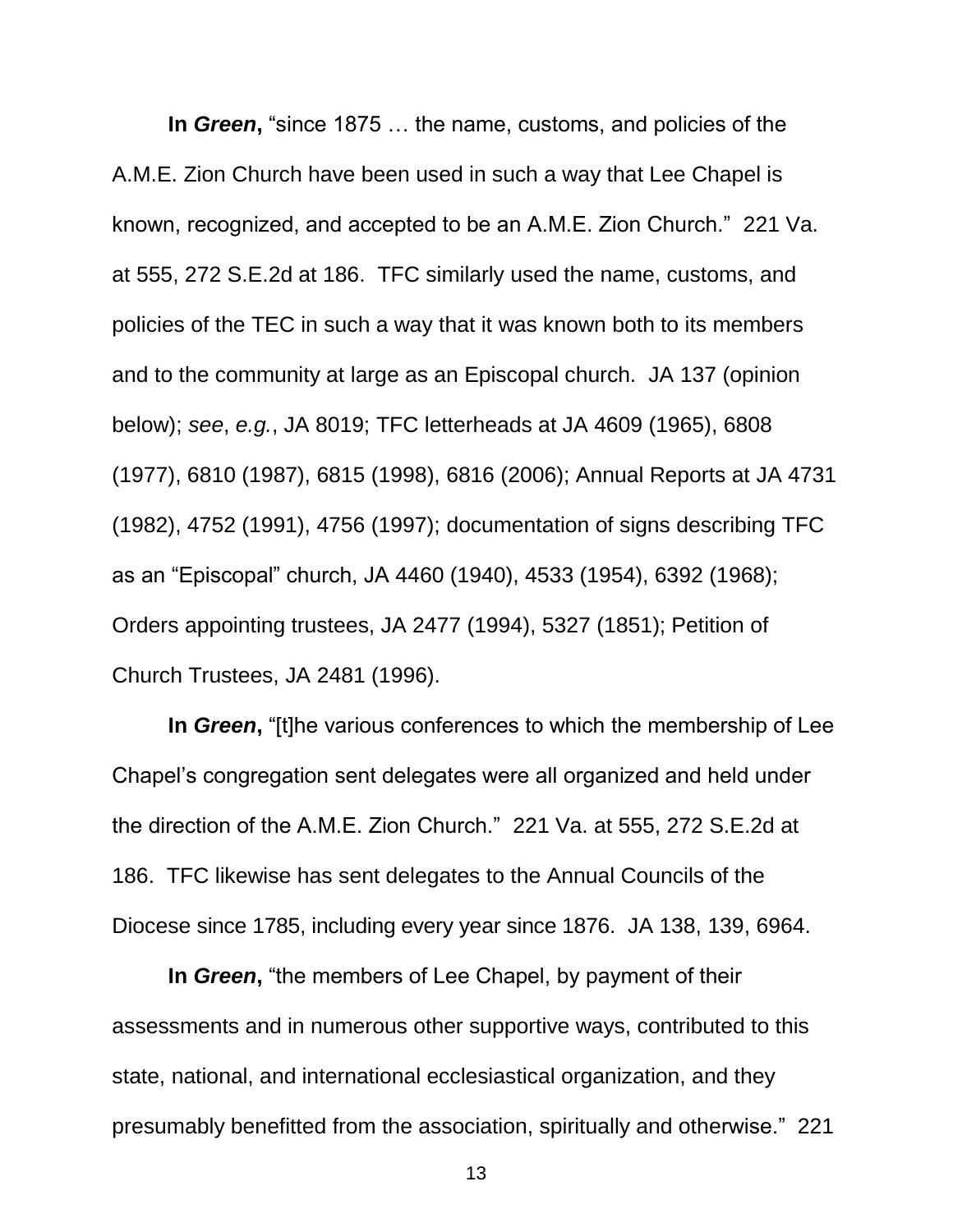Va. at 553-54, 272 S.E.2d at 185. The same is true here, of course; but in

addition, there is abundant evidence that TFC *actually* benefitted, both

"spiritually and otherwise," from its "association" with the Diocese and TEC.

In this case, that need not be merely presumed. It is a fact, proven by

undisputed evidence. *See* JA 135-36 (opinion below); *infra* at 29 & n.16.

**In** *Green***,** this Court concluded:

….

It is reasonable to assume that those who constituted the original membership of Lee Chapel, and who established the church in the manner directed by the grantors in the deed, and those members who followed thereafter, united themselves to a hierarchical church, the A.M.E. Zion Church, with the understanding and implied consent that they and their church would be governed by and would adhere to the Discipline of the general church. And para. 437(1) of the Discipline requires that all property transfers be approved by the bishop.

We find from the language of the deed involved, the Discipline of the A.M.E. Zion Church, and the relationship which has existed between the central church and the congregation over a long period of years, that the A.M.E. Zion Church does have a proprietary interest in the property of Lee Chapel, and that its interest in the church property cannot be eliminated by the unilateral action of the congregation. The Discipline of the A.M.E. Zion Church requires that all property transfers be approved by the bishop of the district of the Annual Conference, and such approval has not been given.

221 Va. at 555-56, 272 S.E.2d at 186. The same conclusion necessarily

follows here, under similar facts. But the case for enforcing the Diocese's

and the Church's proprietary interests is even stronger here than in *Green*.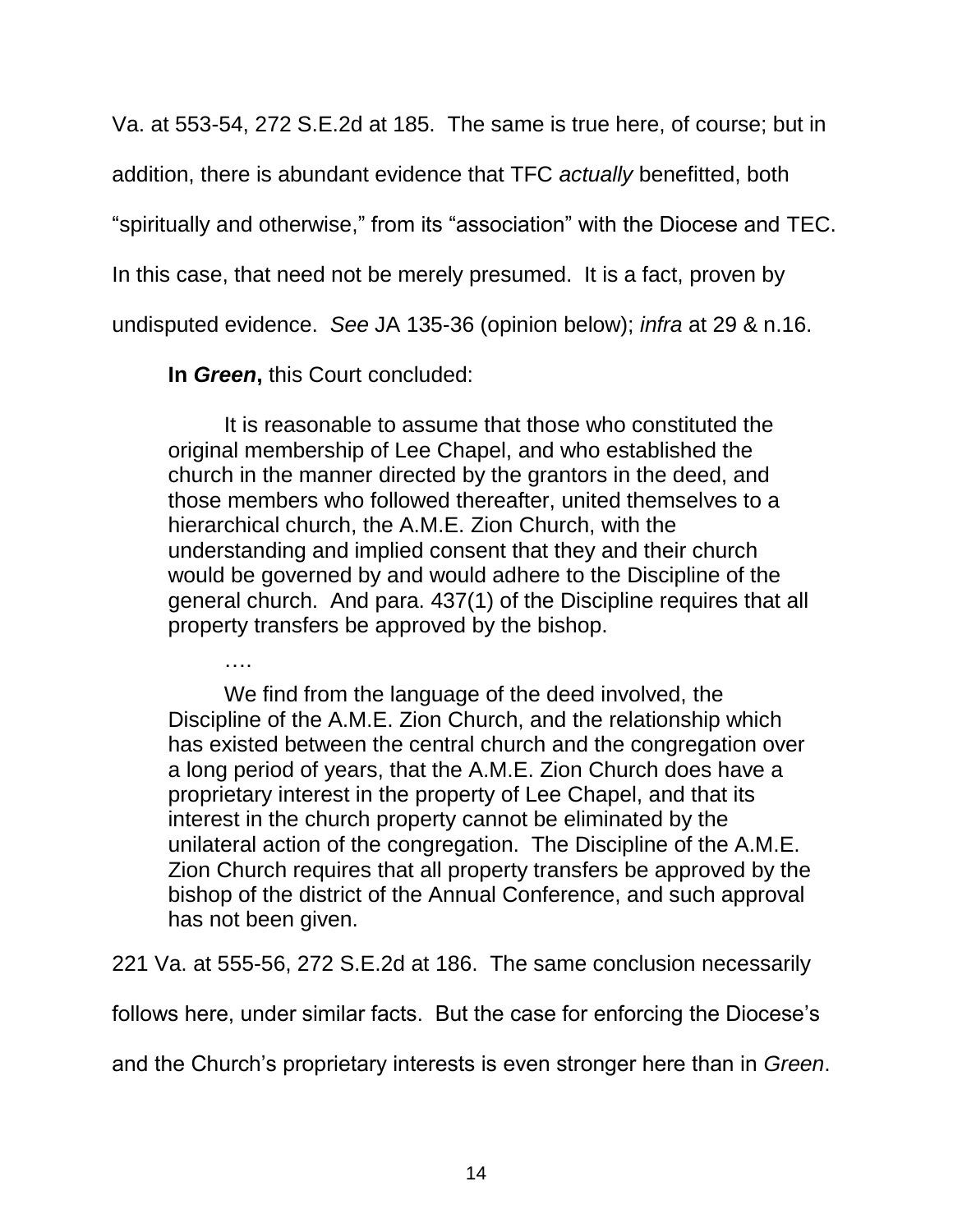TFC recognized the authority of the Constitutions and Canons of TEC and the Diocese and conformed to their requirements:

(1) It followed the canons of the Church and the Diocese with respect to property, requesting Diocesan consent when required. *E.g.*, JA 138 (opinion below), 2427-28, 4524, 6830-31, 7785-87, 7979-81. *See also*, *e.g.*, JA 2439 (Bishop's consent, with conditions), 2480 (requesting confirmation that Diocesan consent was not required for an exchange of land), 6716 (requesting confirmation that consent was not required for a purchase of land and a mortgage).

(2) It organized itself as required by canon, by electing vestries, who elected wardens, in all respects as required by canons. *E.g.*, JA 138 (opinion below), 4335, 4368, 4380, 4385 (rejecting a proposed resolution governing vestry terms after a retired rector objected to it as "uncanonical"), 4390, 4454-55, 4470, 4527, 4571, 4600, 4602, 4637-39, 6677.

(3) It recognized the authority of the Bishops of the Diocese and received official episcopal visitations, which included services of confirmation and reception, on numerous occasions over the years – including every year from 1934 to 2005. JA 138, 139 (opinion below); *see*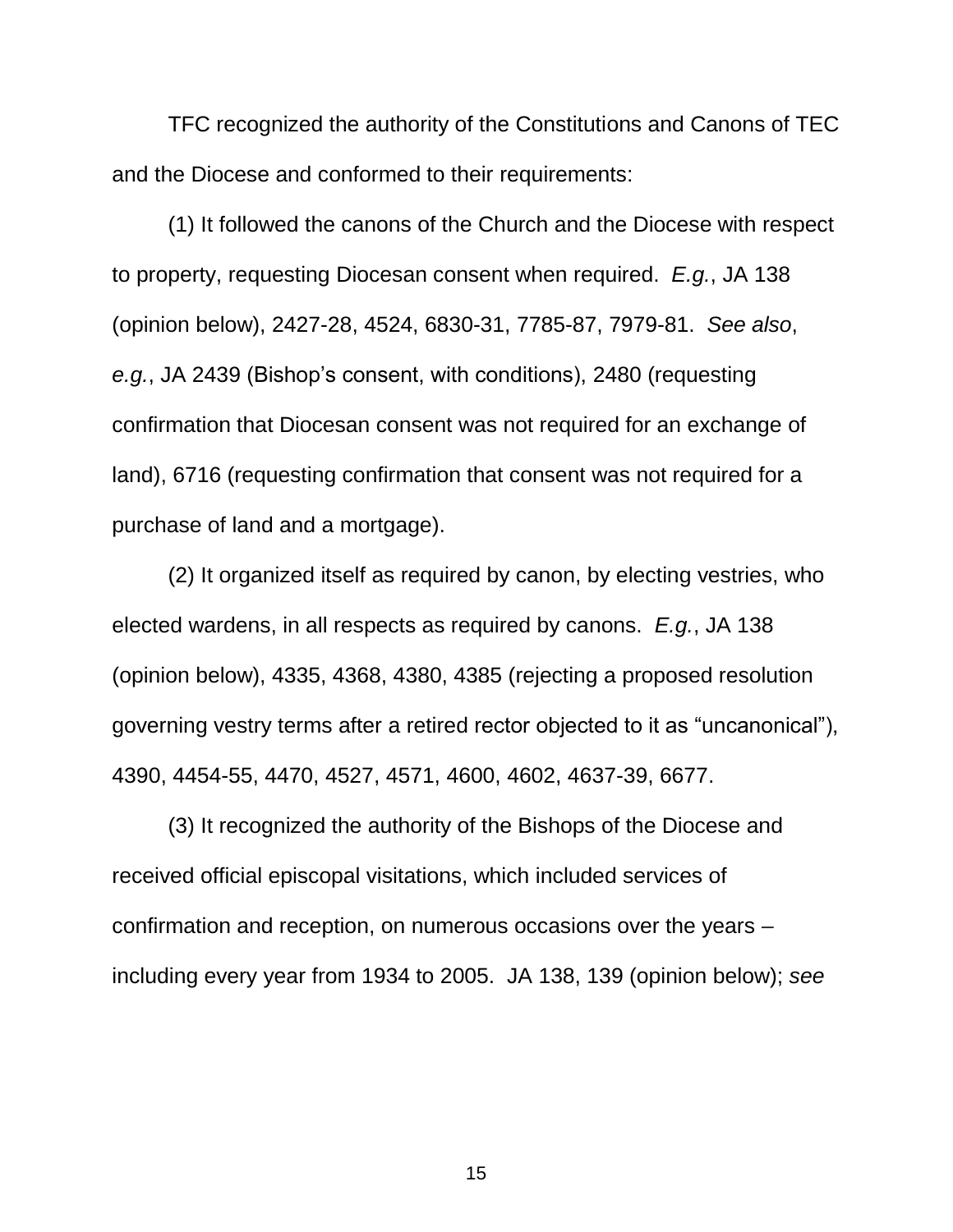JA 6963-64. 5

 $\overline{a}$ 

(4) It submitted annual parochial reports. JA 106, 138 (opinion below); *see* JA 5907, 4780-5043. It contributed financially to the support of the Diocese,<sup>6</sup> and it contributed to the Church Pension Fund on behalf of its clergy as required by TEC Canon I.8 (JA 5694-95). JA 138.

 "A proprietary interest or a contractual obligation does not necessarily depend upon a monetary investment." *Green*, 221 Va. at 556, 272 S.E.2d at 186. *See* JA 146-47 (opinion below). Financial relations, discussed in TFC's Brief at 8-9, 22, therefore are irrelevant. Nevertheless, TFC's attempt to belittle and minimize the Diocese's financial assistance, TFC Brief at 8, cannot stand without correction. Diocesan support for clergy and building maintenance effectively kept TFC afloat throughout the late 19th and into the 20th Centuries. The Diocese's historical expert testified, without contradiction, that diocesan assistance "was significant to [TFC's] existence," explaining that "before and after the Civil War … this was a rural congregation, and they were struggling to pay the salaries." JA 7486-87. *See* JA 7482-86. *See also* JA 5944, 5946, 5948, 5950, 5952, *(footnote continued)*

 $5$  TFC claims that a bishop cannot visit a church without an invitation by the rector. TFC Brief at 21. It is mistaken. Bishop Jones testified only that "[t]echnically, a bishop cannot … force his way into a meeting of the vestry without an invitation by the rector." JA 7184, cited in TFC Brief at 21. Bishops' official visitations are required by TEC Canon III.18.4, JA 5751. *See also* JA 5733, 8155-56.

 $6$  TFC stresses that its financial donations to the Diocese were "voluntary." TFC Brief at 2, 10, 45. Until 1957, however, those donations were mandatory. *See* JA 6128, 7312-13. TFC also argues that the prior mandatory system was not enforceable. TFC Brief at 10 n.2. This case deals with relationships within a church, which are characterized by mutual trust, devotion, piety, the "bonds of affection" (*see*, *e.g.*, JA 3113), and mutual commitment to a common cause, which has its ultimate accomplishment in a world beyond this one. It should be no surprise that no heavy tools of enforcement were forged for use against churches which occasionally found themselves in such financial difficulty that they were unable to meet their obligations to the general church.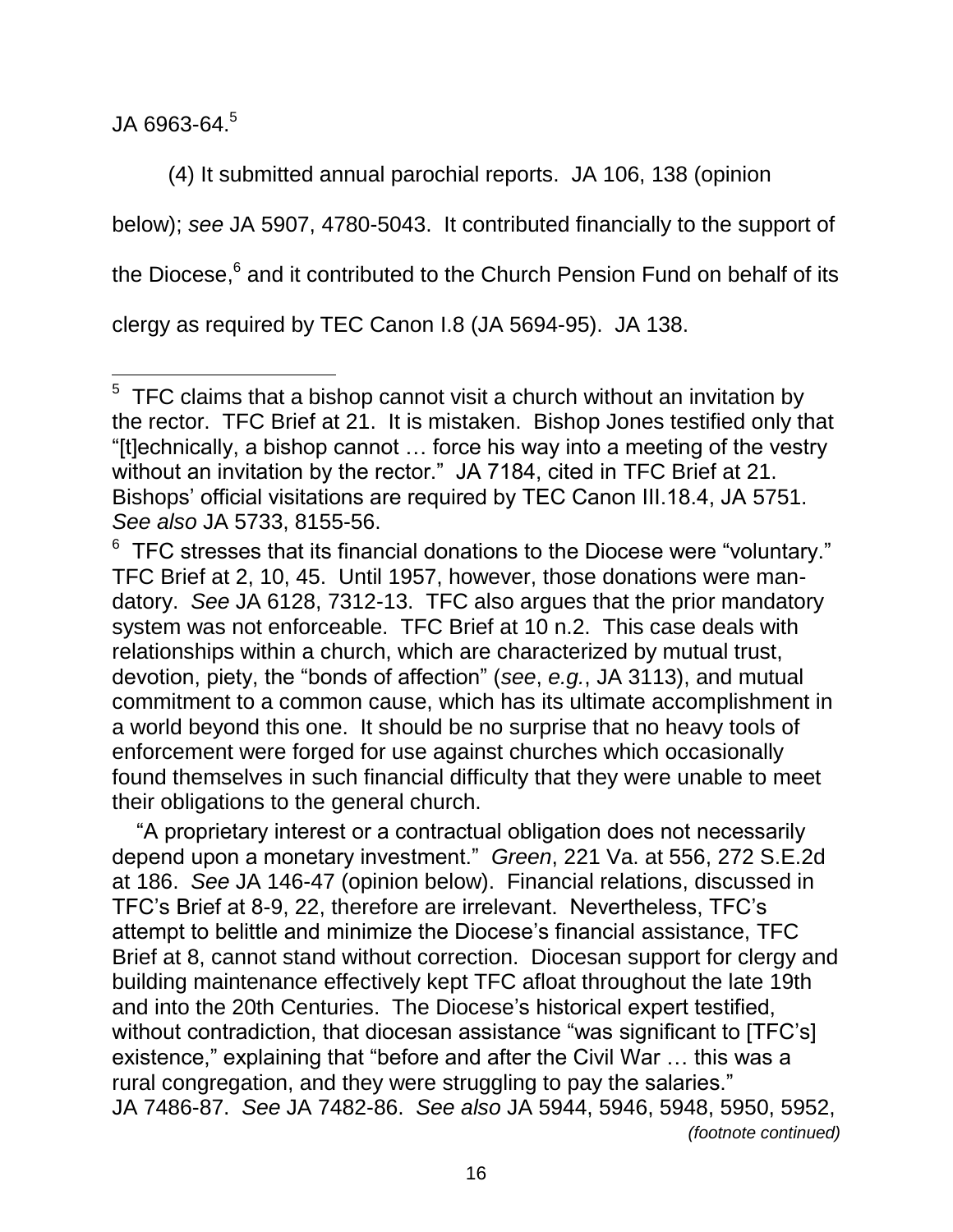(5) It provided in its Vestry Manuals and other official pronouncements that it was bound and governed by canon law. JA 138 (opinion below); *see* JA 6630, 6694, quoted *supra* at 8.

(6) Its Vestry members took oaths to "conform" or "yield [a] hearty assent and approbation to the doctrine(s), worship and discipline" of The Episcopal Church. JA 85 n.23, 138, 139 (opinion below); *see*, *e.g.*, JA 2537, 2567-68, 4336, 4345, 4374, 4381, 4453, 4506, 4508, 4531, 4587, 4642, 4671, 6383, 6405, 6578. *See also* JA 6377, 7784, 8031.

TFC argues that its Vestries' solemn avowals of a "hearty assent and approbation to the doctrines, worship and discipline of The Episcopal Church" must be ignored because the oath "includes a commitment to biblical authority." TFC Brief at 27-28. It is wrong. *Jones v. Wolf*, 443 U.S. 595, 604 (1979), does not hold that civil courts must disregard documents that contain religious terminology. The Court instead observed that "[t]he neutral-principles method, at least as it has evolved in Georgia, *requires* a

5954, 6420 (the Rev. R.T. Brown); JA 5916-17, 5923-24, 5928, 5935, 5937-38 (the Rev. William F. Lockwood); JA 5985-88, 5993-96, 6095-96, 6099, 6104, 6107, 6109, 6874-75, 6877-78 (the Rev. R. A. Castleman); JA 5998-99, 6002-04, 6007-09 (the Rev. John McGill); JA 6020-22, 6024-25, 6029, 6034-37, 6053-55, 6062, 6067, 6200, 6869-70 (the Rev. George S. Somerville); JA 6083, 6085, 6087, 6089, 6838 (col. 1), 6840 (col. 3), 6871-73 (the Rev. A.G. Grinnan); JA 6209 (rector's moving expenses); JA 6099a, 6105 (parish house); JA 6198-99 ("[f]or roof & other repairs"); JA 4518 (support for an assistant to the rector).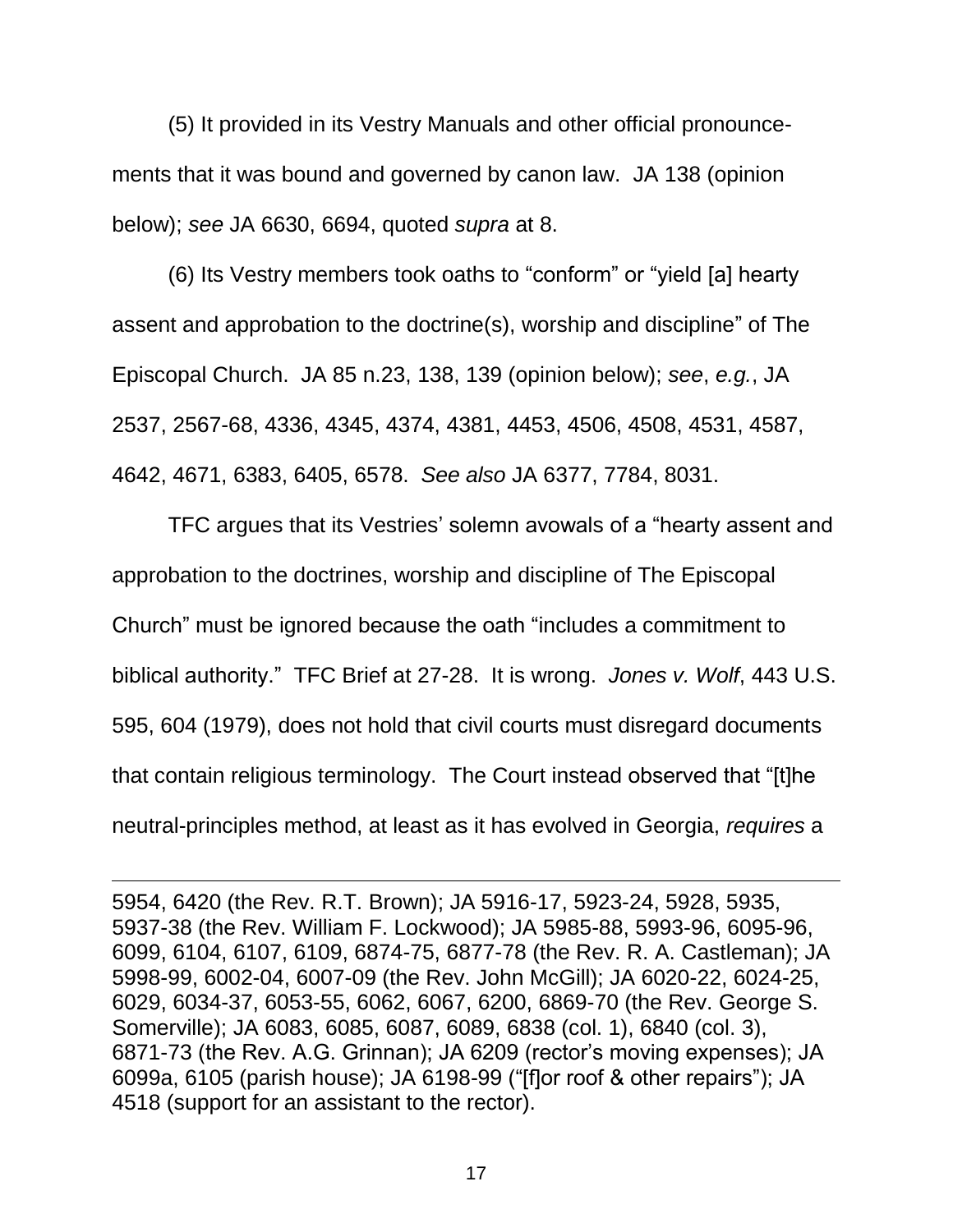civil court to examine certain religious documents" and held that civil courts must scrutinize such documents "in *purely secular terms*" and may not "*rely on* religious precepts." *Id*. at 604 (emphases added).<sup>7</sup>

\* \* \* \*

In sum, the dealings between the parties fit squarely within, and indeed went well beyond, the scope of the dealings that the Court described in *Green*, 221 Va. at 550, 553-54, 555, 272 S.E.2d at 182, 184-85, 186. Indeed, as one of its pillars testified, TFC was "part of the club and part of the Episcopal Church" (JA 7981) for many years. It was bound by the rules of the "club," knew it, and abided by those rules. As this Court concluded in *Green*, TFC and its leaders and members "united themselves to a hierarchical church … with the understanding and implied consent that they and their church would be governed by and would adhere to the Discipline of the general church." 221 Va. at 555-56, 272 S.E.2d at 186.

<sup>7</sup> TFC understood the point earlier in this litigation. *See* JA 9069-70: No doubt TEC and the Diocese would like to invoke the religious terminology in these documents as a basis for asking the Court to ignore their secular legal significance…. But many of the documents contain admissions or other acknowledgements that there is a division in the denomination, and they may not be excluded simply because they also contain references to theological concepts and principles. The Court is capable of seeing the difference, as *Jones* and other decisions confirm. [Footnotes omitted.]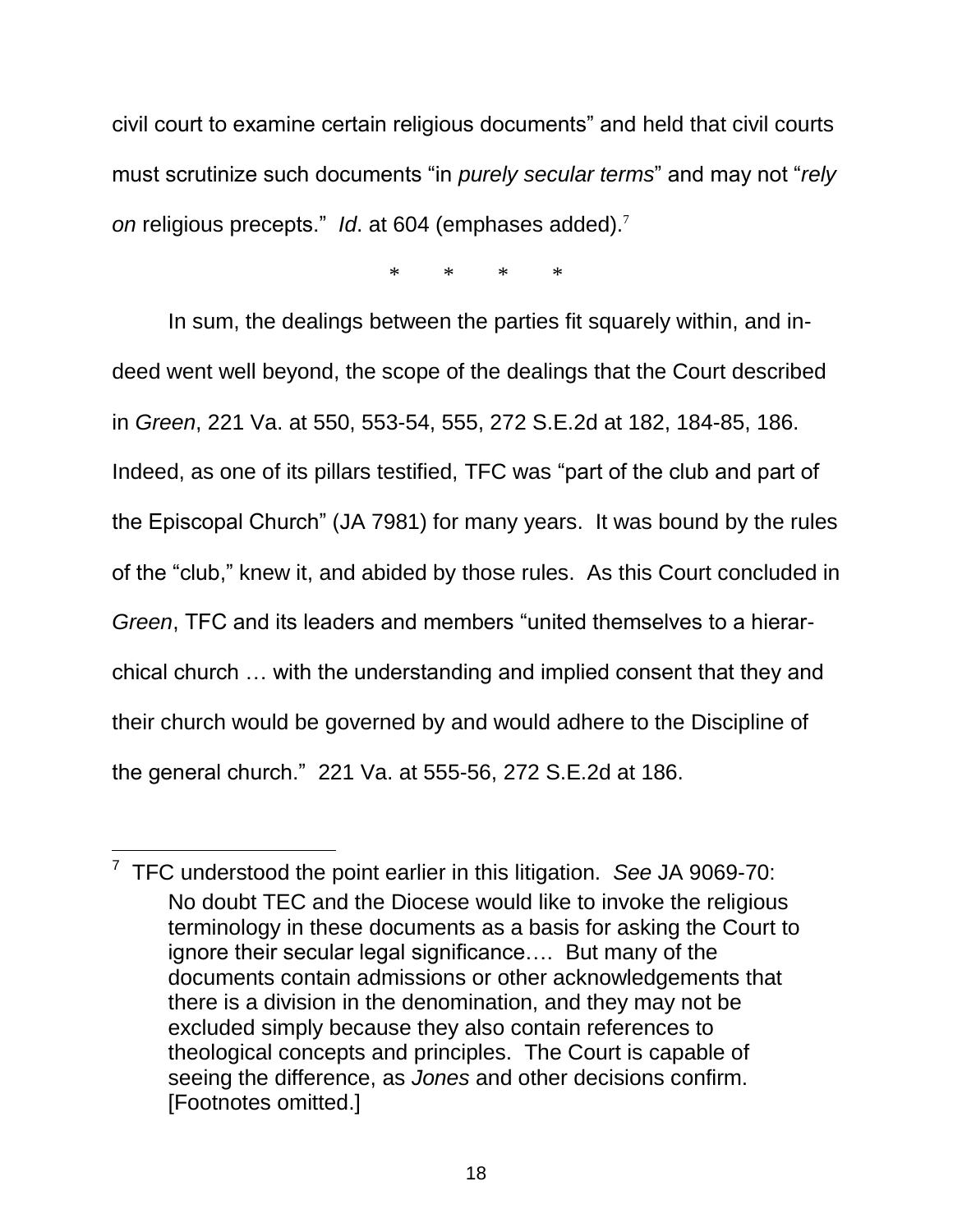**C. The Circuit Court correctly considered evidence of the dealings between the parties.**<sup>8</sup> TFC interprets *Green* as holding that "'course of dealing' evidence" is relevant only where the church's governing documents make it so. *See* TFC Brief at 31-32; *see also id*. at 15-16. Nothing in *Green* supports that argument, and the analysis in that case is inconsistent with it. "The problem with this argument is that the Virginia Supreme Court never said this; nor did it even imply this; and its review of the evidence does not suggest it is the case." JA 89 (opinion below).

TFC's argument relies on the fact that some of the dealings between the parties described in *Green* are similar to those listed in ¶ 434 of the A.M.E. Zion Church Discipline. *See Green*, 221 Va. at 554 n.2, 272 S.E.2d at 185 n.2; TFC Brief at 31. There are several holes in that argument:

 First and foremost, the *Green* Court said *nothing* relating or comparing the provisions of ¶ 434 of the A.M.E. Zion Discipline to its analysis of the dealings between the parties.

 Second, the text at page 554 of the *Green* opinion, to which footnote 2 (on which TFC relies, *see* TFC Brief at 31, 32) is appended, addresses a completely different issue. It has nothing to do with "course of dealing" and

 $8$  The Circuit Court also "emphasized, however, that even if the Court did not consider the 'course of dealing' evidence in the instant case, it would not change the Court's ultimate conclusion." JA 101 n.39.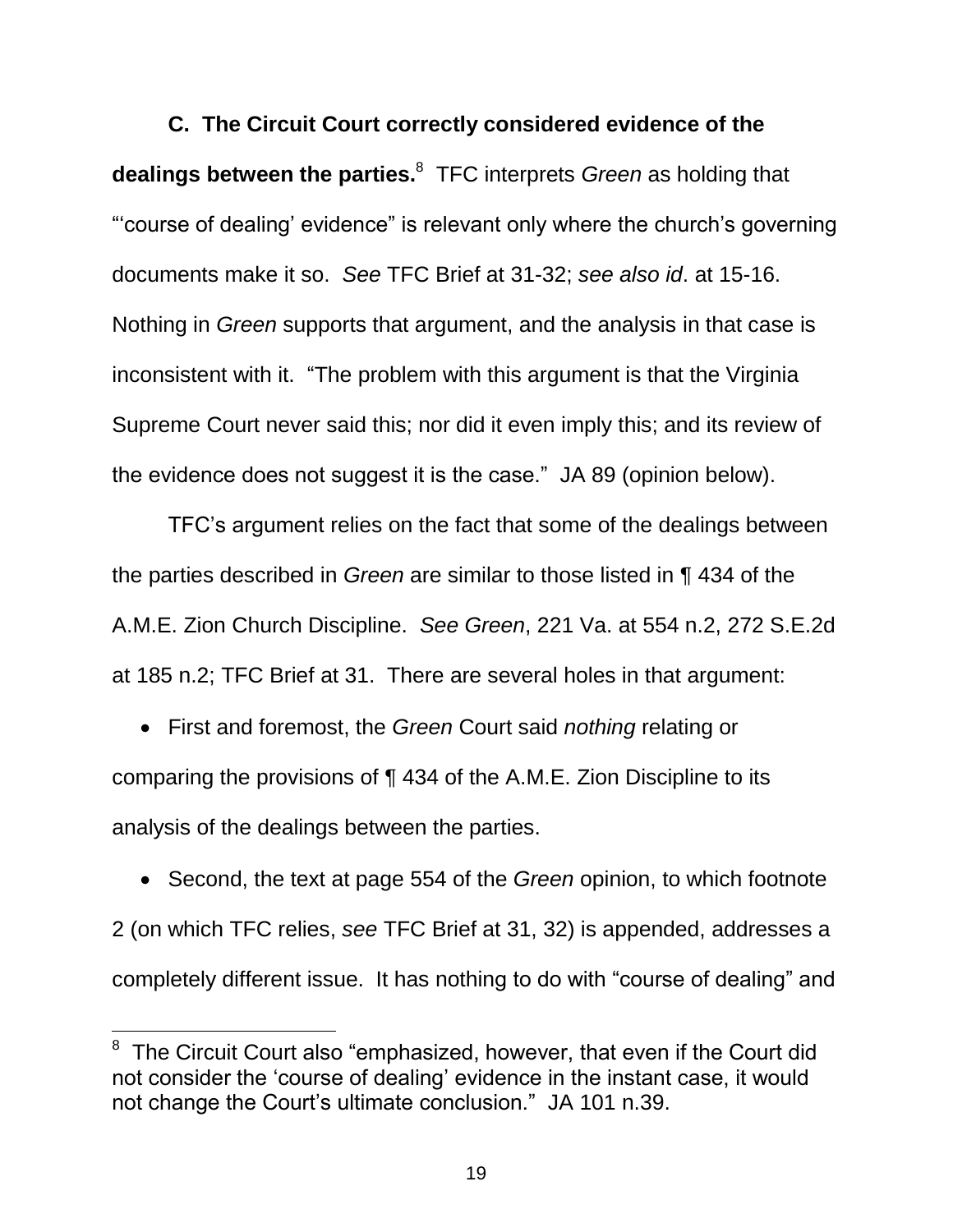does not refer to the provisions on which TFC relies. The issue was the absence of a trust clause in the Lee Chapel *deed*, which was contrary to "¶ 433 of the Discipline which requires that a trust clause be incorporated in all conveyances of churches and parsonages to the A.M.E. Zion Church." *Green*, 221 Va. at 554, 272 S.E.2d at 184. The Court responded (in part) by noting that "¶ 434 of the Discipline expressly waives the requirement of a specific trust provision clause in deeds and conveyances executed prior to the adoption of the current Discipline." *Id*. The Court then quoted ¶ 434, Sec. 2 of the Discipline, in full, in its footnote 2.

 Third, the Court's discussion of the dealings between the parties included numerous matters that had nothing to do with ¶ 434 of the Discipline, including the local church's participation as "an integral part of the supercongregational or hierarchical structure" of the general church, by sending delegates to "various conferences … organized and held under the direction of the A.M.E. Zion Church" and otherwise; its use of Sunday School materials, hymnals, and other literature furnished by the general church; its conduct of religious services from the Discipline; financial relationships between the general and local churches ("[t]he church owe[d] no funds, assessments or other monies to the A.M.E. Zion Church or its Annual Conference"); the local church's and its members' support of the general church, by "payment of their assessments and in numerous other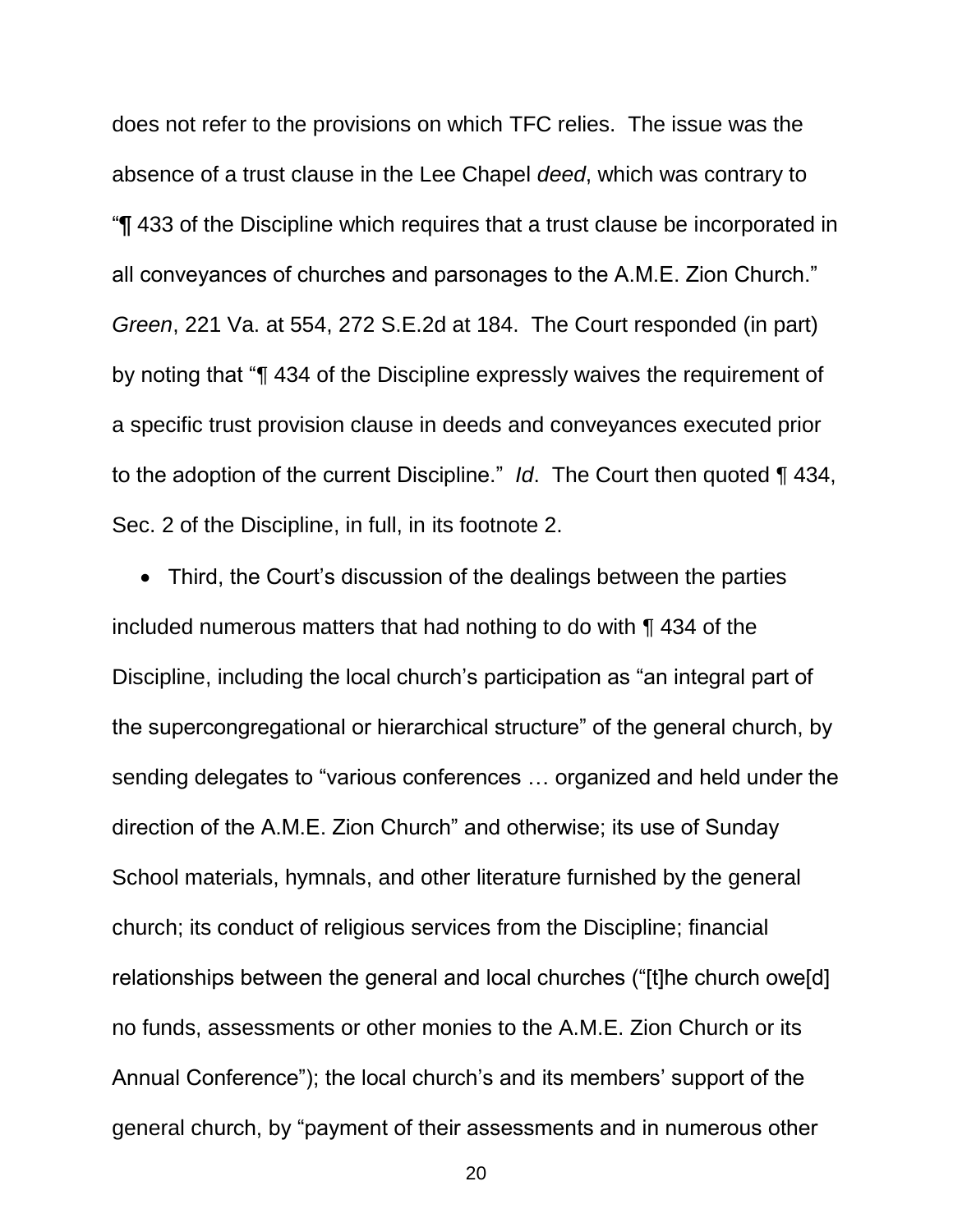supportive ways"; and the "presum[ed]" spiritual and other benefits to the local church resulting from the association. *See* 221 Va. at 550, 553-555, 272 S.E.2d at 182, 184-85, 186. None of those matters is mentioned in ¶ 434 of the Discipline; but they were all pertinent to the Court's evaluation of the dealings between the parties. They are pertinent here as well.

TFC identifies only three points derived from the Discipline (*see* TFC Brief at 32); and one of those – the language of the deed – is not a course of dealing issue but a separate element of this Court's four-part neutral principles test. If the Court's reason for reviewing the dealings between the parties had been to determine whether the conditions set out in ¶ 434 had been satisfied, it would have said so *and* it would not have considered other evidence of the dealings between the parties. But the Court reviewed a broad range of evidence of that nature, to determine the relationship between the local and the general church. And the Court did not determine whether the specific provision in the Discipline had been complied with. It concluded instead that "the original membership of Lee Chapel … and those members who followed thereafter, united themselves to a hierarchical church … with the understanding and implied consent that they and their church would be governed by and would adhere to the Discipline of the general church." 221 Va. at 555-56, 272 S.E.2d at 186.

The dealings between the parties are relevant for the same reasons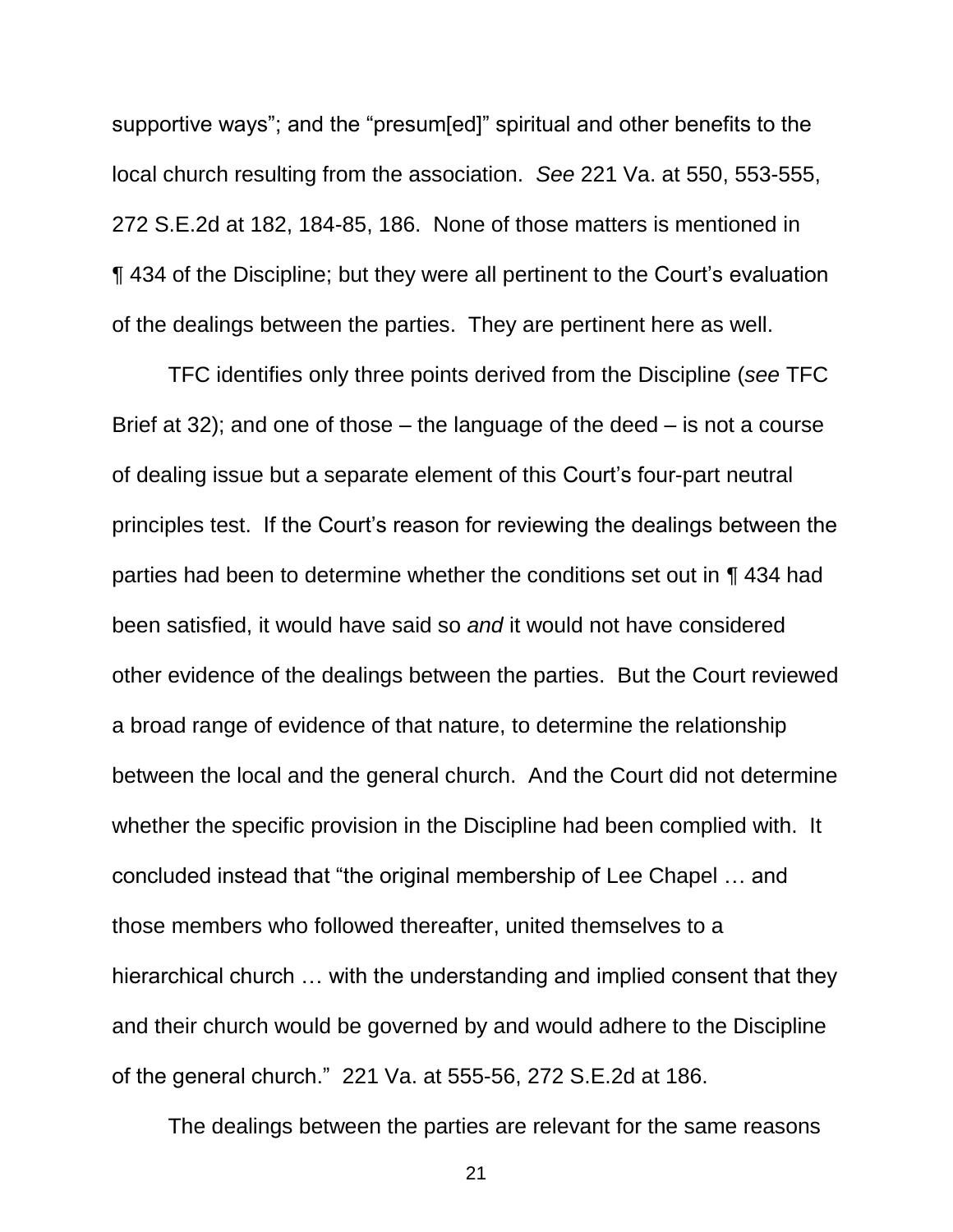here. TFC's attempt to dismiss "course of dealing" evidence as irrelevant is an effort to make *Green* stand for something radically different from what it says. The argument must be rejected. $9$ 

<span id="page-29-0"></span>**D. Statutes:** The Circuit Court observed that "'[i]n the case of a super-congregational church," Va. Code § 57-15<sup>10</sup> "requires a showing that the property conveyance is the wish of the constituted authorities of the general church.'" JA 100, quoting *Norfolk*, 214 Va. at 503, 201 S.E.2d at 755 (emphasis in opinion omitted).<sup>11</sup>

 $\overline{a}$  $9$  TFC also suggests that the Circuit Court cited "course of dealing" evidence "to find a contract *to exist*." TFC Brief at 30. Elsewhere it tries to leave the impression that the Circuit Court based its finding of a contractual and proprietary relationship solely on national and diocesan canons. *See id*. at 1, 3-4, 5, 12-13, 14-15, 23-24, 25-26, 28-30, 33, 35-42, 50. Neither suggestion is accurate. The court based its findings and conclusions on all four of the neutral principles factors identified in *Green*.

<sup>10</sup> Section 57-15 provides, in part: "Upon evidence being produced before the court that *it is the wish of the congregation, or church or religious denomination or society, or branch or division thereof, or the constituted authorities thereof having jurisdiction in the premises, or of the governing body of any church diocese*, to sell, exchange, encumber, extend encumbrances, make a gift of, or improve the property or settle boundaries by agreement, the court shall make such order as may be proper …." (Emphasis added in opinion below, at JA 99.)

<sup>11</sup> The Circuit Court observed that TFC expressed a similar understanding of § 57-15 earlier in the case. In a brief filed on August 31, 2007, the CANA Congregations argued that "'Section 57-15's requirement of denominational approval … applies in cases such as *Norfolk Presbytery* and *Green*, where one or more congregations break away from a supercongregational church ... without joining any branch." In other words, "in a case involving a supercongregational church (as here), where *(footnote continued)*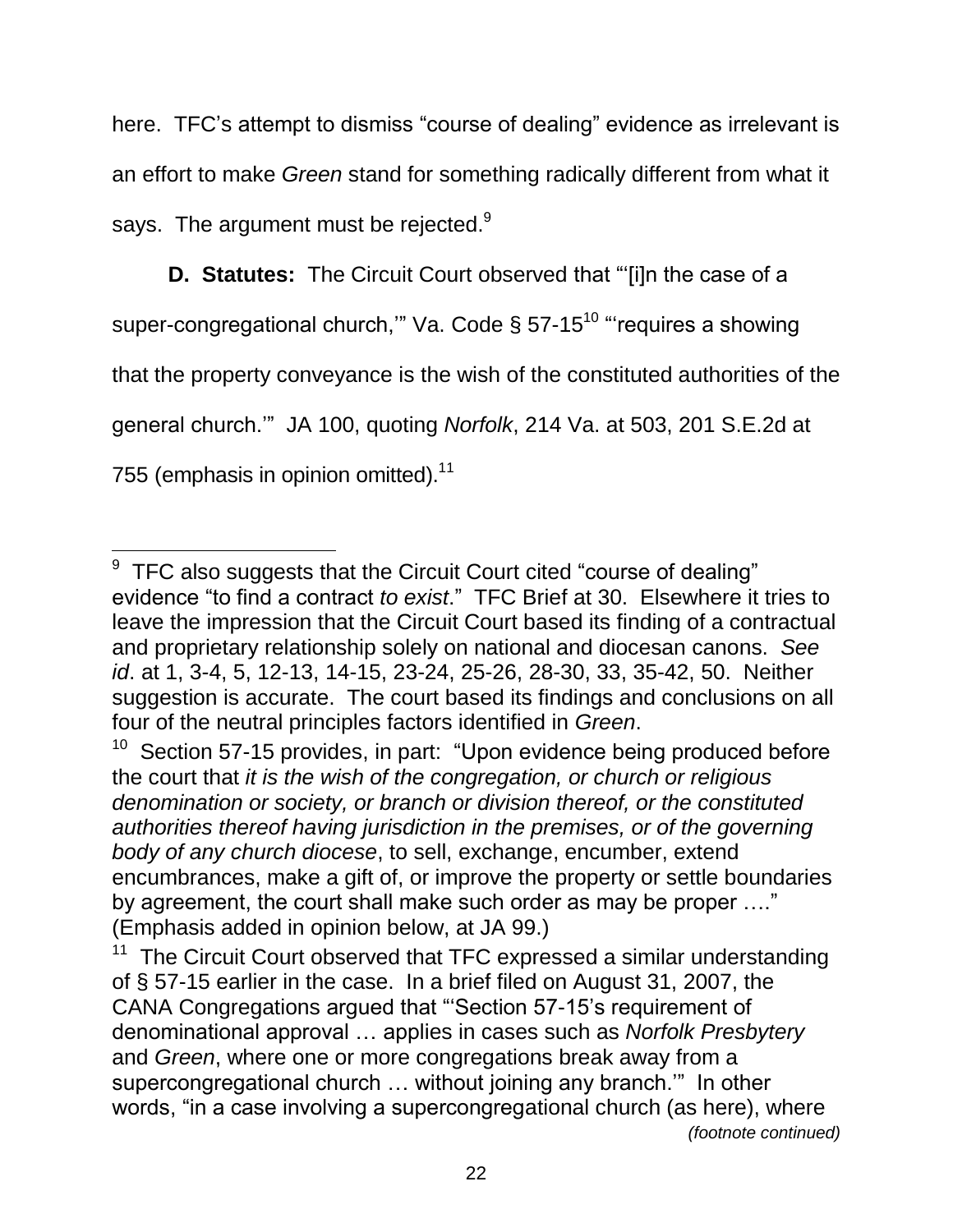The court also relied on Va. Code § 57-16.1. Section 57-16.1 allows church corporations (such as TFC, *see* JA 5047-51) to acquire and hold, improve, mortgage, sell, or convey real or personal property "in accordance with [the] law, rules, and ecclesiastic polity" of the "church or religious body" and in accordance with the law of the Commonwealth. *Id*. As stated in the opinion below, "the phrase 'church or religious body' includes a denomination or diocese." JA 104. In addition, when a local church "is part of a hierarchical denomination, the 'laws, rules, or ecclesiastic polity of the church or body' necessarily include and incorporate the rules, laws, and polity of the denomination of which they are a constituent member." *Id*. Thus,

when a local church that incorporates is a constituent member of a supercongregational church, § 57-16.1 in effect provides that it cannot acquire, encumber, or dispose of its real or personal property except in accordance with the laws, rules, and polity of the denomination and diocese to which the local church belongs.

*Id*.

 $\overline{a}$ 

**E. Deeds:** The Circuit Court found as a fact, after reviewing the

historical context of each of the eleven deeds, that

"under these circumstances, any reasonable grantor would have understood that property conveyed to a local Episcopal church at that time could not be removed from the denomination without the

<span id="page-30-0"></span>§ 57-9 has been determined to be inapplicable (as here), the requirement of denominational approval applies." JA 101 n.40 (citation omitted).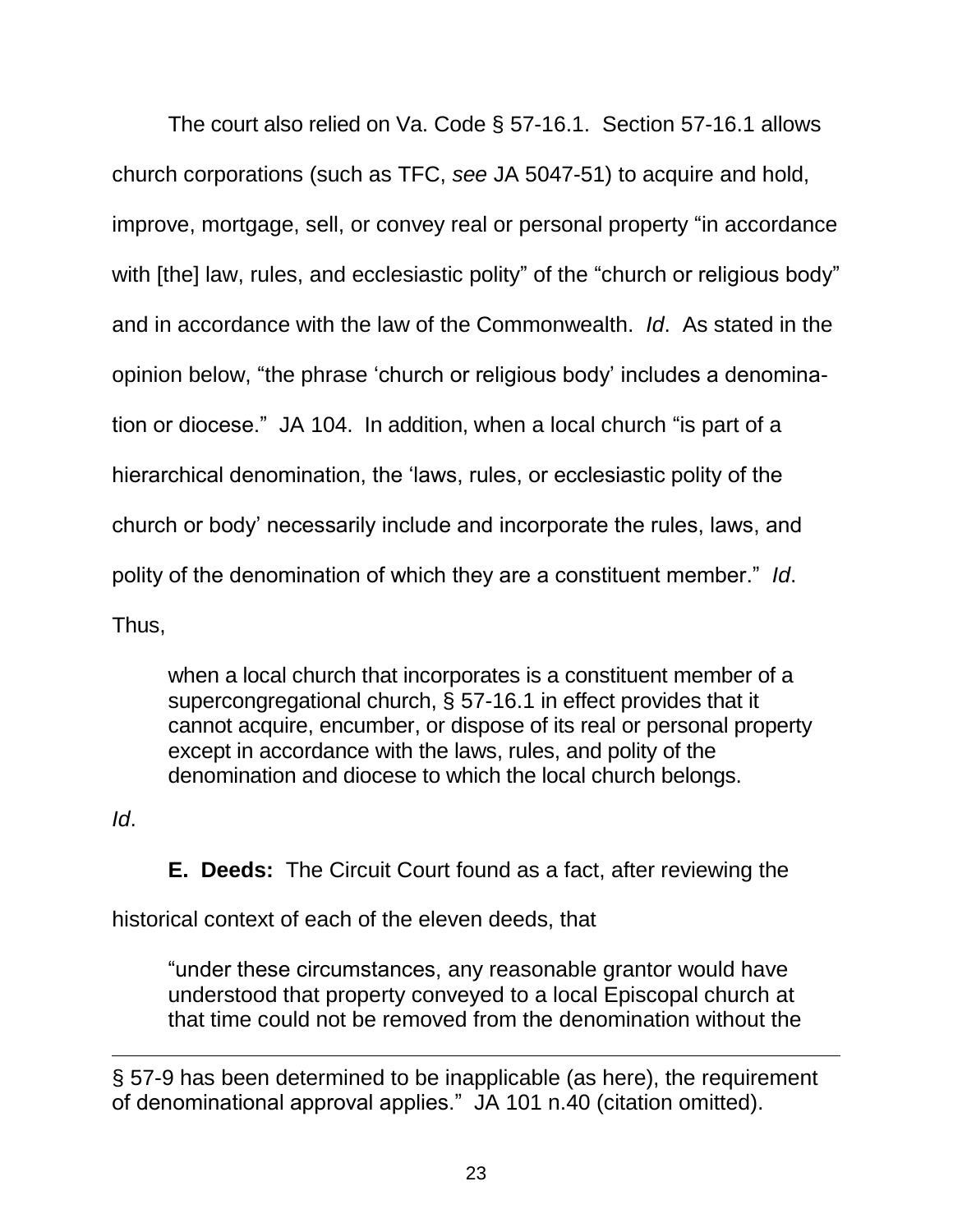larger church's consent, and that the local church to which he or she was conveying property was bound to use, maintain, and control the property in accordance with the Church's and the Diocese's rules and ensure that property it acquired be used for the mission of The Episcopal Church and for no other denomination."

JA 128 (citation omitted).<sup>12</sup> TFC does not challenge that finding on appeal.

Seven of the eleven deeds to property at issue refer to the grantee as

"Episcopal." TFC Brief at 9; *see* opinion below at JA 107-08. "And even as

to those deeds that do not use the word Episcopal, the deeds were to

trustees of 'a local church that was at the time of the conveyance indisput-

ably an Episcopal church.'" Id. at JA 123 (citation omitted).<sup>13</sup> The court

below agreed with Judge (later Justice) Stephenson's reasoning in *Diocese* 

*of Southwestern Va. of the Protestant Episcopal Church v. Buhrman*, 5 Va.

<sup>12</sup> The court's reference to "that time" is ambiguous, but it was quoting a TEC brief which referred specifically to the period from 1986 to 2006. Given TFC's agreement in 1836 to be "bound … by every rule and canon which shall be framed, by any Convention acting under [the Diocesan] constitution" (JA 5900, 5905, *quoted supra* at 8-9), however, the dates of enactment of the canons discussed in the opinion at JA 126-28 are arguably relevant in evaluating grantors' intent but irrelevant in holding that TFC is bound by those canons, whenever enacted.

 $13$  The one exception is a deed given in 1746, before the Revolution led to separation of the Episcopal Church from the Church of England. The Episcopal Church is the successor to the Church of England in this country, and indeed TFC was one of the founders of both the Episcopal Church and the Diocese. *See* page 4, *supra*. The Circuit Court found that the 1746 deed was neutral on the issue of grantor's intent but agreed with TEC that the property "'became subject to the Church's and the Diocese's governing documents, under *Green*, by virtue of the totality of the relationship between the local church and the Church and the Diocese.'" JA 126 n.66.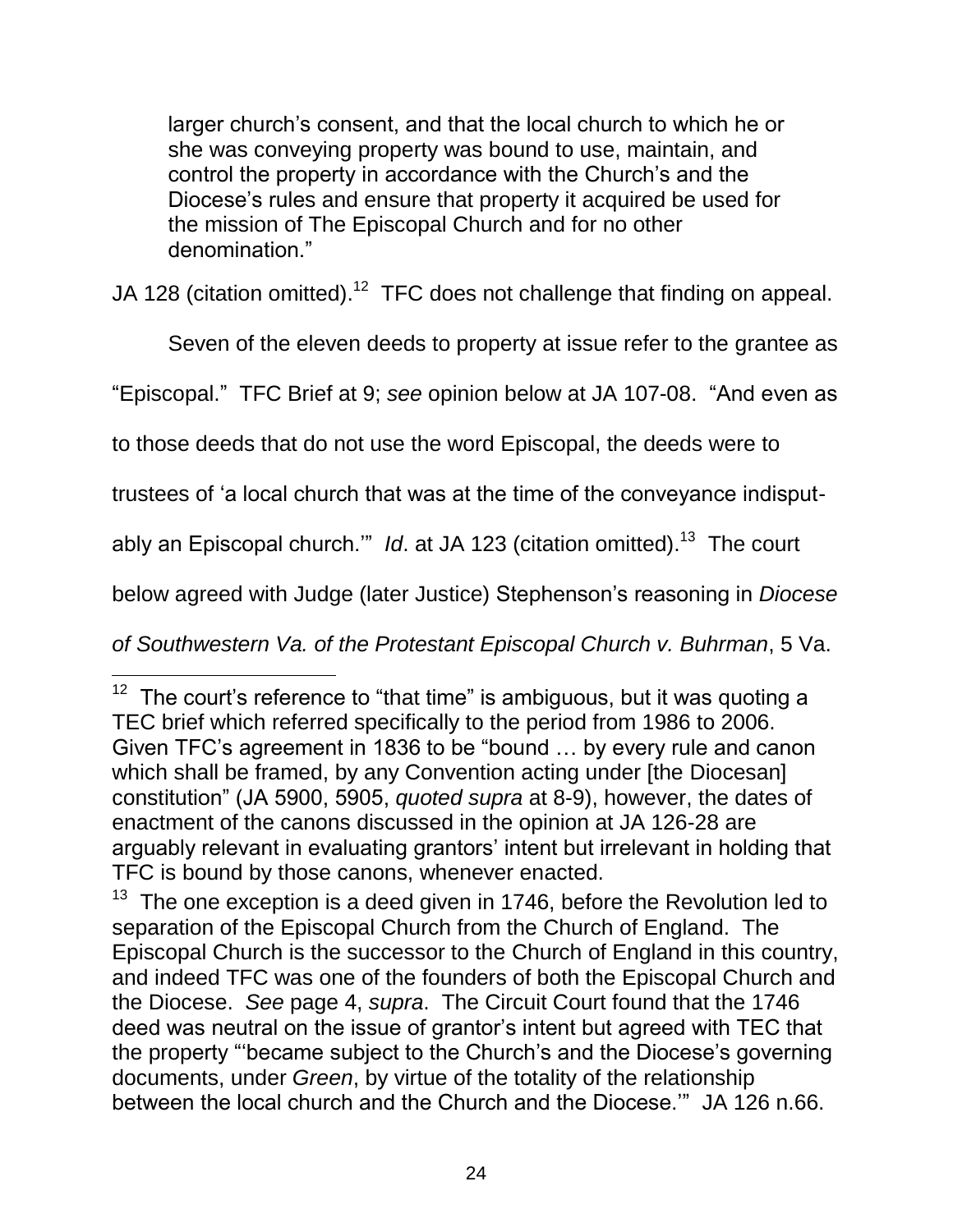Cir. 497, 503 (Clifton Forge 1977), *pet. refused*, Rec. No. 780347 (Va. June 15, 1978), that a reference in a deed to the Episcopal character of a church indicates "'that the designated *cestui que trust* in each deed was a unit or component of The Protestant Episcopal Church ….'" JA 123. *See also* JA 125: "These deeds explicitly deed property to trustees on behalf of constituent members of the *Episcopal* denomination. The CANA Congregations are not constituent members of the *Episcopal* denomination."

TFC argues that the decision below violates neutral principles of real property law because the property deeds contain no use restrictions or restrictive covenants. TFC Brief at 16-18. They attack a straw man. This litigation presents a dispute over who owns or controls church property after a local majority's decision to leave, not a controversy over what an undisputed owner may do with the property. *See Rector, Wardens and Vestrymen of Christ Church in Savannah v. Bishop of the Episcopal Diocese of Ga., Inc.*, 718 S.E.2d 237, 254 (Ga. 2011) ("*Savannah II*"), *cert. dismissed*, 132 S.Ct. 2439 (2012):

<span id="page-32-0"></span>CCS and the dissent characterize this dispute as the Episcopal Church trying to take Christ Church's property. We disagree with that view of the record and the law. The First Amendment allows CCS and its members to leave the Episcopal Church and worship as they please …, but it does not allow them to take with them property that has for generations been accumulated and held by a constituent church of the Protestant Episcopal Church in the United States of America.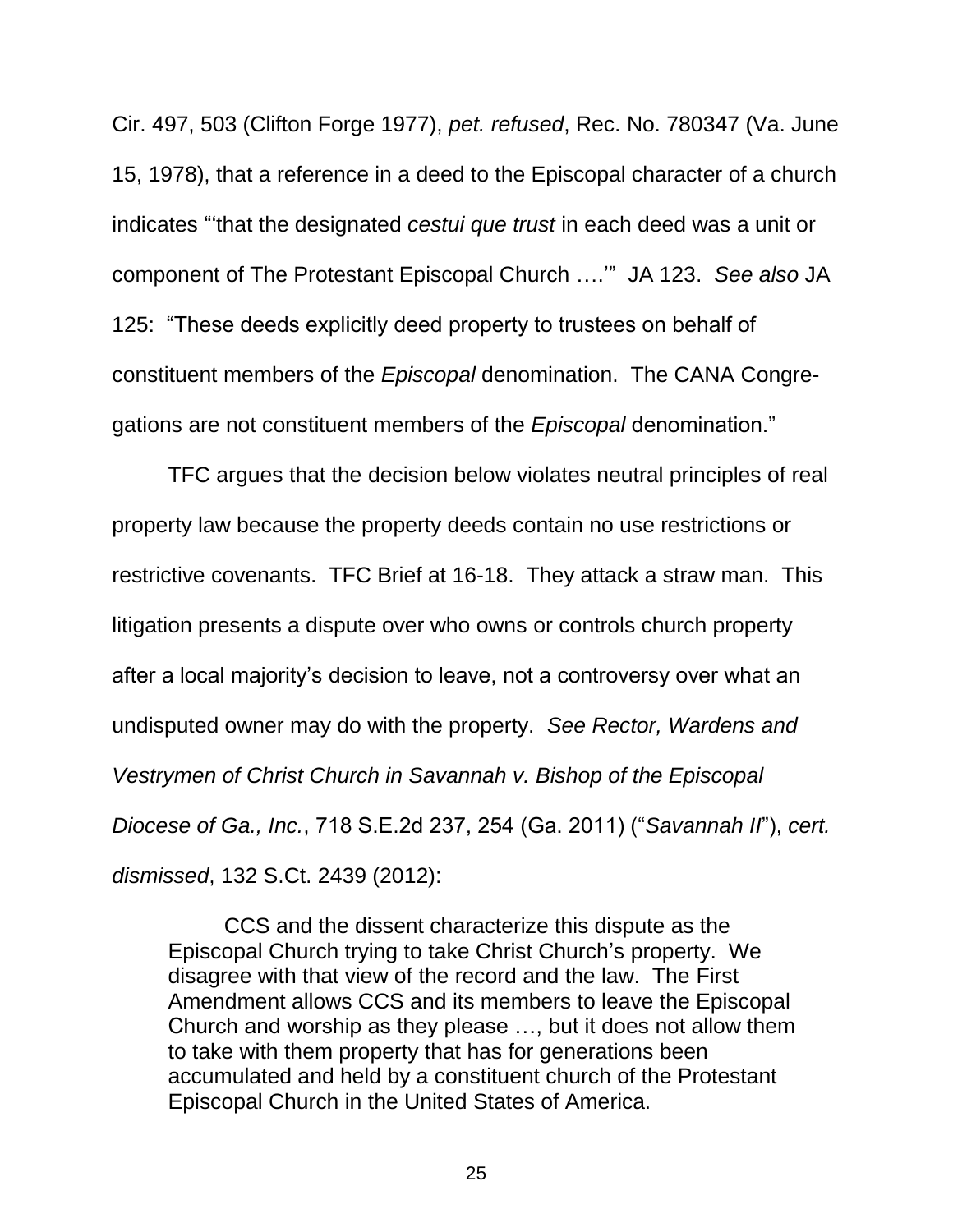*See also* JA 122-23 (opinion below), rejecting Congregations' argument that the judgment requires "forfeiture" of properties owned by the Congregations – an argument that TFC repeats on appeal, *see* TFC Brief at 34, 35-37. That argument assumes the conclusion (*i.e.*, that the local church owns the property, free of denominational interests).<sup>14</sup>

TFC argues that in *Green*, "'[t]he grantors conveyed the property to "Trustees of the A.M.E. Church of Zion"'" … – not to 'Trustees of Lee Chapel.'" TFC Brief at 19; *see also id*. at 1. It ignores what it knows and has argued many times, that at the time of both the deed and the decision in *Green*, general churches could not hold either legal title or beneficial interests in property in Virginia. *See*, *e.g.*, *id*. at 7-8, 41-42; JA 8341-42 (Congregations' expert witness); *Norfolk*, 214 Va. at 506, 201 S.E.2d at 757; *Brooke*, 54 Va. at 309. As explained at length in *Brooke*, such a deed was construed as granting the property for the benefit of the local congregation. TFC's distinction fails.

#### <span id="page-33-0"></span>**F. Miscellaneous neutral principles issues:** TFC argues that the

<sup>14</sup> *Unit Owners Ass'n v. Gillman*, 223 Va. 752, 292 S.E.2d 378 (1982), which TFC argues at pages 35-37, therefore is irrelevant. The issue is not "forfeiture" of property but who is the rightful owner of that property.

<span id="page-33-1"></span>*Gillman* also is irrelevant because it is a condominium association case. "The entire condominium concept, and all pertaining to it, is … a statutory creation." 223 Va. at 762, 292 S.E.2d at 383. A church is not a statutory creation and does not depend on statutory authorization to make its rules.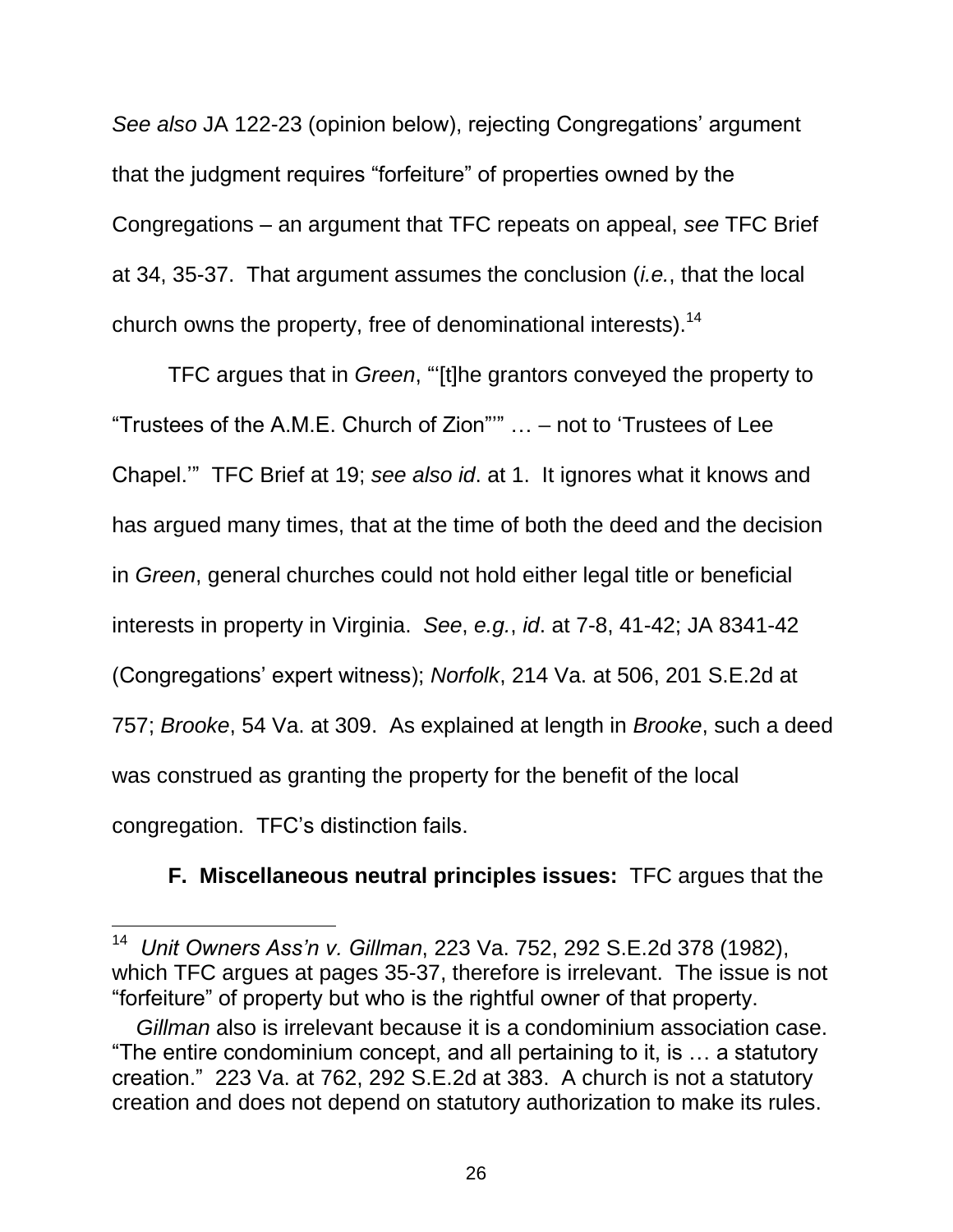record does not support the Circuit Court's finding that the Diocese "exercised 'dominion' over TFC's property." TFC Brief at 20. It is wrong. The general church's only source of dominion over local property in *Green* was its "require[ment] that all property transfers be approved by the bishop." 221 Va. at 556, 272 S.E.2d at 186. The general church here has the same requirement (aside from unconsecrated property) – and many others. As the Circuit Court explained, canons requiring Diocesan consent to encumber or alienate real property or incur debt "give the Diocese 'right[s] customarily associated with ownership,' 'dominion,' and 'control,' i.e., the right to prevent property from being sold or encumbered." JA 134 n.73, quoting *Green*, 221 Va. at 555, 272 S.E.2d at 186. *See also* JA 136-37.

TFC relies on "traditional concepts of contract law." TFC Brief at 22-30. But *Green* does not parse the contractual interests of the general church in terms of offer, acceptance, consideration, mutuality, conditions precedent or subsequent, or other traditional aspects of the law of contracts involving parties other than churches. The Circuit Court correctly held that conventional contract law principles do not apply to church property cases. Local churches are units of the hierarchy and take their very identity from association with the larger church. They are not independent entities negotiating a commercial agreement at arm's length, which is the context in which such traditional contract principles typically arise.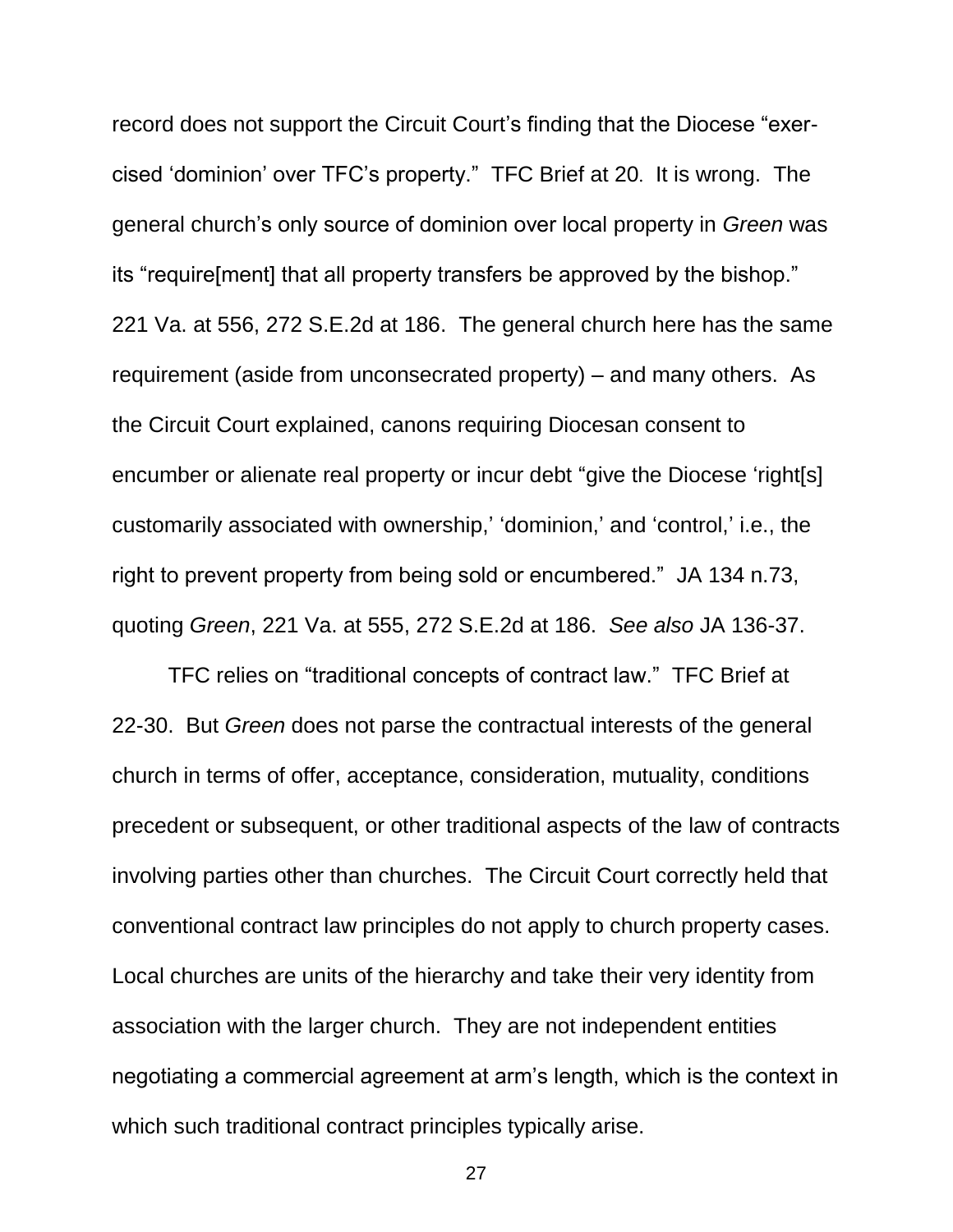<span id="page-35-2"></span><span id="page-35-0"></span>TFC's repeated plea that it never agreed expressly or in writing to be contractually bound by denominational canons (*see* TFC Brief at 7, 12, 23, 24-26) is unavailing. "In order for an agreement to be binding, the parties must have assented to its terms. This assent, however, need not be communicated by express words but may be inferred from the conduct of the parties." *Bankers Credit Service of Vermont v. Dorsch*, 231 Va. 273, 275, 343 S.E.2d 339, 341 (1986). *See also*, *e.g.*, *National R.R. Passenger Corp. v. Catlett Volunteer Fire Co.*, 241 Va. 402, 407, 404 S.E.2d 216, 218-19 (1991) (affirming finding of an implied-in-fact contract based on "the ongoing [close working] relationship between Catlett and [Fauquier County]") (alteration in original). *Cf.* Restatement (Second) of Contracts § 22(2) ("A manifestation of mutual assent may be made even though neither offer nor acceptance can be identified and even though the moment of formation cannot be determined").<sup>15</sup>

<span id="page-35-4"></span>The statements of subjection to the Constitutions and Canons in TFC's Vestry Manuals satisfy any need for an express writing. TFC's assent to be bound by the laws of the Church is thoroughly documented by the opinion below; it "presumably benefitted from the association, spiritually

<span id="page-35-3"></span><span id="page-35-1"></span><sup>15</sup> TFC cites *Delta Star, Inc. v. Michael's Carpet World*, 276 Va. 524, 666 S.E.2d 331 (2008). *Delta Star* was "governed by the Uniform Commercial Code – Sales, Code §§ 8.2-101 *et seq*. (the UCC)." *Id*. at 526, 666 S.E.2d at 332. The UCC does not apply here.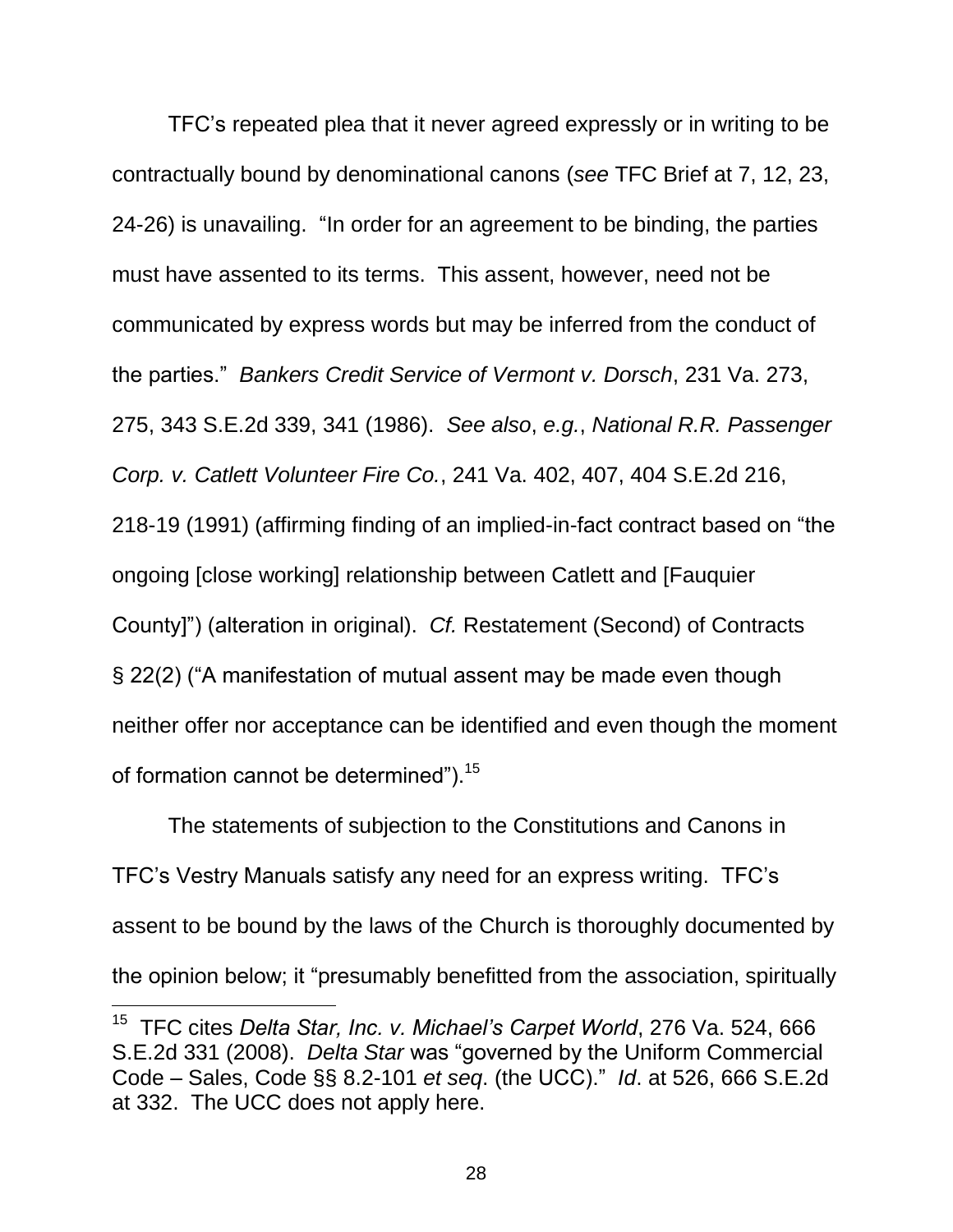and otherwise" (*Green*, 221 Va. at 554, 272 S.E.2d at 185) – and thus received consideration, if that is relevant; and the record shows that that it benefitted, both spiritually and temporally (see opinion below, JA 135-36).<sup>16</sup> Further, national and Diocesan Canons are *not* enacted "unilateral[ly]" (TFC Brief at 3, 13, 23-24, 36, 39, 40, 49) but in a representative process that includes each local church. *See* JA 5831-32 (Diocesan Constitution, Arts. I, III); JA 5657-58 (TEC Constitution, Art. I). TFC has been represented at Diocesan Annual Councils since 1785, including every year since 1876. JA 6964. Thus "the parties" did ensure that the Church would retain the properties, as specified in *Jones v. Wolf*, 443 U.S. at 606 (*see*  TFC Brief at 23-24), by enacting Canons through canonical and democratic processes. *Cf*. *Savannah II*, 718 S.E.2d at 254 n.17 ("it appears incorrect to characterize the Dennis Canon [TEC Canon I.7.4, JA 5693] as the

 $16$  TFC has admitted that it "received some spiritual benefits from being part of the denomination" (CANA Congregations' Corrected Post-Trial Reply Brief (filed Oct. 18, 2011) at 69), including "spiritual input from denominational bishops" (CANA Congregations' Corrected Opening Post-Trial Brief (filed Aug. 12, 2011) at 89). *See also*, *e.g.*, JA 8153 (TFC's Rector "looked to the bishop as a spiritual shepherd"); JA 4596, 4687, 4691, 4751 (col. 2). Its "secular" benefits include assistance in recruitment of clergy, including "supply priests" who fill in from time to time; investigations of clergy recruited from other dioceses; assistance with taxes, insurance, pensions, and web site hosting; the Church Pension Fund, for individual clergy (and lay employees, at the local church's option); investment management services through the Diocesan Trustees of the Funds; loans through the Diocesan Missionary Society; and educational programs and human resources assistance – among many others. *See* JA 135-36.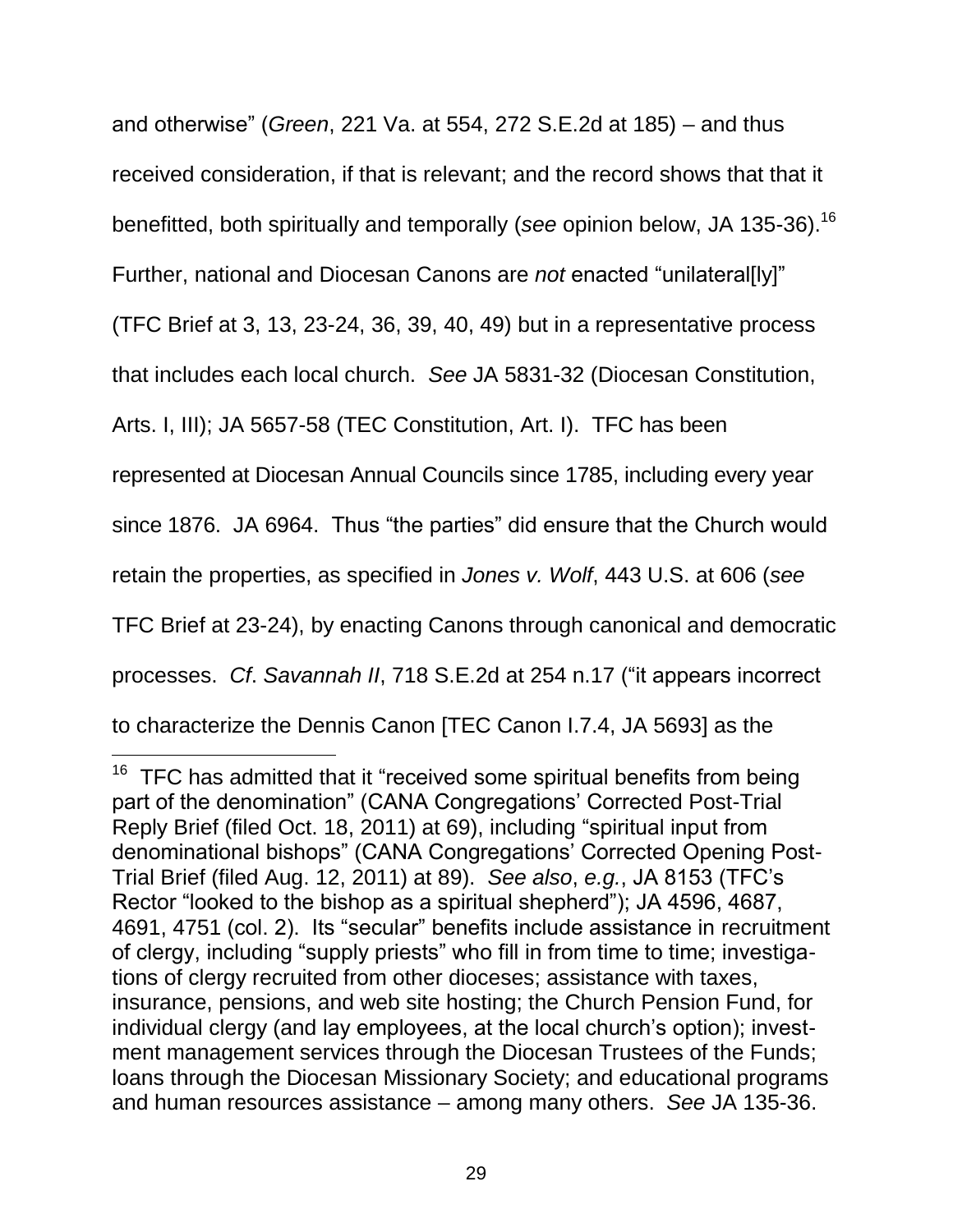'unilateral imposition of a trust provision' …. The canon was enacted through the process of representative government to which Christ Church had adhered and in which Christ Church was represented").<sup>17</sup>

TFC's "mutual remedy" argument (TFC Brief at 28-30) likewise fails to take account of controlling case law. The facts of this case are no different in this respect from those in *Green*. *See id*., 221 Va. at 551-52, 272 S.E.2d at 183-84. In *C.G. Blake Co. v. Smith*, 147 Va. 960, 971, 133 S.E. 685, 688 (1926), this Court quoted 6 R.C.L. 686, "as correct a statement of the prevailing law in this country as can be cited":

<span id="page-37-4"></span><span id="page-37-2"></span><span id="page-37-0"></span>It has been said that a contract implies mutual obligations. If by mutuality of obligation is meant, as some courts have suggested, that there must be an undertaking on one side and a consideration on the other, the necessity for its existence cannot be questioned.

<span id="page-37-3"></span><span id="page-37-1"></span> $17$  TFC also states that canons take effect "immediately," as if that were significant. TFC Brief at 23. But TFC remained a part of the Diocese for 23 years after the most recent enactment of any canon at issue, without a word of protest or objection prior to its secession. *Cf*., *e.g.*, *In re Church of St. James the Less*, 833 A.2d 319, 324-25 (Pa. Commw. 2003), *aff'd in relevant part*, 888 A.2d 795 (Pa. 2005) (church "waited twenty years after the adoption of the Dennis canon to take action inconsistent with it"); *Rector, Wardens and Vestrymen of Christ Church in Savannah v. Bishop of the Episcopal Diocese of Ga., Inc.*, 699 S.E.2d 45, 53 (Ga. App. 2010) ("*Savannah I*"), *aff'd*, *Savannah II* ("Christ Church failed to take any steps to disavow the canon or attempted [*sic*] to remove itself from the reach of the Dennis Canon in the more than 30 years since the National Episcopal Church adopted the express trust provision"); *Episcopal Diocese of Rochester v. Harnish*, 899 N.E.2d 920, 925 (N.Y. 2008) ("We find it significant … that All Saints never objected to the applicability or attempted to remove itself from the reach of the Dennis Canons in the more than 20 years since the National Church adopted the express trust provision").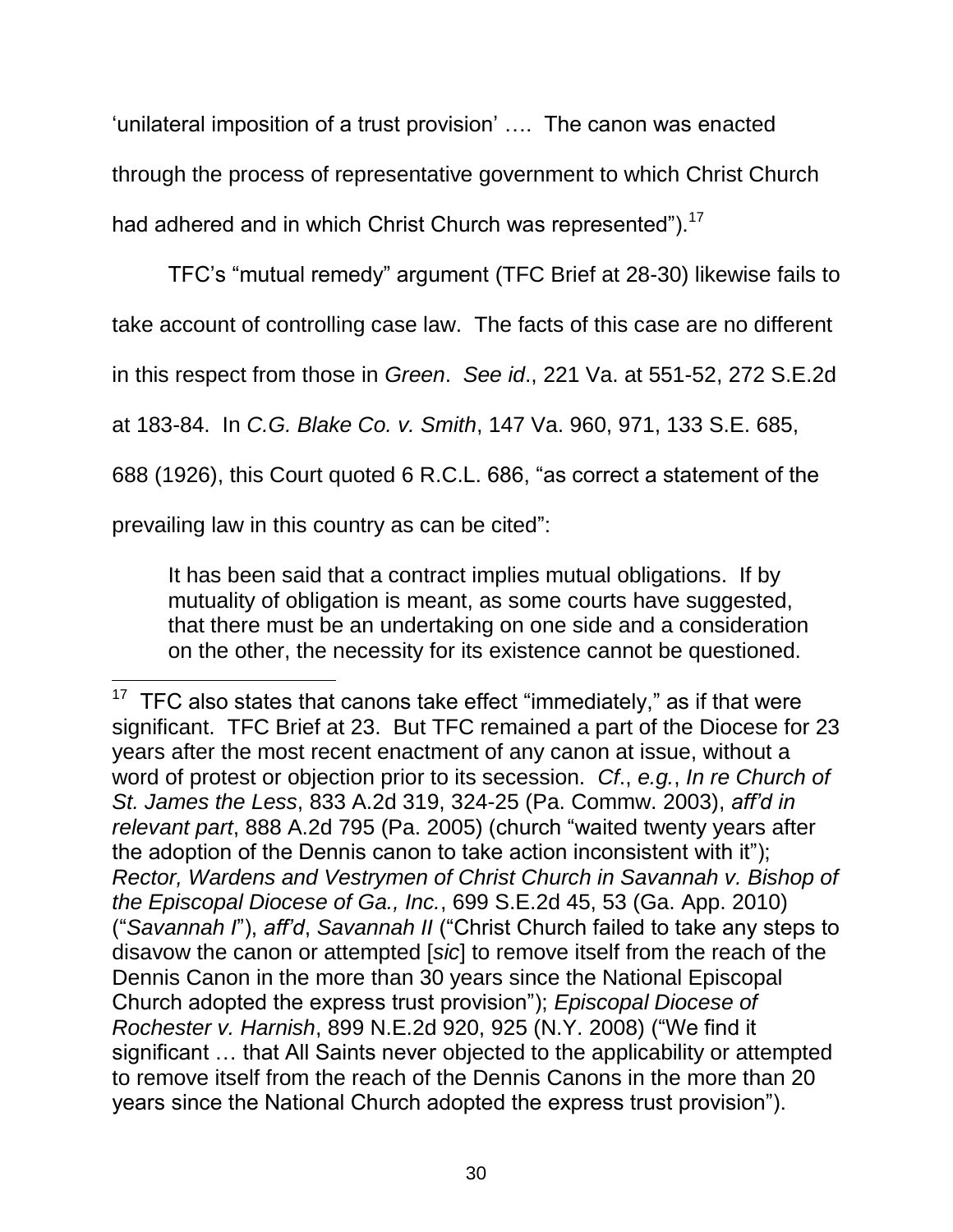But if, as other courts have said, mutuality of obligation means that a contract must be binding on both parties so that an action may be maintained by one against the other, the statement that mutuality of obligation is essential to every contract is too broad….

<span id="page-38-0"></span>*See also Sea-Land Service, Inc. v. O'Neal*, 224 Va. 343, 350, 297 S.E.2d

647, 651 (1982):

[W]here one makes a promise conditioned upon the doing of an act by another, and the latter does the act, the contract is not void for want of mutuality, and the promisor is liable .... [U]pon the performance of the condition by the promisee, the contract becomes clothed with a valid consideration which renders the promise obligatory. [Citation omitted.]

Here, each party made numerous promises, over a period of many years;

and each party performed, prior to TFC's voluntary secession. TFC's

promises were embodied in, *inter alia*, its vestry oaths and manuals; its

1785 declaration of conformity "to the 'Doctrine, Discipline and Worship of

the Protestant Episcopal Church'" (JA 2650-51); and its 1836 application

for and acceptance of admission to membership in a Diocese whose

Constitution provided that every "parish" (local church) would "be benefited

and bound … by every rule and canon which shall be framed … for the

government of this church in ecclesiastical concerns" (JA 5900, 5905). *See* 

JA 106 & n.48, 131, 137-39. The Diocese's promises included, among

many others, its canons providing for visitations by bishops and for

government by an Annual Council representing each of its member

churches. And each party performed as promised for many years.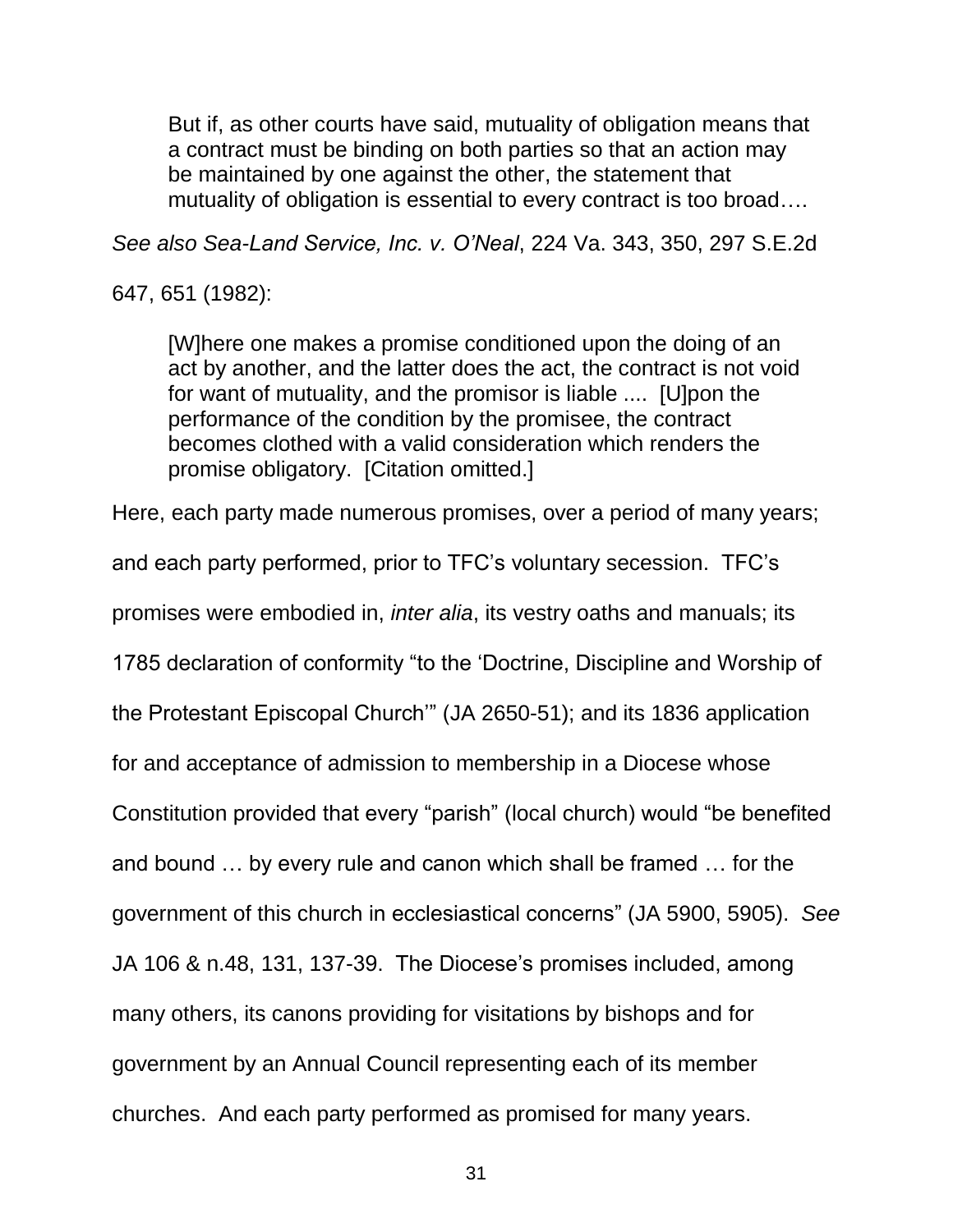<span id="page-39-1"></span>TFC relies on *Town of Vinton v. City of Roanoke*, 195 Va. 881, 80 S.E.2d 608 (1954). *See* TFC Brief at 28, 30. *Vinton* addressed a covenant in a 1914 deed, to provide all the water necessary to supply the Town's demands at a rate of 5¢ per thousand gallons. The covenant "lack[ed] mutality [*sic*] of promises, in that it purports to bind [the grantor] to furnish all water necessary to supply the demands of the Town, but does not bind the Town to take any amount of water." *Id*. at 896, 80 S.E.2d at 617. It was only in that context that the Court referred to "absolute mutality [*sic*] of engagement"; but the defect in *Vinton* was not the inability of either party to enforce the covenant, as TFC suggests. It was the lack of mutuality of promise, which was the *reason* that the Town could not enforce the agreement. Here there is mutuality of both promises and performances.<sup>18</sup>

TFC argues repeatedly that "neutral principles of law" are "developed for use in *all* property disputes." TFC Brief at 1, 14, 50 (emphasis added in TFC Brief; internal quotation marks omitted). This Court has explained how neutral principles of Virginia law apply to church property disputes, in *Norfolk* and *Green*. In the CANA Congregations' Reply Brief Pursuant to the

<span id="page-39-0"></span><sup>&</sup>lt;sup>18</sup> TFC also cites 4A Mich. Jur. Contracts  $\S 2$  at 404, which in turn cites a pair of West Virginia cases and a single Virginia case (*Reston Recreation Center Associates v. Reston Property Investors Ltd. Partnership*, 238 Va. 419, 384 S.E.2d 607 (1989), which states that the Court cannot enforce agreements to negotiate). None of those authorities is controlling here.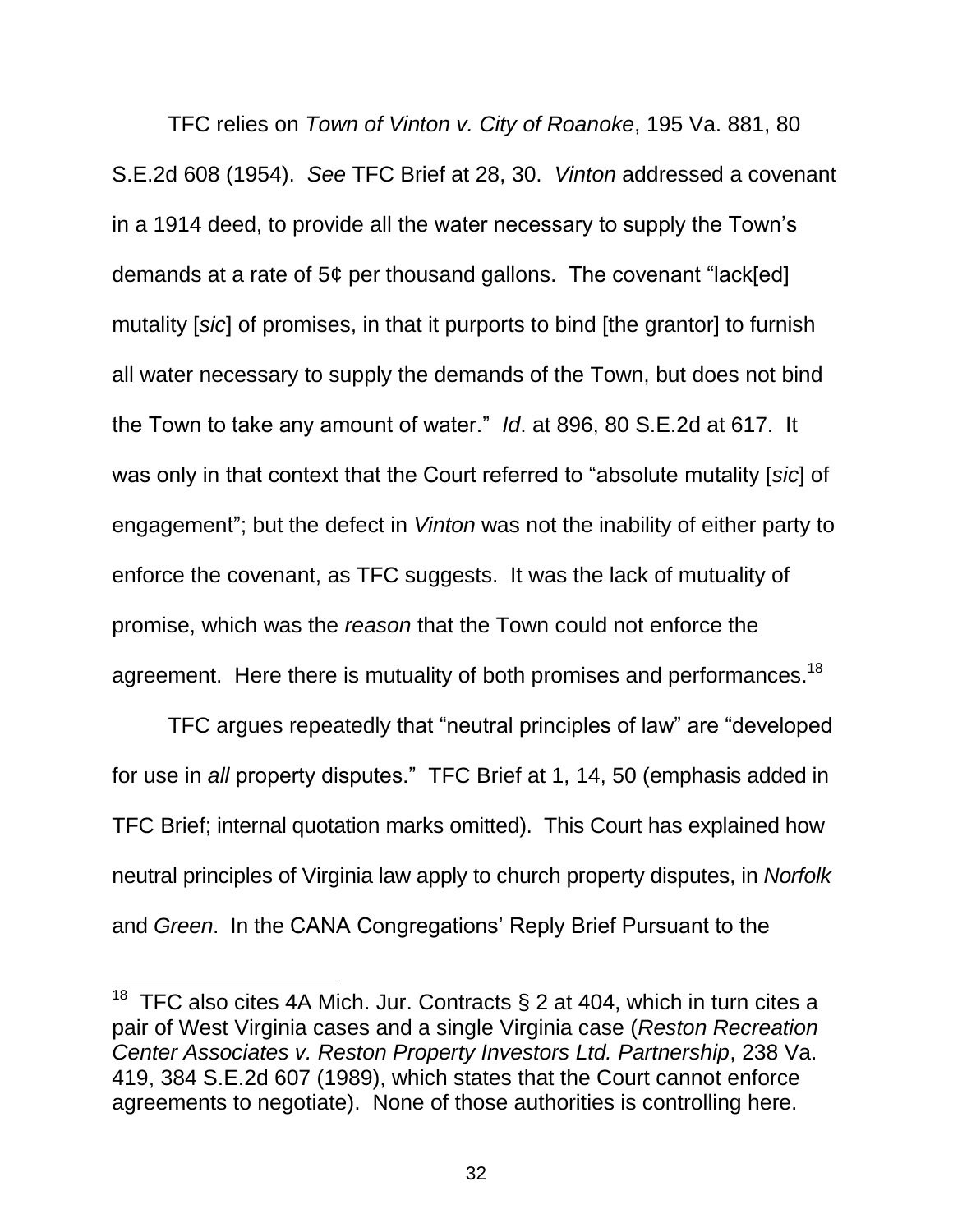Court's June 6, 2008 Order (filed June 26, 2008), TFC explained that the phrase "neutral principles of law, developed for use in *all* property disputes" "simply means that the *principle* must be capable of application in all property disputes – *i.e.*, without consideration of doctrinal issues." *Id*. at 2 (emphases in CANA brief). We agree.

TFC argues that in *Norfolk* this Court rejected "the idea 'that those who unite themselves with a hierarchical church do so with an implied consent to its government.'" TFC Brief at 15, 26, 50. But this is not a case of *implied* consent. TFC's consents are express – in the Constitution of the Diocese, by which it was bound, and in its own Vestry Manuals and oaths and other records. In all events, TFC overlooks the later holding in *Green*, 221 Va. at 555-56, 272 S.E.2d at 186, that the members of the local church "united themselves to a hierarchical church … with the understanding *and implied consent* that they and their church would be governed by and would adhere to the Discipline of the general church." (Emphasis added.) 19 *See also*, *e.g.*, *Reid v. Gholson*, 229 Va. at 188-89, 327 S.E.2d at 113, and *Brooke v. Shacklett*, 54 Va. at 320, quoted *supra* at 7. (There is no inconsistency between *Norfolk* and *Green*, *Reid* and *Brooke*. The Court in *Norfolk* did not "reject" the approach that it later adopted in *Green*. It

<span id="page-40-1"></span><span id="page-40-0"></span> $19$  TFC actually quotes from the same passage in its own Brief at 32, but without acknowledging the impact on its "implied consent" argument.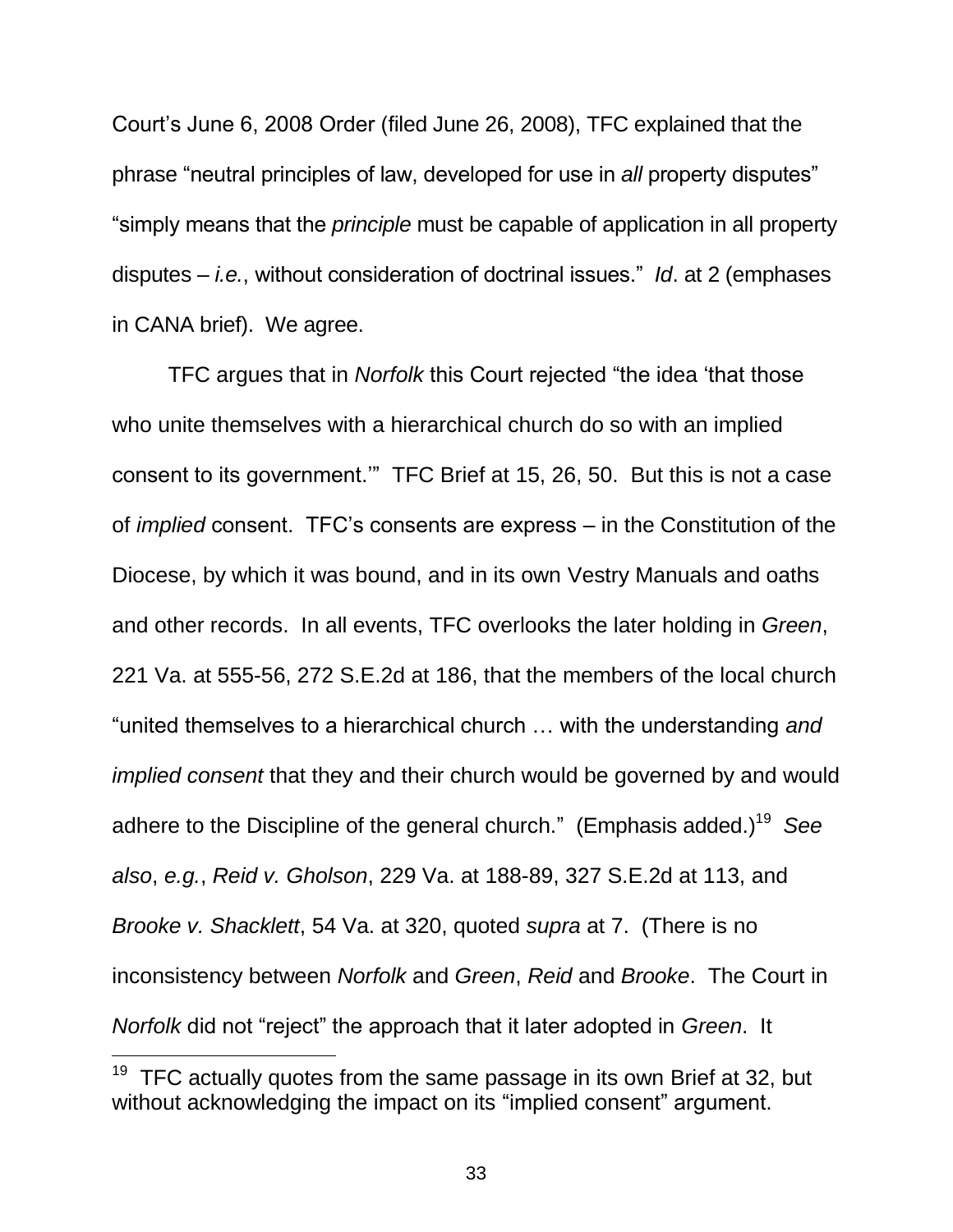<span id="page-41-2"></span>mentioned implied consent only in the context of its rejection of the "implied trust" doctrine of *Watson v. Jones*, 80 U.S. (13 Wall.) 679 (1871). *See Norfolk*, 214 Va. at 503-04, 201 S.E.2d at 755; JA 70 (opinion below).)

**G. Constitutionality:** TFC's constitutional argument is grounded in its illusions that the Circuit Court based its decision only on church canons and that the decision below gave plaintiffs "unilateral authority to override civil law" (TFC Brief at 39), instead of applying settled law as articulated in *Green*. TFC's real argument is that Virginia law as announced in *Green* is unconstitutional. It is wrong. The neutral principles doctrine in Virginia is nearly identical to the Georgia neutral principles doctrine that the U.S. Supreme Court approved in *Jones v. Wolf*, 443 U.S. 595. The only distinctions are that *Green* does not mention the local church's charter (Virginia churches could not incorporate when *Green* was decided) and that Georgia courts do not examine the dealings between the parties. Those differences do not render the Virginia rule unconstitutional.<sup>20</sup>

## <span id="page-41-0"></span>**II. TFC's Assignment of Error 3 is waived and is without merit.**

 $\overline{a}$ 

Assignment of Error 3 refers to 1904 legislation, "when the legislature

<span id="page-41-1"></span><sup>20</sup> *Larkin v. Grendel's Den, Inc*., 459 U.S. 116 (1982), cited in TFC's Brief at 39, involved a legislative delegation of zoning authority to private, nongovernmental entities. 459 U.S. at 122. *See also id*. at 125 (statute "conferr[ed] upon churches a veto power over governmental licensing authority"). There was no contractual or consensual aspect to that delegation and no issue of property rights. *Larkin* is irrelevant here.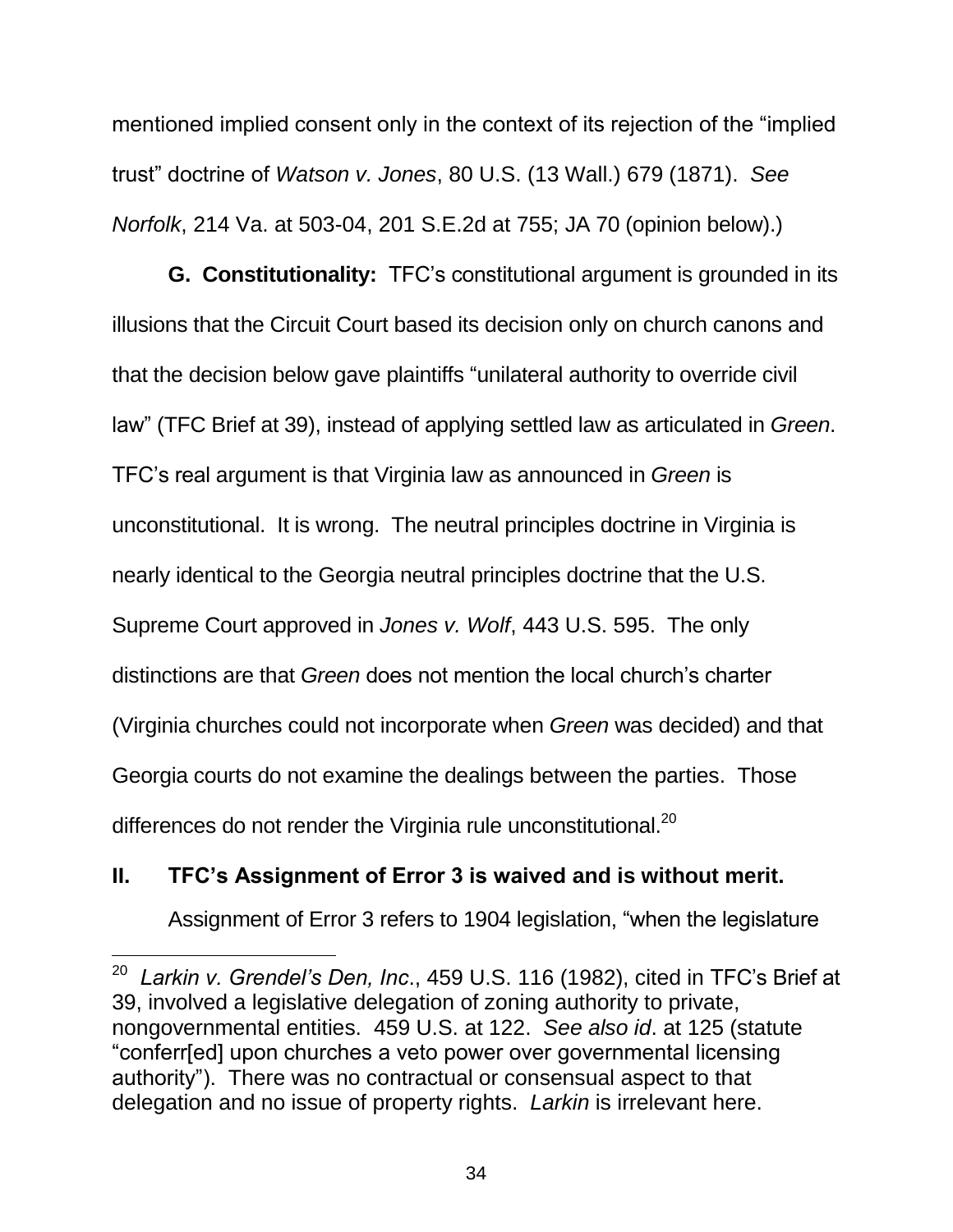first referenced denominational approval of church property transfers." TFC Brief at 4. None of the citations provided as preserving that argument, and nothing in the record below, points to that legislation. The asserted error therefore is waived.

In addition, the arguments presented purportedly in support of that Assignment of Error (TFC Brief at 41-43) are almost entirely outside the scope of the Assignment, and therefore those arguments likewise are waived. (To the extent that the argument even mentions the 1904 legislation referenced in the Assignment of Error, it describes the Circuit Court's reasoning inaccurately. *Compare* TFC Brief at 42 (trial court held that 1904 amendment "retroactively validated plaintiffs' consent canons") *with* JA 100 n.36 (opinion below) (explaining that "[t]he evolution of the statute is, itself, significant," as this Court detailed in *Norfolk*, and saying nothing about retroactivity or "validat[ion]" of canons).

TFC's "retroactiv[ity]" argument is answered, however, at 8-9 & n.3, *supra*.

#### <span id="page-42-0"></span>**III. TFC's Assignment of Error 4 is waived and is without merit.**

TFC's Petition for Appeal cited a single brief filed below as preserving its Assignment of Error 4. It now has expanded that single citation to a lengthy list of references to the distinction between consecrated and unconsecrated properties, in briefs and at the trial – several of which cite to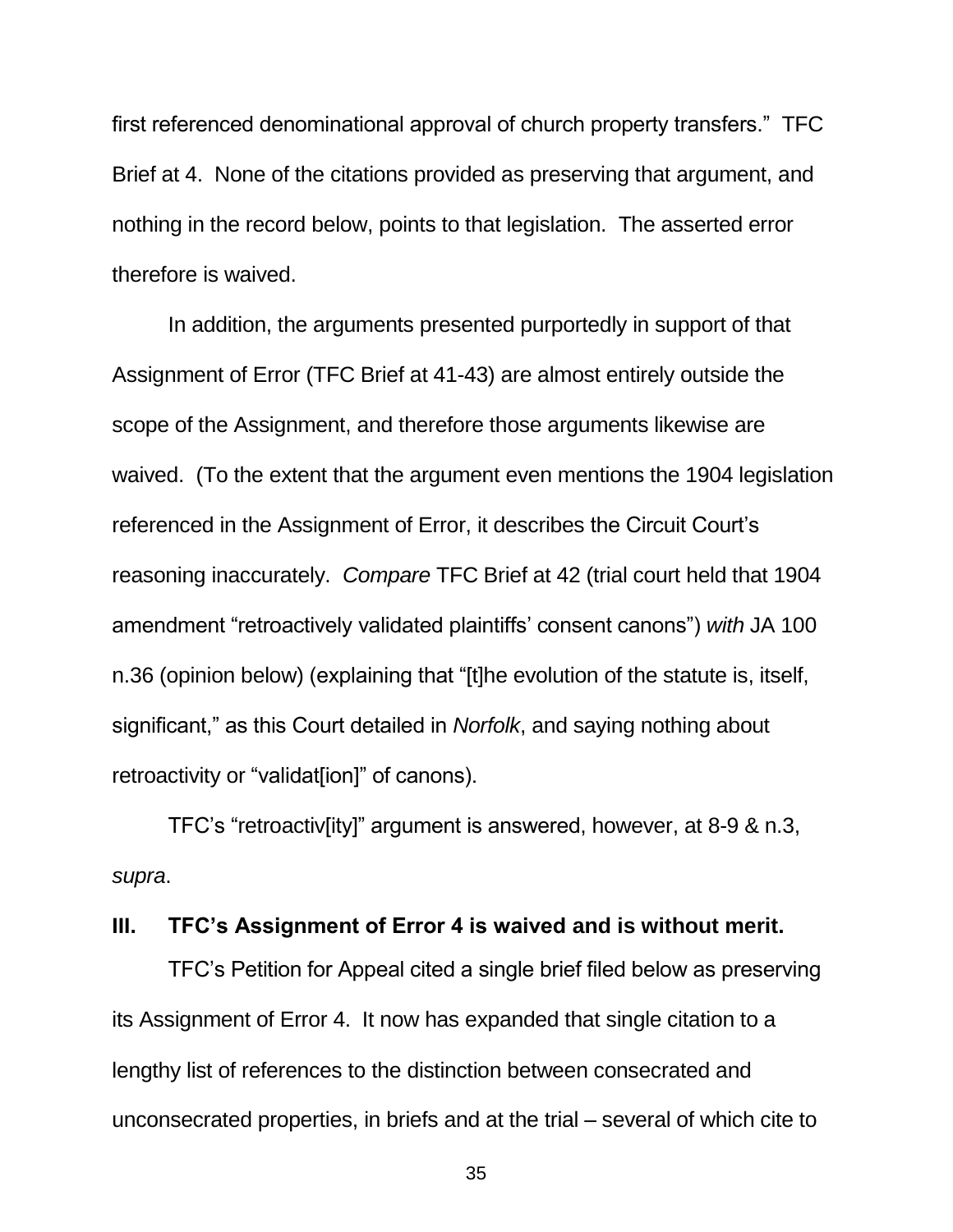testimony elicited by *another* church with reference to *its* properties. *None* of those citations, however, points to an *argument* that the court should treat consecrated and unconsecrated properties differently, as TFC argues now. The nearest it came to such an argument was in the opening statement of the CANA Congregations' lead counsel at the trial, which stated only that the Diocese's Canon 15 "doesn't cover unconsecrated property." JA 7066.

In a colloquy with the court later during the trial, the Congregations' lead counsel noted that "the scope of the encumbrance requirement" is limited to consecrated property. JA 8468. The court responded that "this obviously is something that the parties are going to brief," JA 8469, but TFC never did. It neither asked for nor obtained a ruling on the issue and thus did not preserve it. *E.g.*, *Nusbaum v. Berlin*, 273 Va. 385, 406, 641 S.E.2d 494, 505 (2007); *Flippo v. CSC Associates*, *III, LLC*, 262 Va. 48, 60-61, 547 S.E.2d 216, 224 (2001). That Assignment therefore is waived.<sup>21</sup>

<span id="page-43-1"></span><span id="page-43-0"></span>If the Court nevertheless reaches the issue, it should hold that there was no error. Unconsecrated property is not "exempt from plaintiff's canons,"

 $21$  TFC's Brief at 44 cites the opinion below at JA 134 and JA 136 as rulings on the issue presented by Assignment 4. They are not. JA 134 is simply a portion of the court's lengthy description of the Property Rules of TEC and the Diocese (JA 133), which in turn is just one aspect of the court's findings of fact regarding the Church's Constitution(s) and Canons (JA 128). JA 136 merely describes the different rules applicable to consecrated and unconsecrated properties.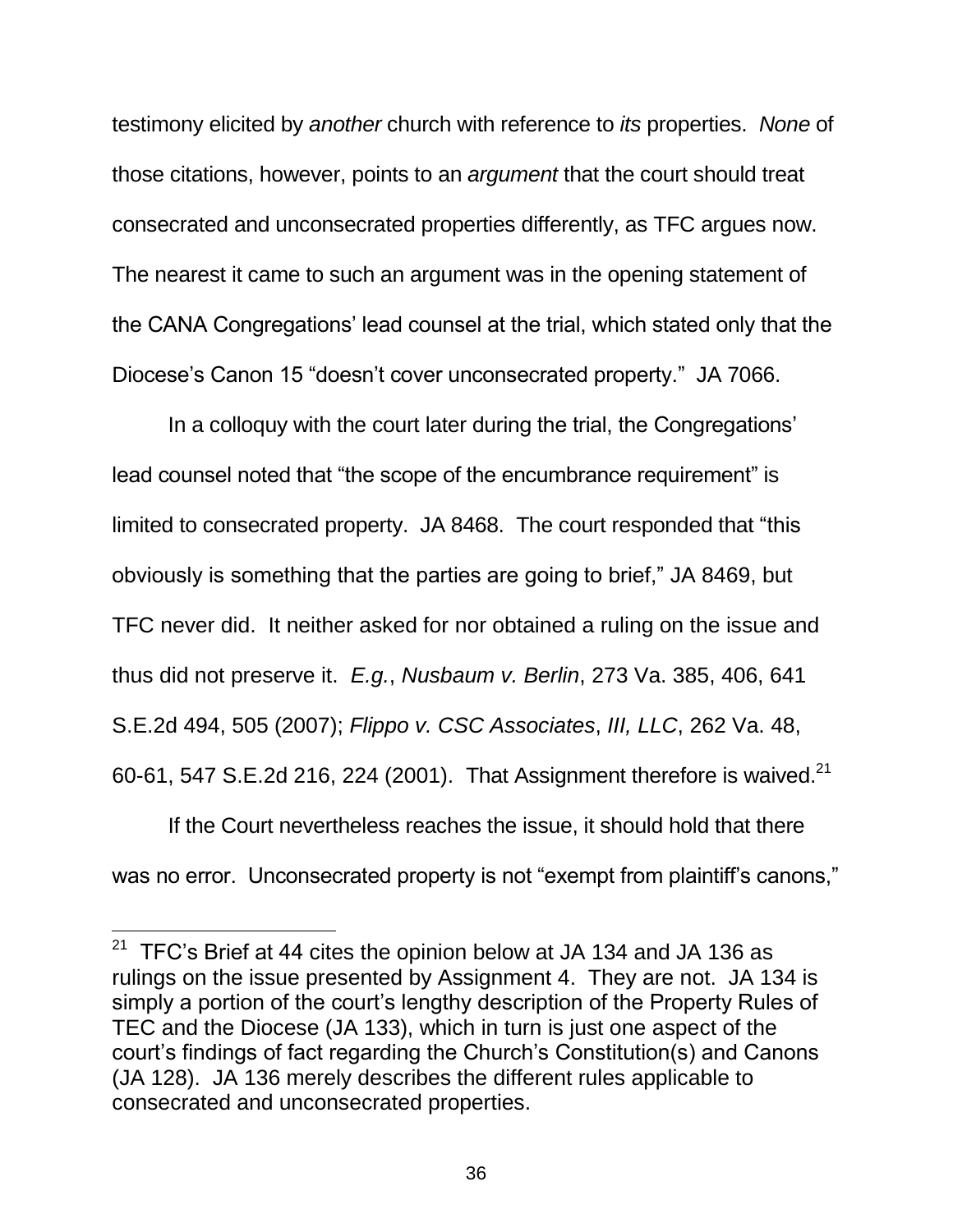as TFC's Assignment of Error asserts. It is "exempt" only from the canon that requires diocesan consent to sell or encumber real property. All other canons applicable to church property, and all of the other elements of the neutral principles test, apply;<sup>22</sup> and unconsecrated property "can only be sold in accordance with procedures established and authorized by the Diocese pursuant to authority granted the Diocese by TEC's Canons." JA 136. In light of the "overwhelmin[g]" quality of the Diocese's neutral principles case (JA 149), the Circuit Court correctly held that the one canonical distinction applicable to unconsecrated property is immaterial.

#### <span id="page-44-0"></span>**IV. Ownership of a church's personal property is governed by the same rules as its real property. (Assignment of Error 5)**

<span id="page-44-1"></span>TFC states no valid reason why ownership of a church's personal property should not be determined under the same rules as its real property, and there is none. *Green* involved both real and personal property, 221 Va. at 548-49, 272 S.E.2d at 181, and it makes no such distinction. Va. Code § 57-10 confirms that the same rules apply. *Green* requires consideration of "our own statutes," including § 57-10. The court and all parties understood that the decision would control both realty and personalty, and TFC never

<sup>&</sup>lt;sup>22</sup> The Diocese's abandonment canon (Canon 15, § 3, JA 5853), for example, applies to unconsecrated as well as consecrated properties. The Diocese's Executive Board, pursuant to that canon, declared that TFC had abandoned all of the property at issue here. *See* JA 56-57, 6860-62.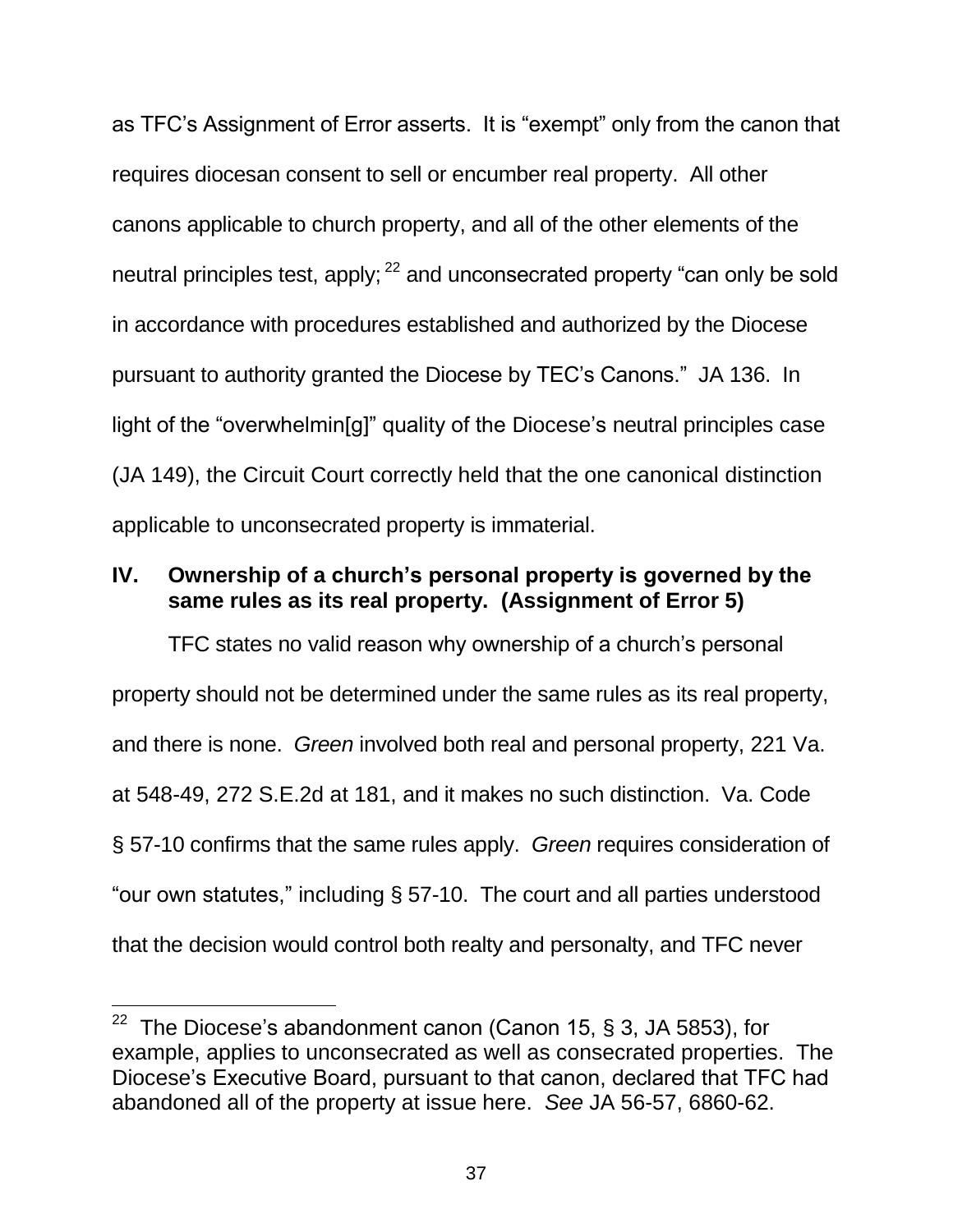suggested anything to the contrary until after it had lost on the merits. $^{23}$ 

TFC's "donative intent" argument is answered by the Circuit Court's finding regarding grantors of real property, which applies equally to donors to TFC after 2003. *See* JA 128, quoted *supra* at 23-24.

TFC and its *amici* overstate the facts by averring that donations to TFC

were made "on the express condition that their gifts *not* be forwarded to

plaintiffs." *E.g.*, TFC Brief at 2, 4, 46. The evidence shows only that

sometime in the late 1990's (*see* JA 8201), "84 percent of the congregants

at that time checked the box that they did not want their tithe to go to the

Diocese and, therefore, to the national Church," JA 8202-03; and that

 $\overline{a}$ 

sometime in the 2003-2006 time frame, TFC "stopped giving money to the

<span id="page-45-2"></span><span id="page-45-0"></span> All parties relied on § 57-10 in proceedings before the first appeal. TFC itself cited § 57-10 in support of an argument that "title to a church's personal property follows the deeds to its real property." CANA Congregations' Memorandum in Support of Demurrers and Pleas in Bar (filed June 22, 2007) at 19. But there would be no error if the Circuit Court had applied § 57-10 *sua sponte*. *See*, *e.g.*, *Kemp v. Miller*, 166 Va. 661, 680, 186 S.E. 99, 106 (1936) (no error in instruction given by court on its own motion).

<span id="page-45-1"></span><sup>&</sup>lt;sup>23</sup> TFC did not preserve its argument that the Diocese "waived"  $\S$  57-10. TFC argued below – in its motion for reconsideration, after the decision on the merits – only that "it is questionable" that  $\S$  57-10 "applies independently of Va. Code § 57-9" and that § 57-10 does not "override the wishes of donors" who prefer not to contribute to a general church. It did not mention waiver, and it "assum[ed], *arguendo*, that § 57-10 provides an appropriate rule in cases of unrestricted donations to a congregation." CANA Congregations' Motion for Partial Reconsideration of Personal Property Ruling (filed Feb. 22, 2012) at 9. It also noted that only TEC "invoke[d]" § 57-10 and only in its final post-trial brief, *id*. at 9 & n.9, but it did not assign any legal consequence to that fact.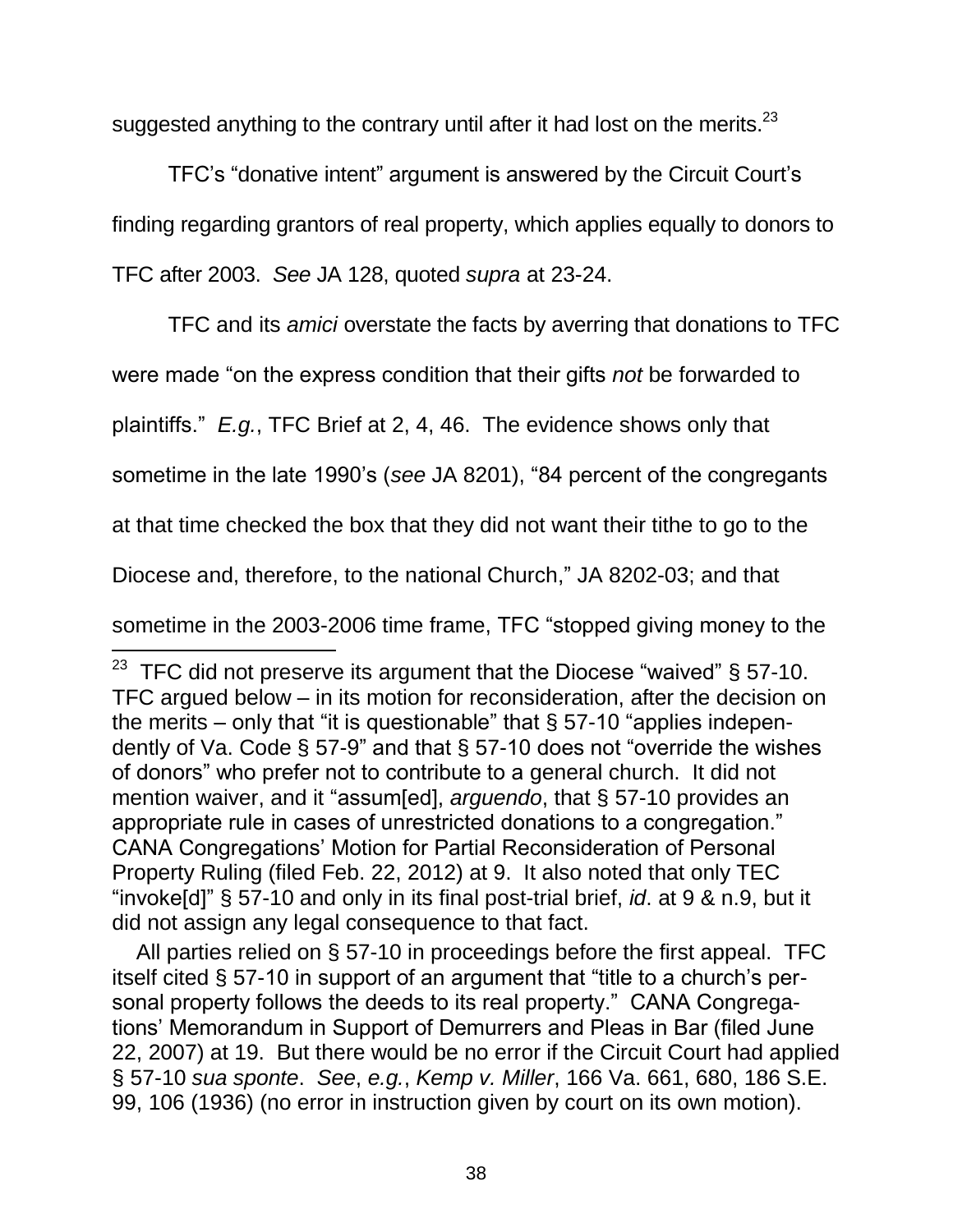Diocese," JA 7866. Even after TFC stopped contributing to the general operating budget of the Diocese, however, it continued giving to other Diocesan activities that were "off budget." JA 8027-28, 8263-64.

TFC's evidence as to events in the late 1990's might raise a fact question as to the intentions of "84% of the congregants at that time," if that were a material issue. But those events are too remote in time to prove the intentions of all or any fraction of TEC's donors (or even its "congregants") in 2004, 2005, or 2006. $^{24}$  Further, proof of the intentions of "84% of the congregants" is not proof of the fraction of donations given by those 84% – TFC made no attempt to trace specific donations to those donors – and it ignores the near-certainty that some portion of TFC's revenues were not donated by its members or "congregants" (*see* JA 8176-77, 8184). And the church's policy of not contributing to the Diocese in the 2003-2006 time frame was "the vestry's decision." JA 7869. The trial court might have inferred that a majority of the congregation supported that decision, *if* TFC had presented the question for decision; but it did not.

In all events, the vestry's policy proves nothing regarding the

 $24$  TFC admitted that "[by the time each Congregation voted to disaffiliate in 2006 or early 2007, any funds in the Congregation's bank accounts consisted of funds contributed after the curtailment of donations …." CANA Congregations' Corrected Opening Post-Trial Brief at 159 (filed Aug. 12, 2011). The intentions of donors in the late 1990's therefore are irrelevant.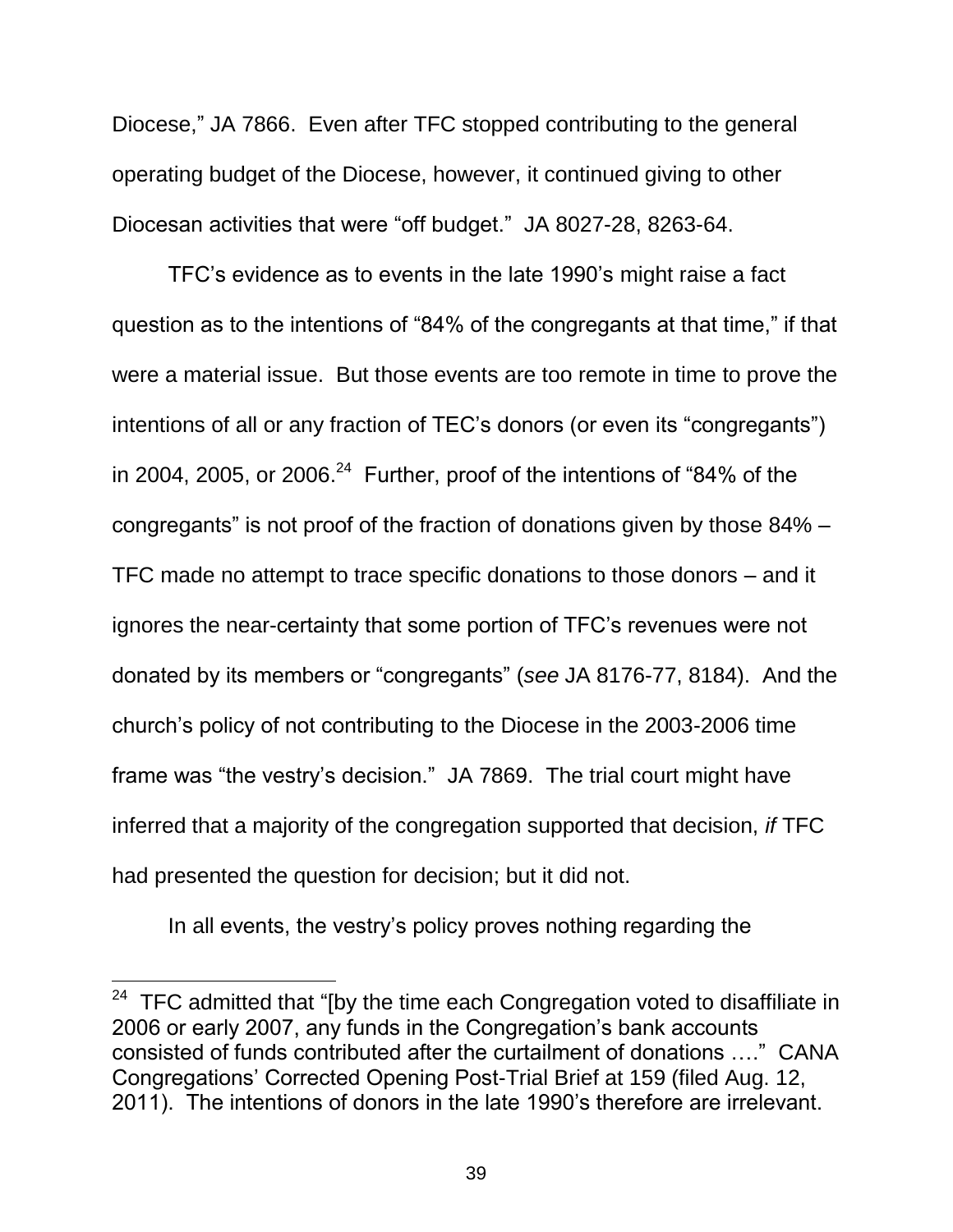intentions of any individual donor, much less all of them. Intent is an intrinsically personal, factual issue. Only five of the donor *amici* (including two clergy) testified at trial, and none of them testified that they "gave [to TFC] on the explicit understanding that their donations would not go to the Diocese or TEC" (as stated in the Brief for Donors at 2). Donors' intent simply was not an made an issue by TFC's very able counsel at the trial, and the evidence does not prove that any (much less all) donors imposed express conditions on their donations.

The central premise of the Attorney General's and the Donors' *amicus* arguments appears to be that the judgment below "'compel[s TFC's donors] to furnish contributions of money for the propagation of opinions which [they] disbeliev[e].'" Attorney General's Brief at 8, 12, and Donors' Brief at 1, 14, quoting Va. Code § 57-1. *See also* TFC Brief at 47 (same). But the premise is false. No donors or members of the church are parties (other than its trustees, and only in their official capacity); the judgment does not run against any individuals, only the incorporated church (and its trustees, in that capacity only); and if TFC were to prevail on this issue, the funds would be returned to TFC and not to the donors.

TFC's *members* have not been "force[d]" or "'compelled'" to give (or to do) anything (TFC Brief at 46, 47), and its *amici*'s "religious freedom" arguments are inapposite. TFC's donors contributed to an Episcopal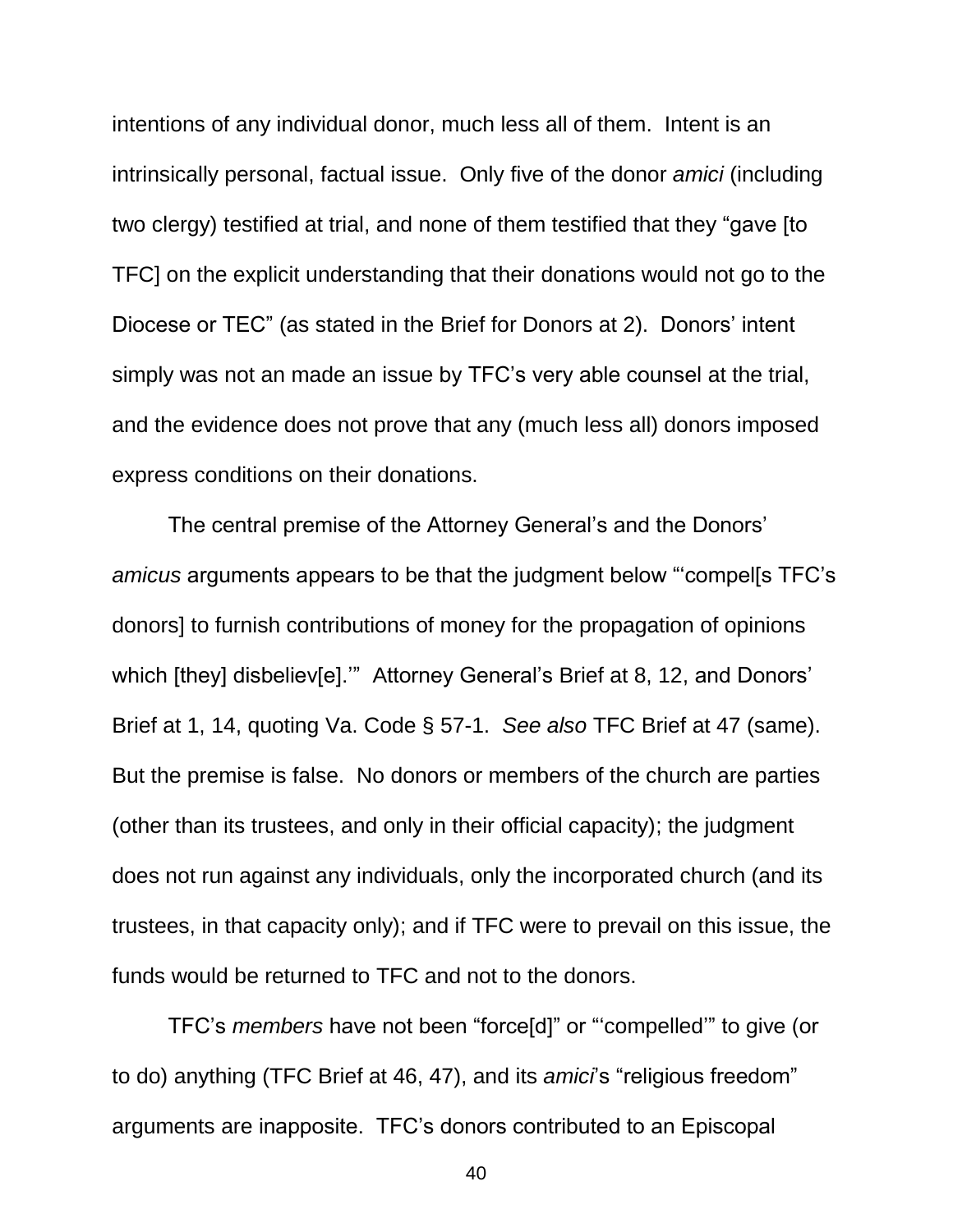church, which operated under the supervision of an Episcopal Bishop, and the donors knew that. *See* JA 156 (opinion below) ("Whatever may have been the level of discord and disenchantment with TEC and the Diocese, each of the seven churches in 2003, 2004, 2005, and through most of 2006 remained *Episcopal* churches, constituent members of the Diocese and TEC"). The judgment below requires the return of funds from TFC, not its members, to the mission of the Episcopal Church; and at least part of those funds will advance the mission of The Falls Church (Episcopal). *See* Tr. 1389-97 (May 4, 2011) (discussing genesis and activities of The Falls Church (Episcopal), which reorganized as a continuing Episcopal congregation after the congregation of appellant TFC voted to sever its ties with the Diocese and the Church); DX-FALLS-312 (The Falls Church (Episcopal) 2010 Annual Report); JA 152-53, 154 (opinion below).

<span id="page-48-0"></span>TFC's donors contributed to a church that was "bound by the national and diocesan constitutions and canons." *Truro*, 280 Va. at 15, 694 S.E.2d at 559. A Diocesan Canon provides that "whenever any property, *real or personal*, formerly owned or used *by any congregation of the Episcopal Church in the Diocese of Virginia* … has ceased to be so occupied or used *by such congregation*, so that the same may be regarded as abandoned property," the Diocese's Executive Board "shall have the authority to declare such property abandoned and … to take charge and custody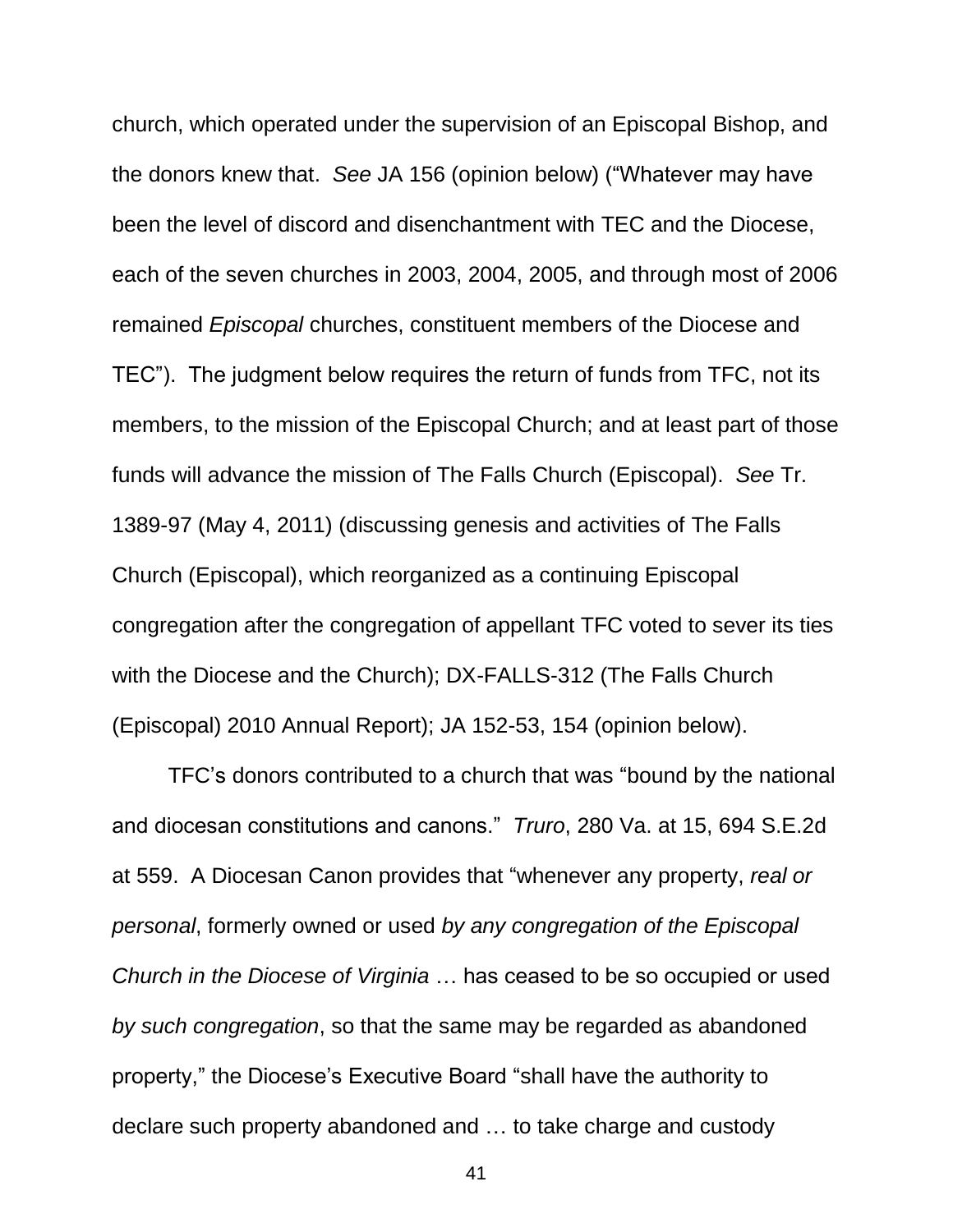thereof." JA 5853 (emphases added). $25$  The Executive Board did just that, after TFC ceased to be an Episcopal Church. JA 6860-62. As Judge Stephenson stated in *Buhrman*, 5 Va. Cir. at 507, "it is most doubtful if that determination is subject to review by [a civil] court."

### <span id="page-49-1"></span><span id="page-49-0"></span>**V. The Circuit Court only granted relief that plaintiffs requested. (Assignment of Error 6)**

<span id="page-49-2"></span>The Church and the Diocese did plead claims for all relief granted. *Cf*. *Jenkins v. Bay House Assocs.*, 266 Va. 39, 43, 581 S.E.2d 510, 512 (2003) (quoted in TFC Brief at 49). The Diocese's Complaint asks for an order directing the trustees to convey and transfer legal title to TFC's real and personal property to the Bishop. JA 207. TEC's Complaint similarly requests an injunction requiring all defendants "to relinquish control of the real and personal property held by the parishes to the Diocesan Bishop." JA 232.

Pages 48-49 of TFC's Brief quote a statement by TEC's counsel at a hearing on September 19, 2008. That statement has nothing to do with this issue. Its context was a discussion of property subject to the Congregations' § 57-9 petitions, which were rejected by the *Truro* decision. The court had previously suspended discovery and ordered that the October 2008 trial

<span id="page-49-3"></span> $25$  TFC's statement that "nothing here put the donors on notice that plaintiffs could seize their restricted gifts" (TFC Brief at 48) is thus erroneous as a matter of law as well as an inaccurate and inflammatory description of the facts.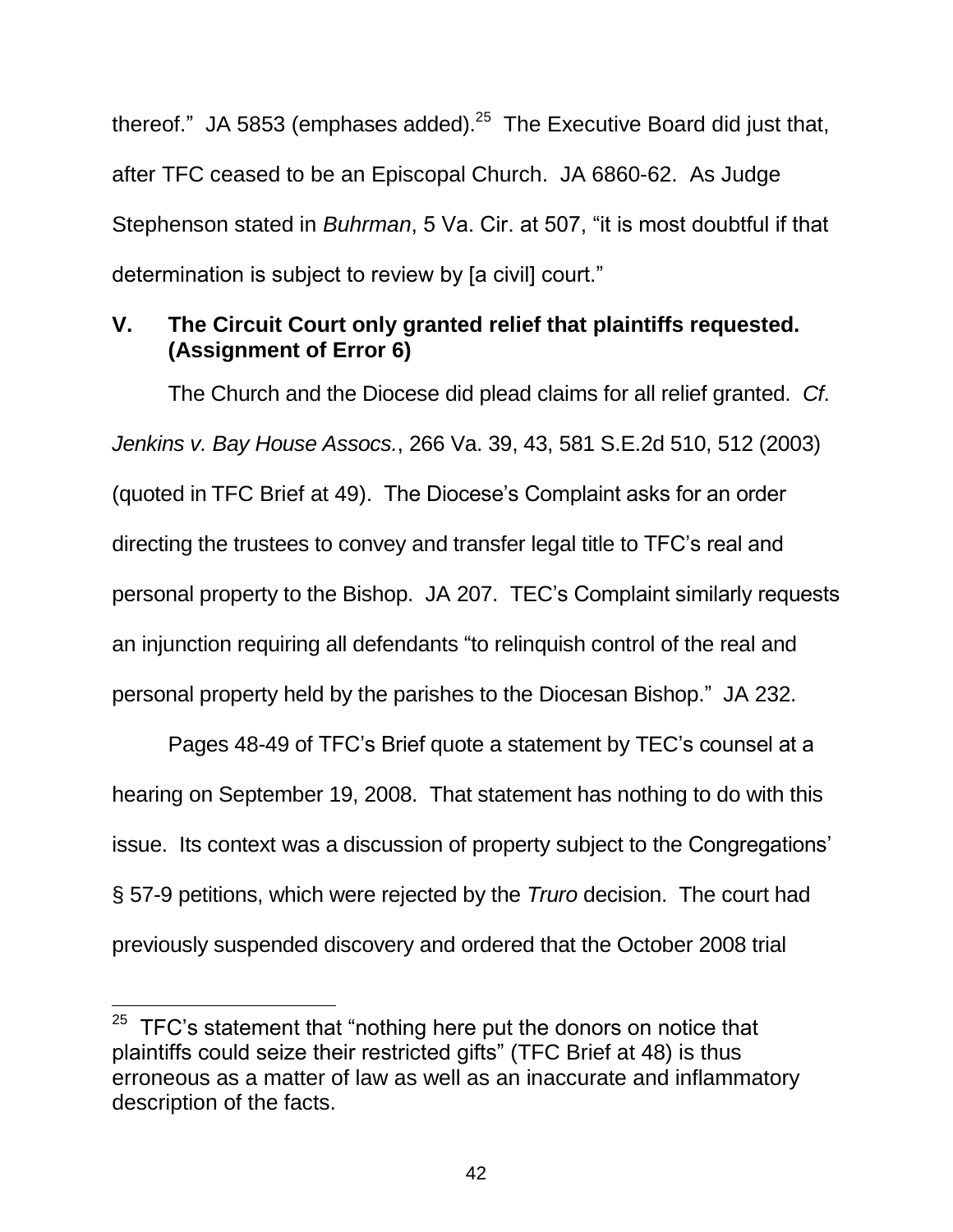would be limited to issues related to those petitions. Order, Sept. 3, 2008.

TFC's Brief also cites the Diocese's October 14, 2011, post-trial brief (JA 9142). That brief quoted an Ohio case,  $26$  which did not even discuss the date of the "disaffiliation" – the issue that TFC argues in its brief. The Circuit Court made a reasoned and reasonable decision that the date of disaffiliation in this case was the date the Diocese filed suit, for "[a]fter this date, no contribution made, no donation made, no dues paid by a congregant, could reasonably have been made with the understanding that the money was going to *Episcopal* congregations." JA 157.

Finally, TFC relies on a statement by the Diocese's counsel at a discovery hearing on May 30, 2008. "[T]o the extent they have used those assets to pay for the property or to maintain the property, that's fine" is not a "stipulat[ion]" that TFC was entitled to a \$2.6 million credit, as it argues. And the Circuit Court reasonably found that the maintenance costs at issue were the approximate equivalent of the property's rental value. *See* JA 157 n.85 (responding to maintenance costs argument by "not[ing] the obvious fact that the CANA Congregation[s] had the use of the property since that point in time as well"). Further, TFC requested a maintenance costs award only in its

<span id="page-50-0"></span><sup>26</sup> *Episcopal Diocese of Ohio v. Anglican Church of the Transfiguration*, No. CV-08-654973 (Ohio Common Pleas, Cuyahoga Co., Sept. 29, 2011) (copy attached, pursuant to Rule 5:1(f)) (Addendum 2).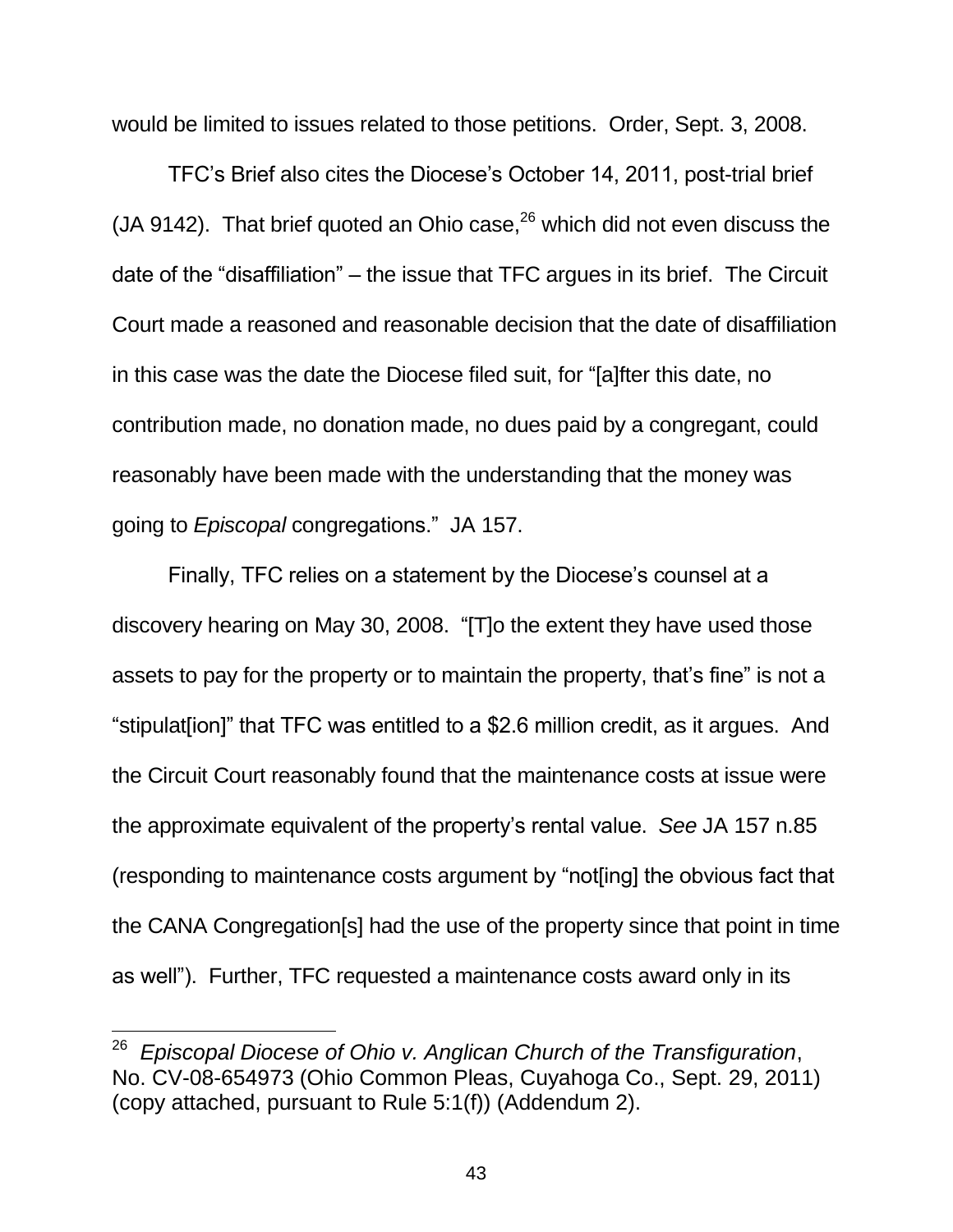counterclaim. The Circuit Court struck TFC's evidence in support of the counterclaim. TFC has not assigned error to that ruling here.

#### <span id="page-51-0"></span>**VI. The Circuit Court erred by holding that Va. Code § 57-7.1 does not validate trusts for the benefit of a hierarchical church. (Assignment of Cross-Error)**

<span id="page-51-1"></span>In 1993 the General Assembly enacted Va. Code § 57-7.1 and repealed Code § 57-7.<sup>27</sup> This Court had construed § 57-7 as not validating trusts for the benefit of hierarchical churches, for reasons that do not apply to § 57-7.1. Section 57-7.1 provides, in language too plain to require interpretation, that "*[e]very* conveyance or transfer of real or personal property … to or *for the benefit of any* church, *church diocese*, religious congregation or religious society … shall be valid." (Emphases added.)

The Circuit Court held that § 57-7.1 "'did not change the policy in Virginia, which is that church property may be held by trustees for the local congregation, not for the general church.'" JA 93 (quoting a previous opinion). That was error, for several reasons.

First, § 57-7.1 should be interpreted in accordance with its plain language, which differs significantly from prior statutes (as described below). "Under basic rules of statutory construction, we consider the language of [a statute] to determine the General Assembly's intent …. When a statute's

<sup>&</sup>lt;sup>27</sup> Section 57-7.1 and former § 57-7 are set out in full in Addendum 1.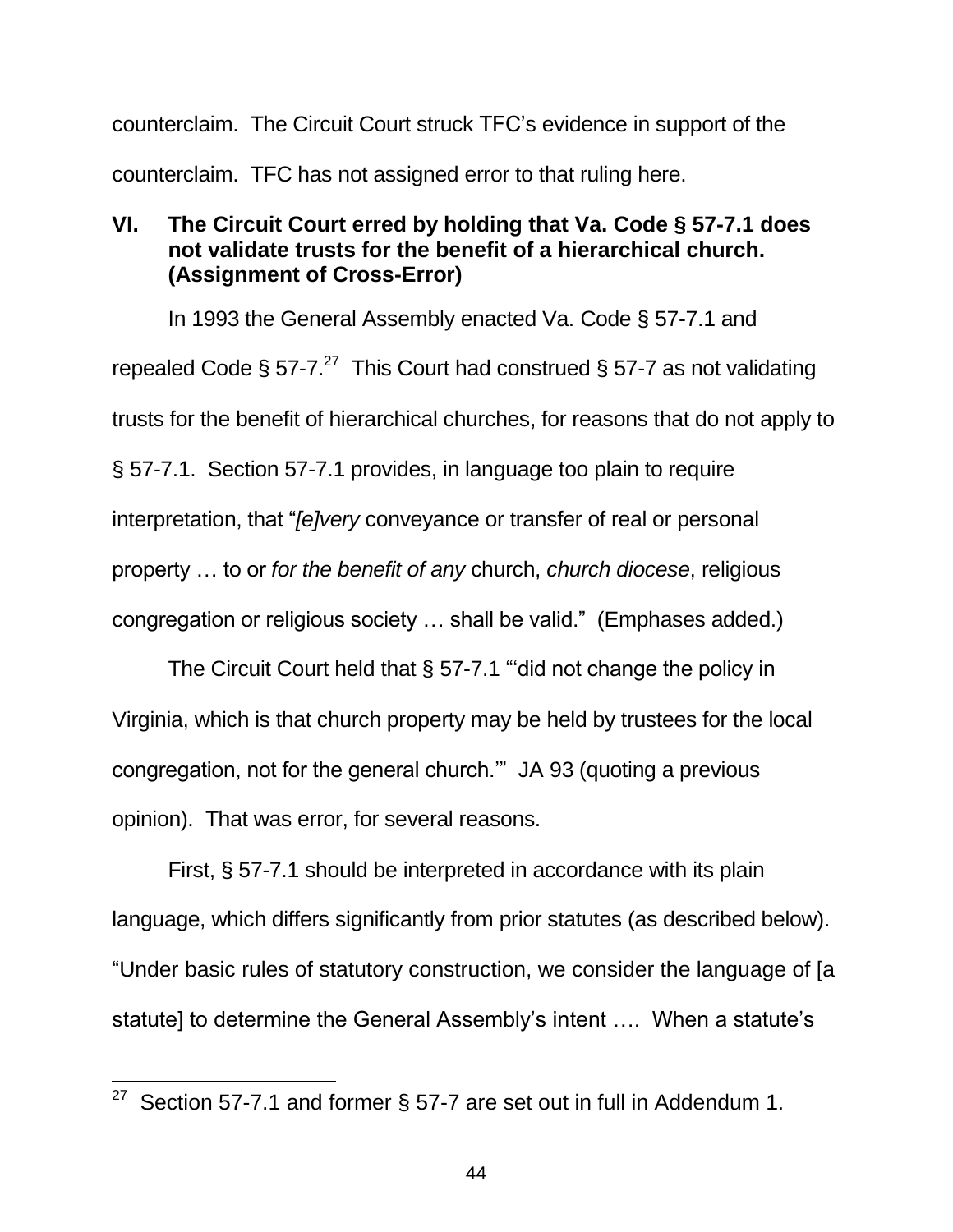language is plain and unambiguous, courts are bound by the plain meaning

<span id="page-52-2"></span>of that language." *Woods v. Mendez*, 265 Va. 68, 74-75, 574 S.E.2d 263,

267 (2003) (citations omitted). In addition, ascribing to the modern § 57-7.1

the interpretation of the former § 57-7 would impermissibly give no meaning

to the repeal of § 57-7 or the changes embodied in § 57-7.1. *See*, *e.g.*,

<span id="page-52-1"></span>*Dale v. City of Newport News*, 243 Va. 48, 51, 412 S.E.2d 701, 702 (1992)

(citing the "presumption that a substantive change in law was intended by

an amendment to an existing statute"). $^{28}$ 

 $\overline{a}$ 

<span id="page-52-0"></span>Second, the General Assembly has done away with every basis on

which this Court's decisions interpreting prior statutes relied. For many

years, beginning with *Brooke v. Shacklett*, 54 Va. 301, this Court construed

<span id="page-52-4"></span><span id="page-52-3"></span><sup>&</sup>lt;sup>28</sup> TFC argued below that the repeal of § 57-7 and enactment of § 57-7.1 changed nothing because the enacting Bill stated that § 57-7.1 was "declaratory of existing law." That phrase does not necessarily endorse prior cases. *See Bryson on Virginia Civil Procedure* § 12.02 n.14 (4th ed. 2005), explaining that 1992 Va. Acts, ch. 564 – which stated that it was "declaratory of existing law" – was enacted "to clarify the law in the light of Lee v. Lee," 12 Va. App. 512, 404 S.E.2d 736 (1991). In fact, ch. 564 effectively overruled *Lee v. Lee*.

The General Assembly is presumed to have acted "with full knowledge of the law as it affected the subject matter." *Commonwealth v. Bruhn*, 264 Va. 597, 602, 570 S.E.2d 866, 869 (2002). Cases decided after *Norfolk* (*e.g.*, *Jones v. Wolf*, 443 U.S. 595, and the *Wallace* and *Lukumi* cases cited *infra* at 48) have made clear that trusts for hierarchical churches must be recognized equally with those for other beneficiaries. By enacting a "declaratory" statute, § 57-7.1, the Assembly has conformed our statutes to constitutional standards by providing that allowable beneficiaries include hierarchical as well as local groups.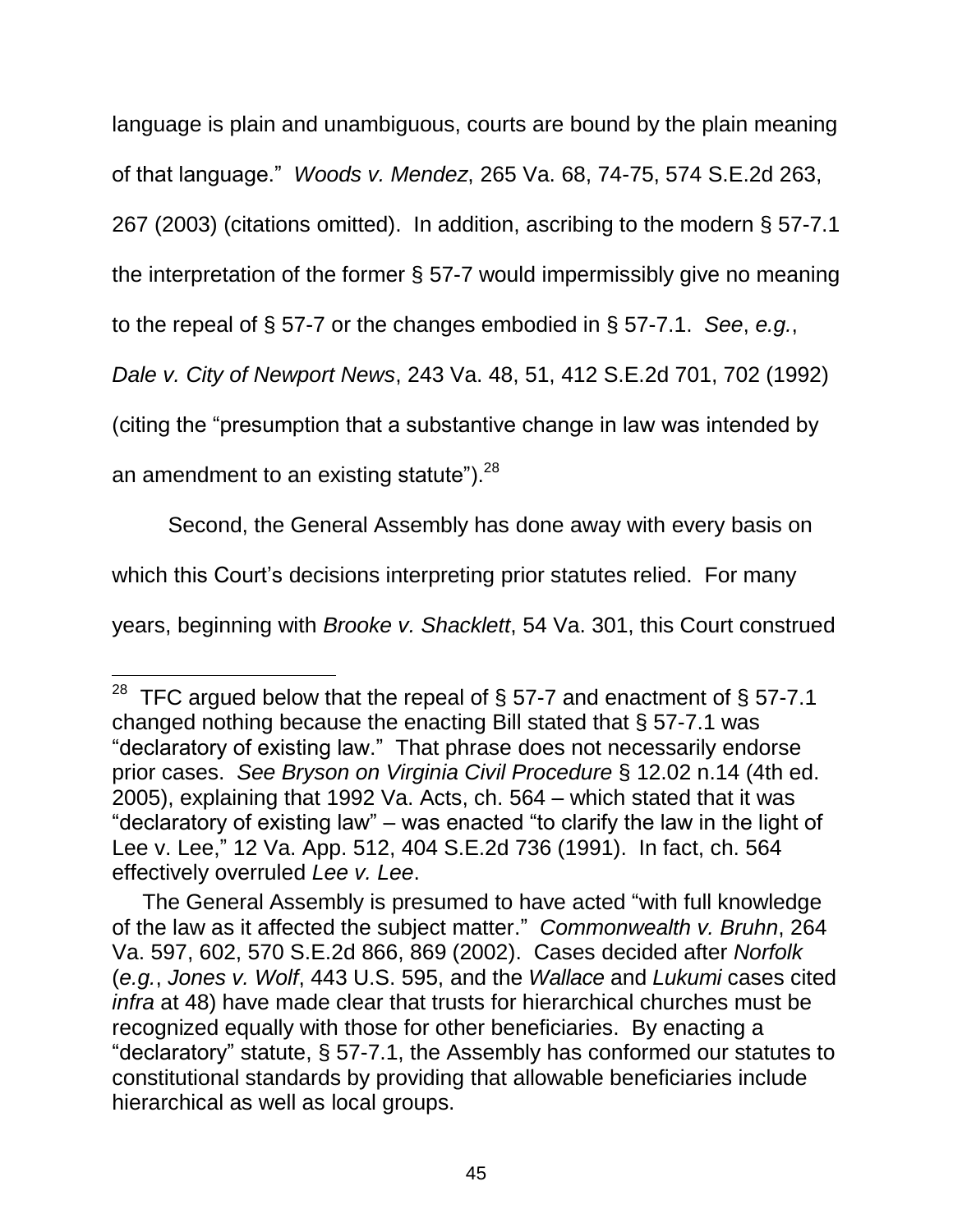<span id="page-53-0"></span>§ 57-7 and its predecessors as limited to validating trusts for local church groups. In *Moore v. Perkins*, 169 Va. 175, 178-82, 192 S.E. 806, 808-09 (1937), the Court stated four reasons for adhering to that construction: (1) the uses for which the statute allowed land to be held, "'from their very nature and the connection in which they are mentioned, must belong peculiarly to the local society'" (quoting *Brooke*, 54 Va. at 313); (2) subsequent amendments had not "material[ly] change[d] … the language of the first part of the statute"; (3) the statute referred to trusts controlled by "local functionaries"; and (4) separate statutes limited church property ownership to four acres of land in the city, 75 acres in the country, and \$100,000 in personal property, negating any inference that the General Assembly intended to allow "denominational holdings." The *Norfolk* Court added (5) that the Constitution of Virginia then "prohibit[ed] … incorporating any church or religious denomination." *Id*. at 505, 201 S.E.2d at 757.

Each of those reasons is gone:

(1) The uses validated by the statute are no longer limited to those which "belong peculiarly to the local society." Section 57-7.1 provides that "*[e]very* conveyance or transfer of real or personal property … made to or for the benefit of *any* church, *church diocese*, religious congregation or religious society … shall be valid."

(2) The first part of  $\S$  57-7.1 is different from the former  $\S$  57-7 in a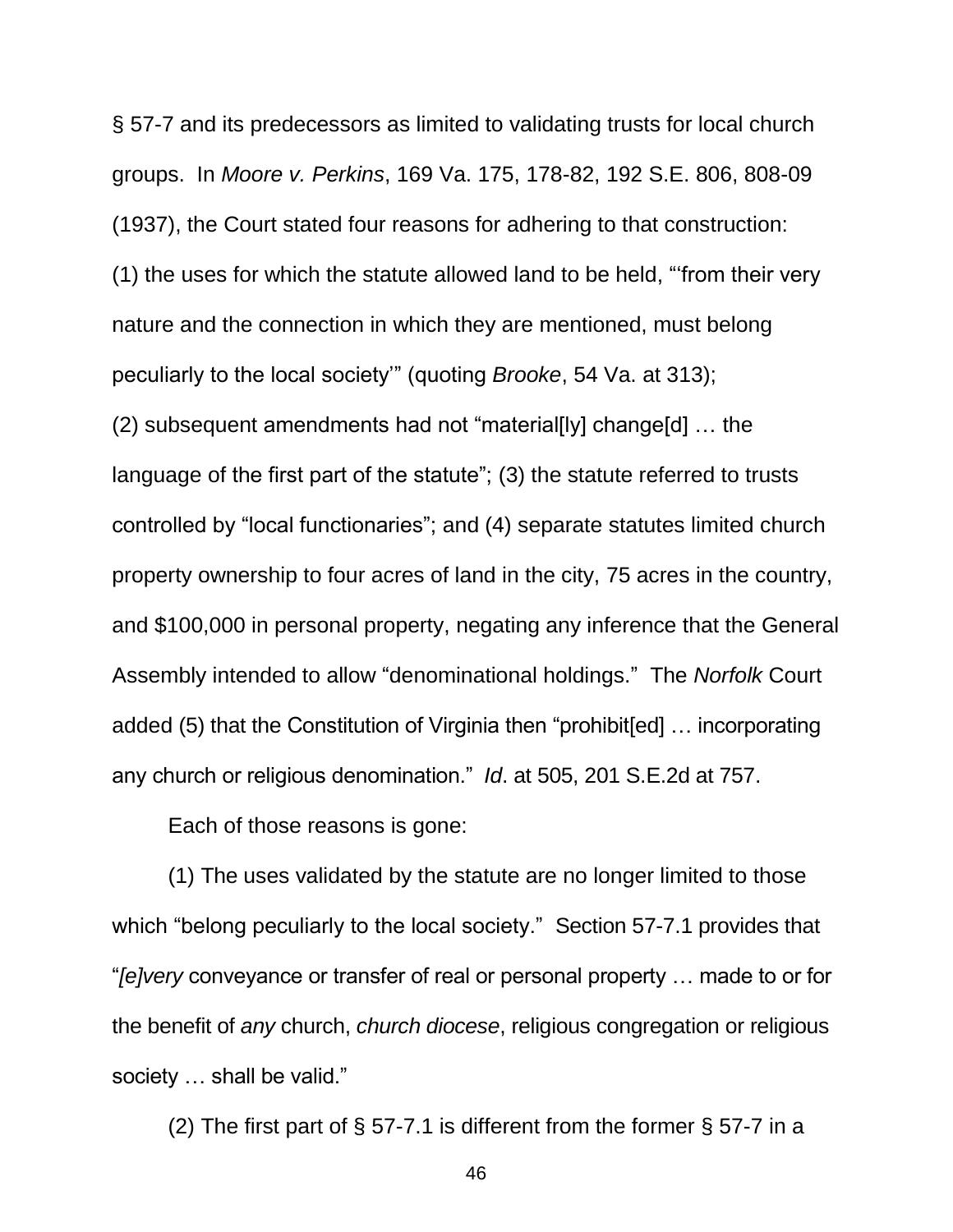number of material respects, most significantly in the removal of the former limitation of permissible uses for church dioceses ("as a residence for a bishop or other minister or clergyman who, though not in special charge of a congregation, is yet an officer of such church diocese" in § 57-7).

(3) Section 57-7.1 is not limited to trusts controlled by "local functionaries." The former language of limitation ("as a place for public worship, or as a burial place, or a residence for a minister," and so forth) is gone.

<span id="page-54-2"></span><span id="page-54-1"></span>(4) Virginia's acreage limits on church property ownership (former § 57-12) have been repealed. 2003 Va. Acts ch. 813.

<span id="page-54-0"></span>(5) The prohibition on incorporation of churches and denominations was held unconstitutional in *Falwell v. Miller*, 203 F. Supp. 2d 624 (W.D. Va. 2002). The General Assembly responded by enacting Code § 57-16.1, which allows incorporation of churches and explicitly defers to a church's "laws, rules, or ecclesiastic polity," and the people of Virginia approved an amendment to the Constitution to delete the ban on incorporation.

Section 57-7.1 therefore should be construed as validating trusts for denominational churches. Such a trust is stated by TEC's Dennis Canon, TEC Canon I.7.4, JA 5693, and Diocesan Canon 15.1, JA 5852.

<span id="page-54-3"></span>If § 57-7.1 does not allow church property to be held in trust for the Diocese, however, then it is unconstitutional. Article I, § 16 of the Constitution of Virginia provides that "all men are equally entitled to the free exercise of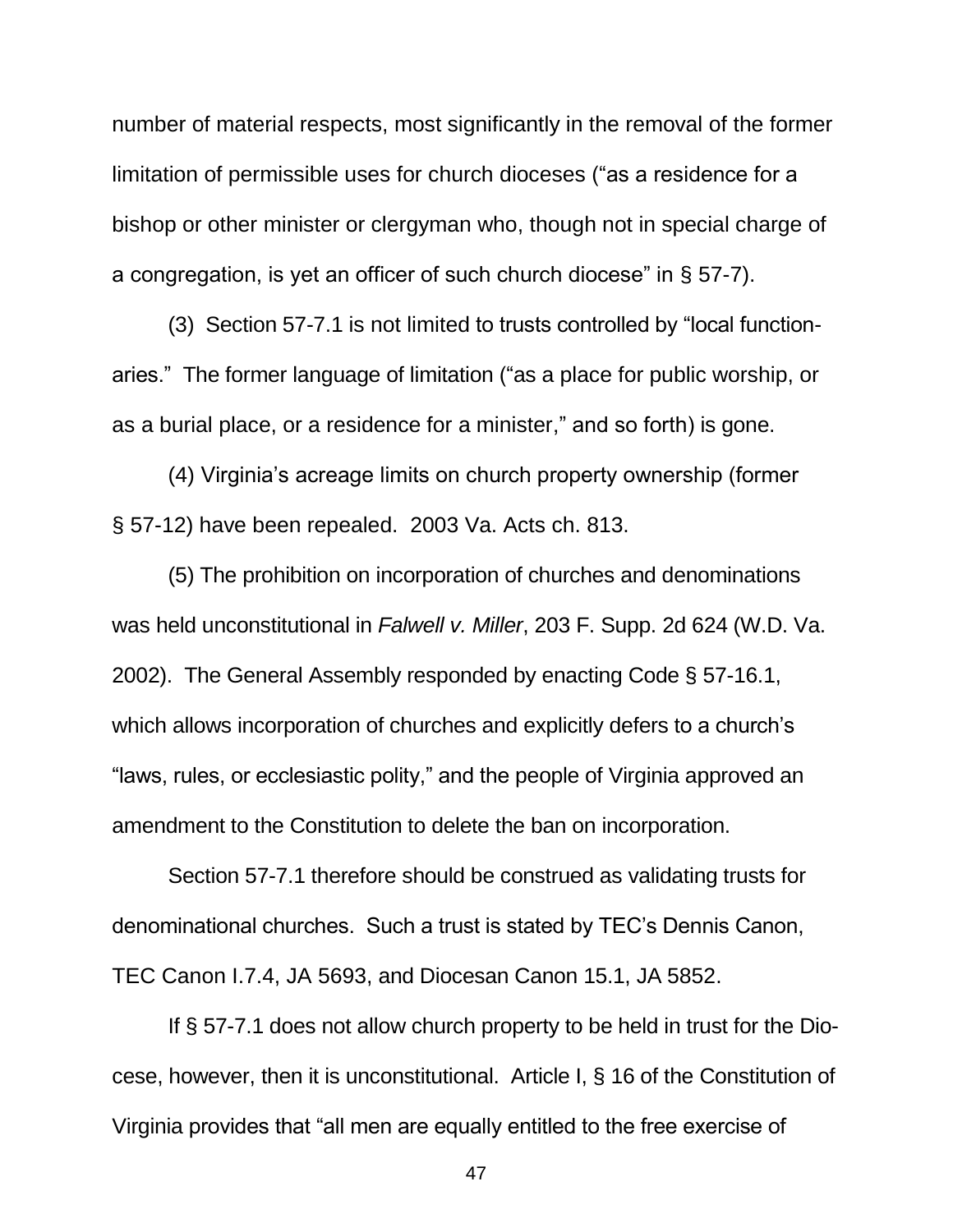religion, according to the dictates of conscience" and, further, that "the General Assembly shall not … confer any peculiar privileges or advantages on any sect or denomination." The Free Exercise Clause likewise "'protect[s] religious observers against unequal treatment.'" *Church of the Lukumi Babalu Aye v. City of Hialeah*, 508 U.S. 520, 542 (1993) (citation omitted). *See also*, *e.g.*, *Wallace v. Jaffree*, 472 U.S. 38, 60 (1985) (the First Amendment mandates that government "pursue a course of complete neutrality toward religion").

<span id="page-55-1"></span>It is obvious and undisputed that property may be held in trust for local, congregational churches as well as for local, regional, and national secular entities. To deny the same right to hierarchical churches would discriminate unconstitutionally, based on religious and denominational distinctions, and violate the Constitutional mandate of complete governmental neutrality toward religion. Any construction of a statute that raises such questions should be avoided. *See*, *e.g.*, *L.F. v. Breit*, \_\_\_ Va. \_\_\_, \_\_\_ S.E.2d \_\_\_, Record No. 120158, slip op. at 16-17 (Va. Jan. 10, 2013). But if those issues are not avoided by construing § 57-7.1 according to its plain language, as discussed above, then it is unconstitutional and void.

<span id="page-55-0"></span>*Jones v. Wolf*, 443 U.S. 595, compels the same conclusion. The U.S. Supreme Court held in *Jones* that civil courts may resolve church property disputes by applying neutral principles of law. *Id*. at 604. Four dissenting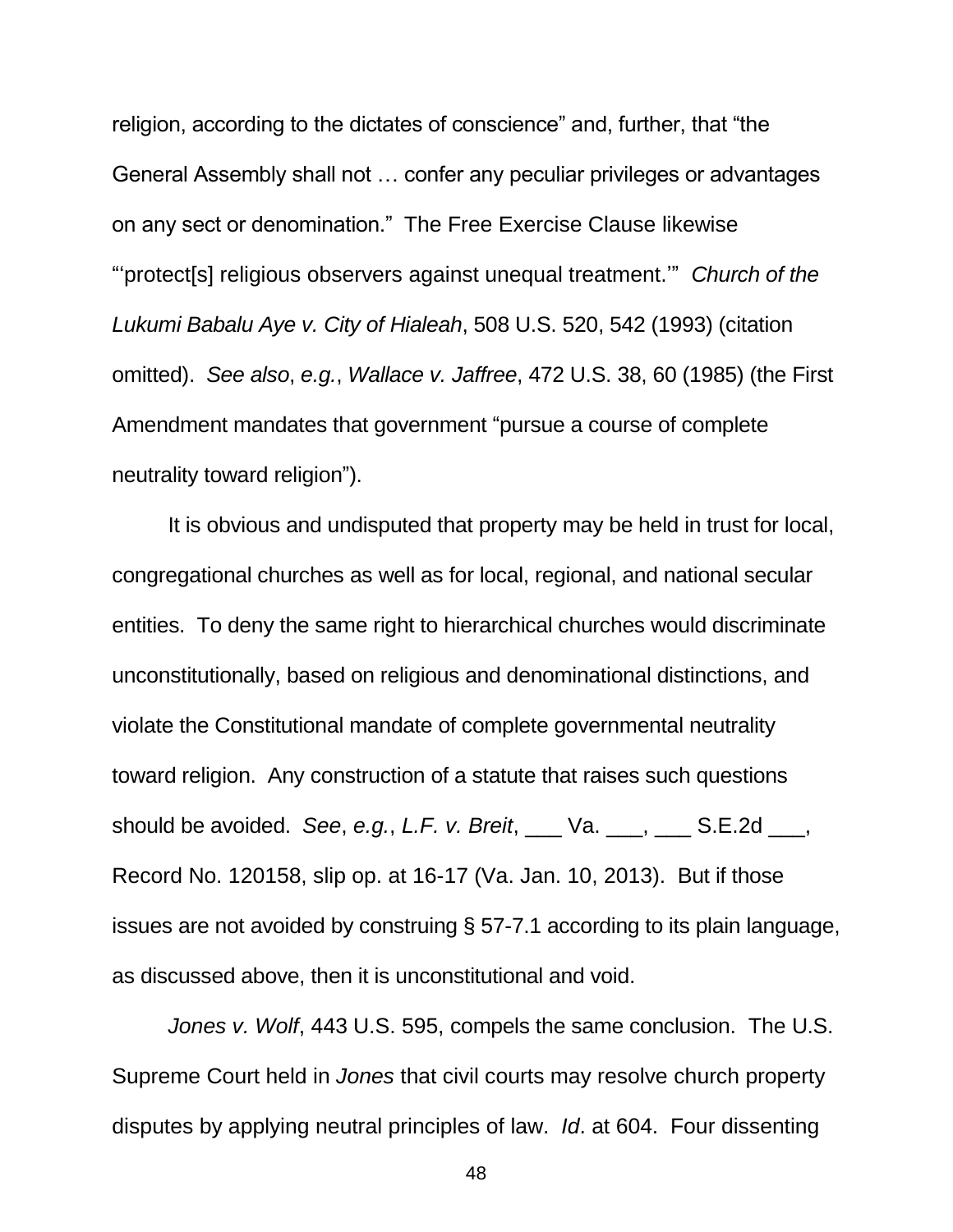Justices argued that "whenever a dispute arises over the ownership of church property, civil courts must defer to the 'authoritative resolution of the dispute within the church itself,'" to protect constitutionally-guaranteed free exercise rights. *Id*. at 604-05 (quoting the dissent, *id*. at 614); *see id*. at 605-06 (quoting the dissent, *id*. at 618).<sup>29</sup> The Court responded as follows:

The neutral-principles approach cannot be said to "inhibit" the free exercise of religion …. Under the neutral-principles approach, the outcome of a church property dispute is not foreordained. *At any time before the dispute erupts, the parties can ensure, if they so desire, that the faction loyal to the hierarchical church will retain the church property*. They can modify the deeds or the corporate charter to include a right of reversion or trust in favor of the general church. *Alternatively*, *the constitution of the general church can be made to recite an express trust in favor of the denominational church*. The burden involved in taking such steps will be minimal. And *the civil courts will be bound to give effect to the result* indicated by the parties, provided it is embodied in some legally cognizable form.

*Id.* at 606 (emphases added).<sup>30</sup> Accord, *id.* at 607-08. A church's ability to

 $\overline{a}$  $29$  "Normally, the dissent would not be of great significance .... But the majority responded," and "[t]he dissent is important to give context and meaning to [that] response." *Episcopal Church Cases*, 198 P.3d 66, 79-80 (Cal. 2009).

 $30$  TFC argues that plaintiffs' Canons are not "embodied in some legally cognizable form." TFC Brief at 12, 38. *Jones* does not permit that conclusion. *See* 443 U.S. at 604 ("[t]he neutral-principles method … requires a civil court to examine certain religious documents, such as a church constitution, for language of trust in favor of the general church. In undertaking such an examination, a civil court must take special care to scrutinize the document in purely secular terms …"). It is only documents that require "'inquiry into religious doctrine'" that are not "legally cognizable." *See id*. at 603 (quoting *Maryland and Virginia Eldership v. (footnote continued)*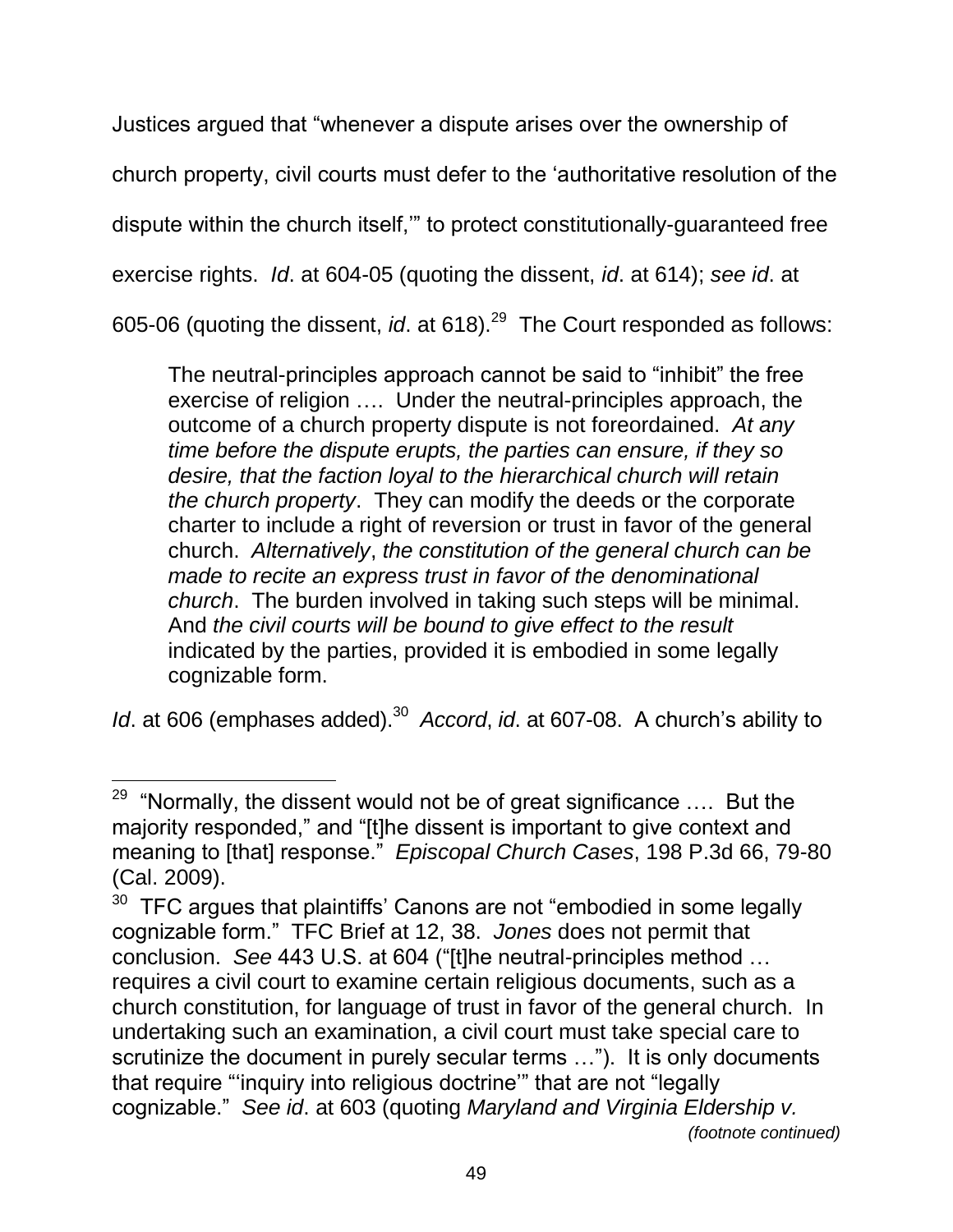<span id="page-57-1"></span>overcome a "rule of majority representation," *id*. at 607, and "ensure … that the faction loyal to the hierarchical church will retain the church property," *id*. at 606, by amending its governing documents, thus was essential to the Court's conclusion that application of a "neutral principles" rule would not violate the First Amendment. To hold that church property disputes will be governed by "neutral principles," but that a civil court may disregard express trust provisions in the constitutions of general churches, would be both to defy the Court's holding that "the civil courts will be bound to give effect" to such provisions and to eviscerate the basis for its holding that the neutral principles approach does not "'inhibit' the free exercise of religion."

#### **CONCLUSION**

<span id="page-57-0"></span>The decision below applied settled law to the facts as established by the evidence and found by the court. The judgment should be affirmed in all respects. The judgment also should be affirmed on the alternative ground that Va. Code § 57-7.1 validates the trust interests created by national and Diocesan Canons.

*Church of God at Sharpsburg, Inc.*, 396 U.S. 367, 368, 370 (1970) (Brennan, J., concurring); *id*. at 604 (citing *Serbian Eastern Orthodox Diocese v. Milivojevich*, 426 U.S. 696, 709 (1976), and *Presbyterian Church v. Hull Memorial Presbyterian Church*, 393 U.S. 440, 449 (1969)).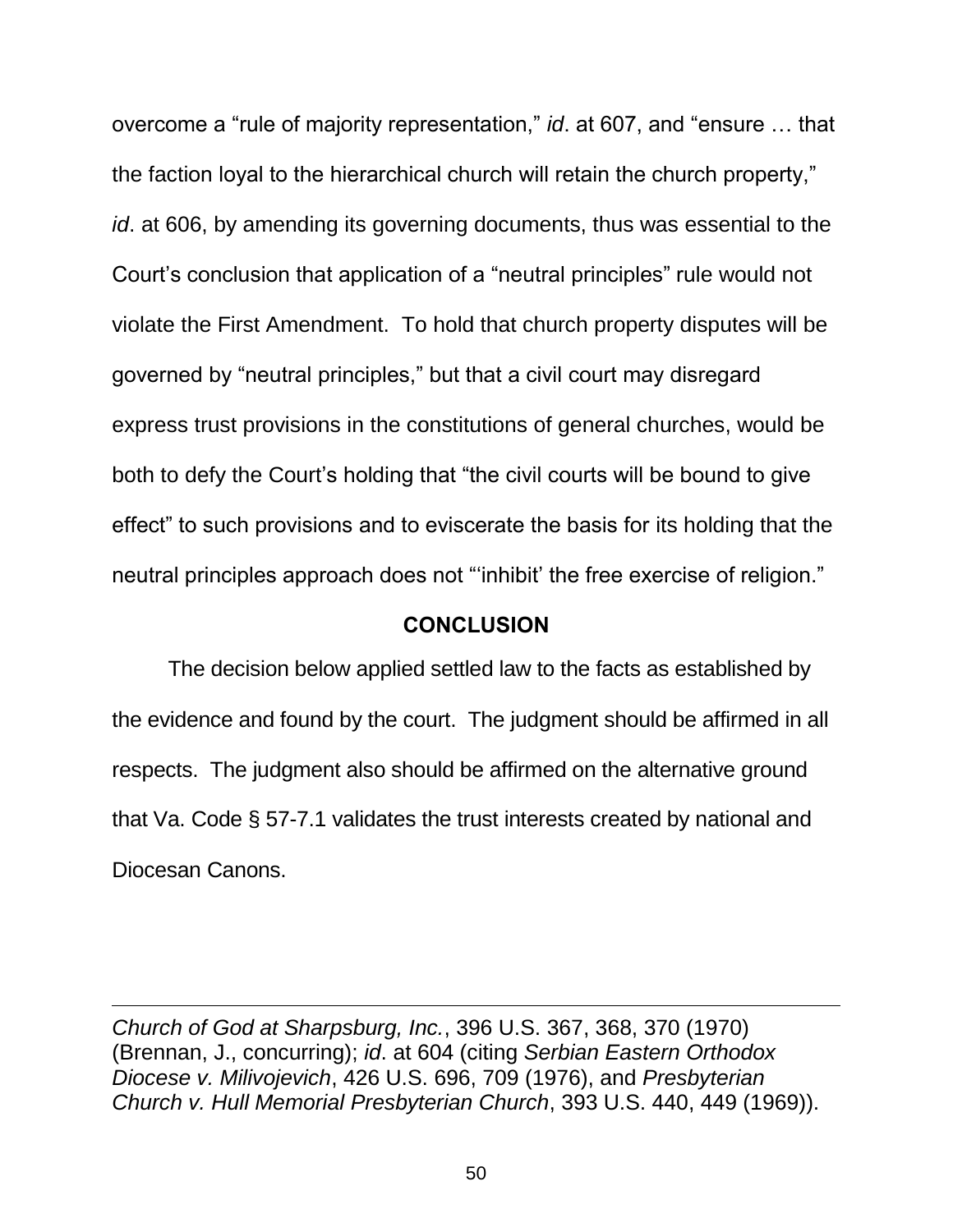Respectfully submitted,

The Protestant Episcopal Church in the Diocese of Virginia

By: George A. Somerville

Bradfute W. Davenport, Jr. (VSB #12848) Mary C. Zinsner (VSB #31397) Brad.Davenport@troutmansanders.com Mary.Zinsner@troutmansanders.com George A. Somerville (VSB #22419) Troutman Sanders LLP [George.Somerville@troutmansanders.com](mailto:George.Somerville@troutmansanders.com) 1660 International Drive, Suite 600 Troutman Sanders LLP McLean, Virginia 22102 P.O. Box 1122 (703) 734-4334 (telephone) Richmond, Virginia 23218-1122 (703) 734-4340 (facsimile) (804) 697-1291 (telephone) (804) 697-1339 (facsimile)

Counsel for Appellee Protestant Episcopal Church in the Diocese of Virginia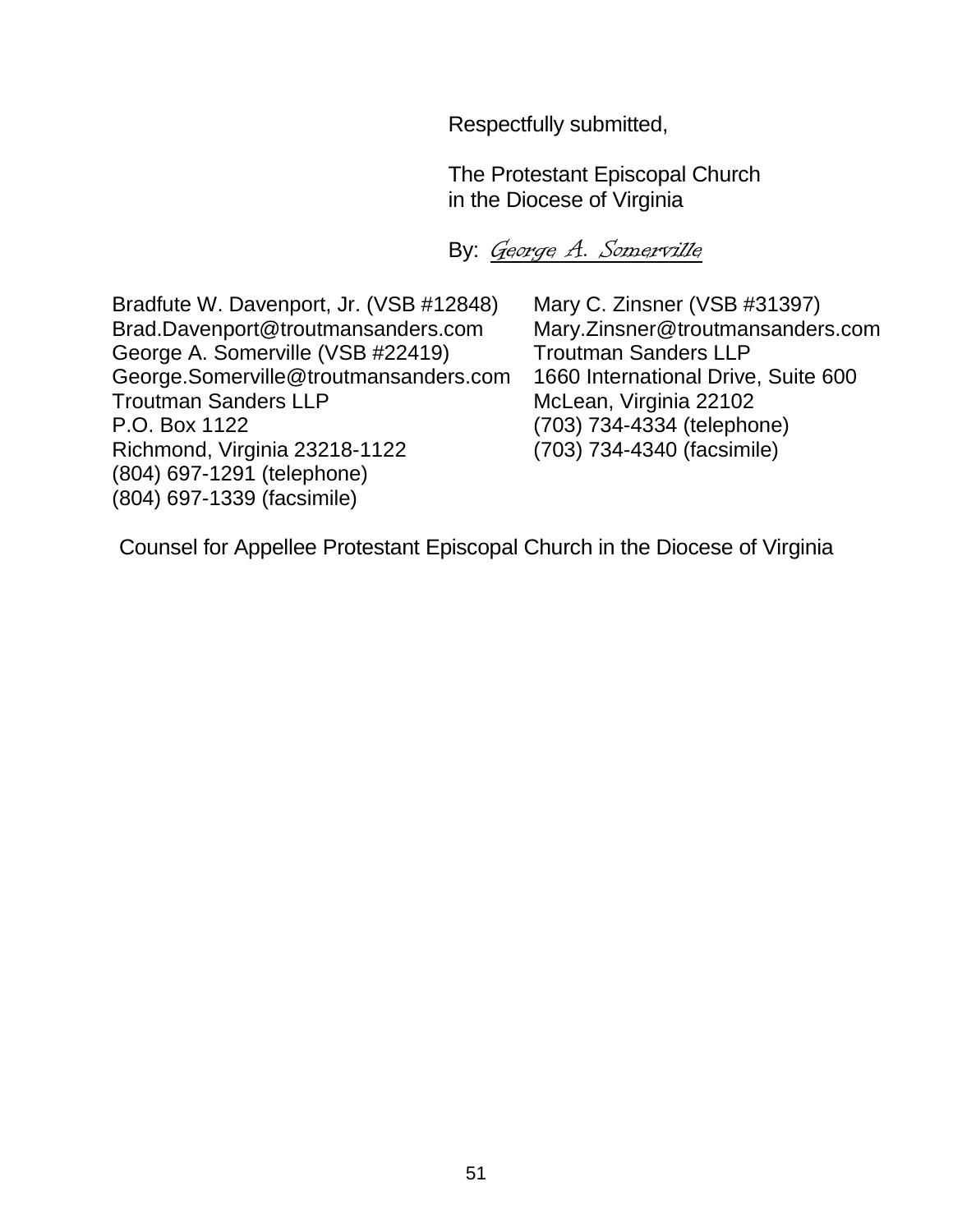#### <span id="page-59-1"></span><span id="page-59-0"></span>**Certificate**

I hereby certify that on January 22, 2013, pursuant to Va. S.Ct. Rules 5:17(i) and 5:26 and Va. Code § 1-210(B):

Electronic copies of this brief, in PDF format, are being transmitted to the Clerk of this Court, on CD-ROM, and served on counsel for appellant and *amici* at the email addresses stated below.

Fifteen printed copies of this brief are being transmitted by hand for filing in the office of the Clerk of this Court.

Three printed copies of this brief are being sent by U.S. First Class mail to each of the following counsel for appellant and *amici*:

Scott J. Ward (sjw@gg-law.com) Timothy R. Obitts (tro@gg-law.com) Gammon & Grange, P.C. 8280 Greensboro Drive, Seventh Floor McLean, Virginia 22102

Gordon A. Coffee (gcoffee@winston.com) Gene C. Schaerr (gschaerr@winston.com) Steffen N. Johnson (sjohnson@winston.com) Andrew C. Nichols (anichols@winston.com) Winston & Strawn LLP 1700 K Street, N.W. Washington, D.C. 20006

James A. Johnson (jjohnson@semmes.com) Paul N. Farquharson (pfarquharson@semmes.com) Tyler O. Prout [\(tprout@semmes.com\)](mailto:tprout@semmes.com) Semmes Bowen & Semmes, P.C. 25 South Charles Street, Suite 1400 Baltimore, Maryland 21201

Counsel for Appellant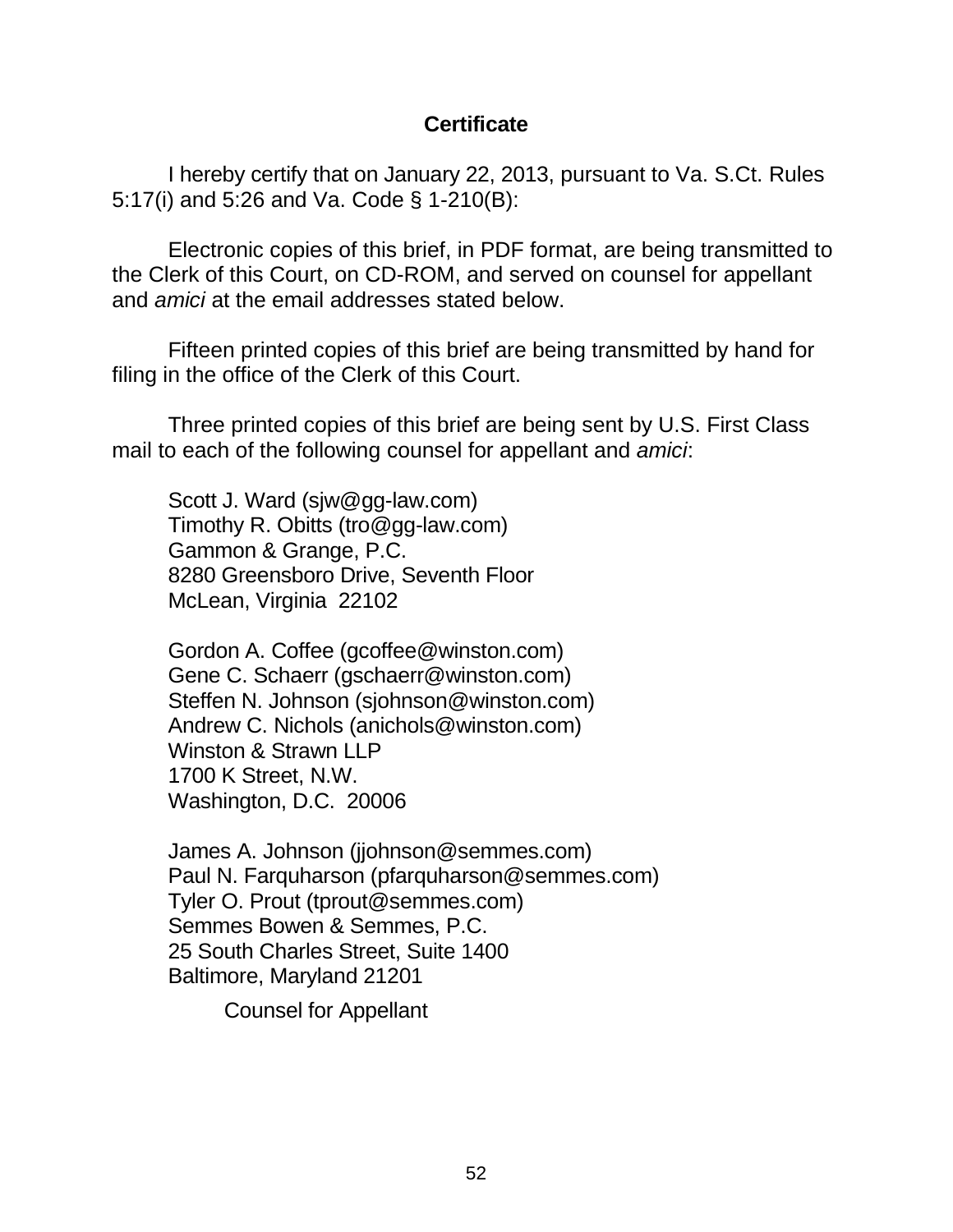Kenneth T. Cuccinelli, II, Attorney General of Virginia Patricia L. West, Chief Deputy Attorney General E. Duncan Getchell, Jr. (dgetchell@oag.state.va.us) Solicitor General of Virginia Wesley G. Russell, Jr. (wrussell@oag.state.va.us) Deputy Attorney General Michael H. Brady (mbrady@oag.state.va.us) Assistant Attorney General Office of the Attorney General 900 East Main Street Richmond, Virginia 23219

Counsel for the Attorney General of Virginia, *Amicus Curiae*

E. Andrew Burcher (eaburcher@thelandlawyers.com) Walsh, Colucci, Lubely, Emrlch & Walsh, P.C. 4310 Prince William Parkway, Suite 300 Prince William, Virginia 22192

Counsel for 516 Donors to The Falls Church, *Amici Curiae*

Michael W. McConnell (mcconnell@law.stanford.edu) 559 Nathan Abbott Way Stanford, CA 94305-8610

Adèle A. Keim (akeim@becketfund.org) Eric C. Rassbach (erassbach@becketfund.org) Luke W. Goodrich (Igoodrich@becketfund.org) 3000 K Street, NW, Suite 220 Washington, DC 20007

> Counsel for The Becket Fund for Religious Liberty, *Amicus Curiae*

A. E. Dick Howard (adh3m@virginia.edu) 627 Park Street Charlottesville, Virginia 22902

*Amicus Curiae*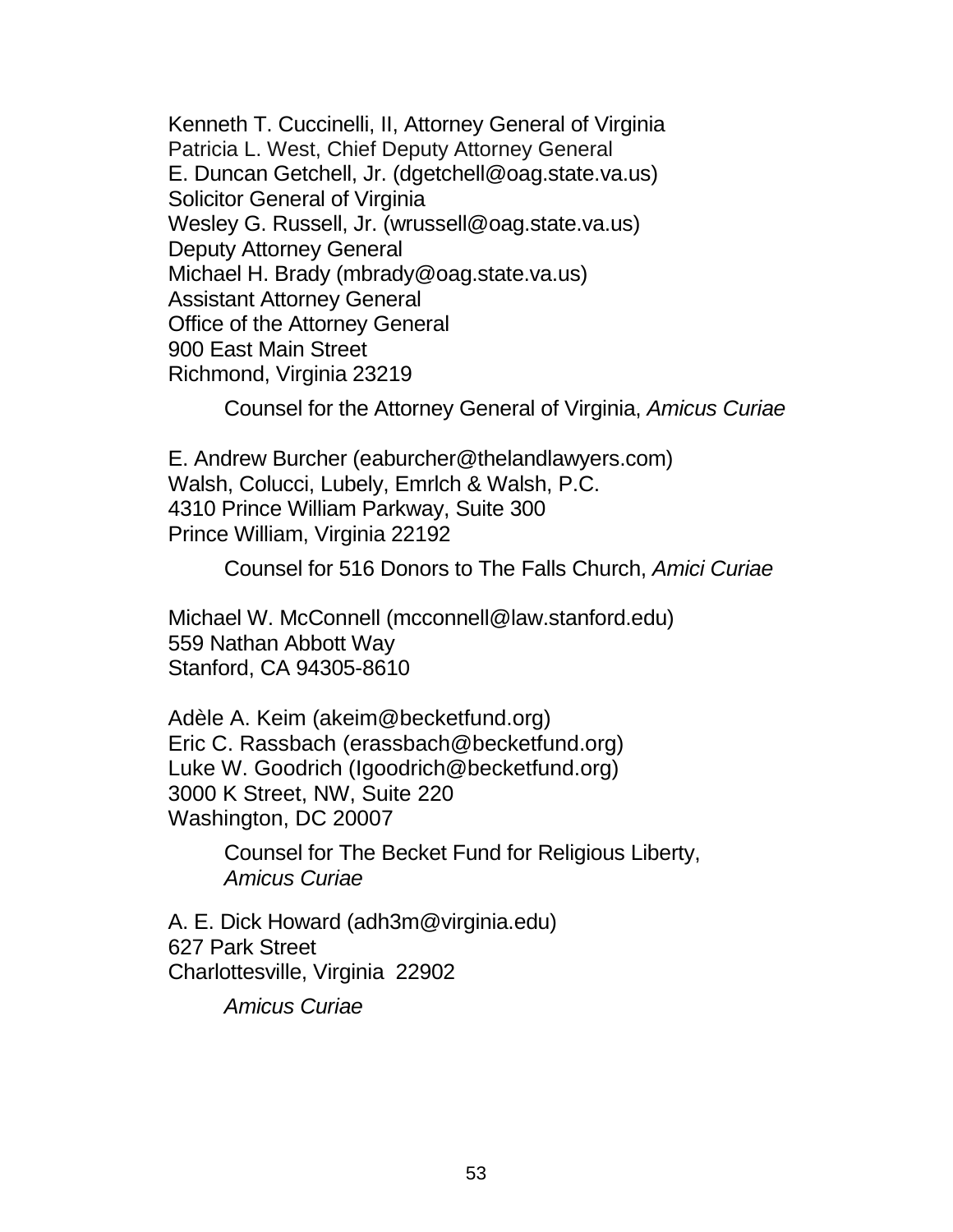Brian A. Coleman (Brian.Coleman@dbr.com) Thomas E. Starnes (Thomas.Starnes@dbr.com) Drinker Biddle & Reath LLP 1500 K Street, NW Washington, D.C. 20005-1209

> Counsel for the General Council on Finance and Administration of The United Methodist Church, *et al.*, *Amici Curiae*

and

David Booth Beers (dbeers@goodwinprocter.com) Mary E. Kostel [\(mkostel@goodwinprocter.com\)](mailto:mkostel@goodwinprocter.com) Goodwin Procter 901 New York Avenue, N.W. Washington, D.C. 20001

Counsel for The Episcopal Church

George A. Somerville George A. Somerville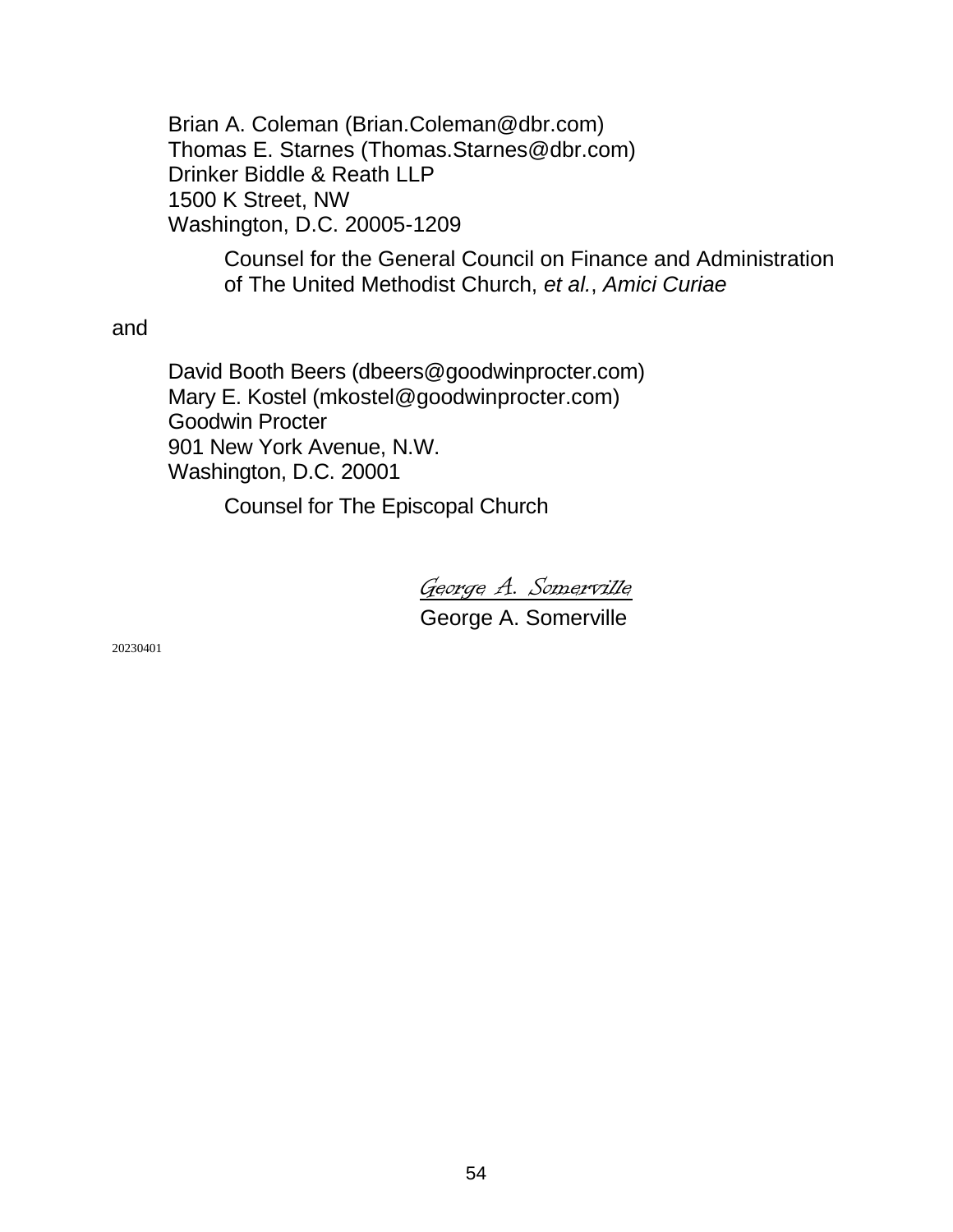#### **ADDENDUM 1**

#### <span id="page-62-0"></span>**Va. Code § 57-7. What transfers for religious purposes valid. (Repl. Vol. 1969). (Repealed, 1993 Va. Acts, ch. 370)**

Every conveyance, devise, or dedication shall be valid which, since the first day of January, seventeen hundred and seventy-seven, has been made, and every conveyance shall be valid which hereafter shall be made of land for the use or benefit of any religious congregation as a place for public worship, or as a burial place, or a residence for a minister, or for the use or benefit of any church diocese, church, or religious society, as a residence for a bishop or other minister or clergyman who, though not in special charge of a congregation, is yet an officer of such church diocese, church or religious society, and employed under its authority and about its business; and every conveyance shall be valid which may hereafter be made, or has heretofore been made, of land as a location for a parish house or house for the meeting of societies or committees of the church or others for the transaction of business connected with the church or of land as a place of residence for the sexton of a church, provided such land lies adjacent to or near by the lot or land on which is situated the church to which it is designed to be appurtenant; or for use in furtherance of the affairs of any church diocese, and the land shall be held for such uses or benefit and for such purposes, and not otherwise. And no gift, grant, or bequest hereafter made to such church diocese, church or religious congregation, or the trustees thereof, shall fail or be declared void for insufficient designation of the beneficiaries in, or the objects of, any trust annexed to such gift, grant, or bequest in any case where lawful trustees of such church diocese, church or congregation are in existence, or the church diocese, or the congregation is capable of securing the appointment of such trustees upon application as prescribed in the following section (§ 57-8); but such gift, grant, or bequest shall be valid, subject to the limitation of § 57-12; provided, that whenever the objects of any such trust shall be undefined or so uncertain as not to admit of specific enforcement by the chancery courts of the Commonwealth, then such gift, grant, or bequest shall inure and pass to the trustees of the beneficiary church diocese or congregation, to be by them held, managed, and the principal or income appropriated for the religious and benevolent uses of the church diocese or congregation, as such trustees may determine, by and with the approval of the vestry, board of deacons, board of stewards, or other authorities which, under the rules or usages of such church diocese, church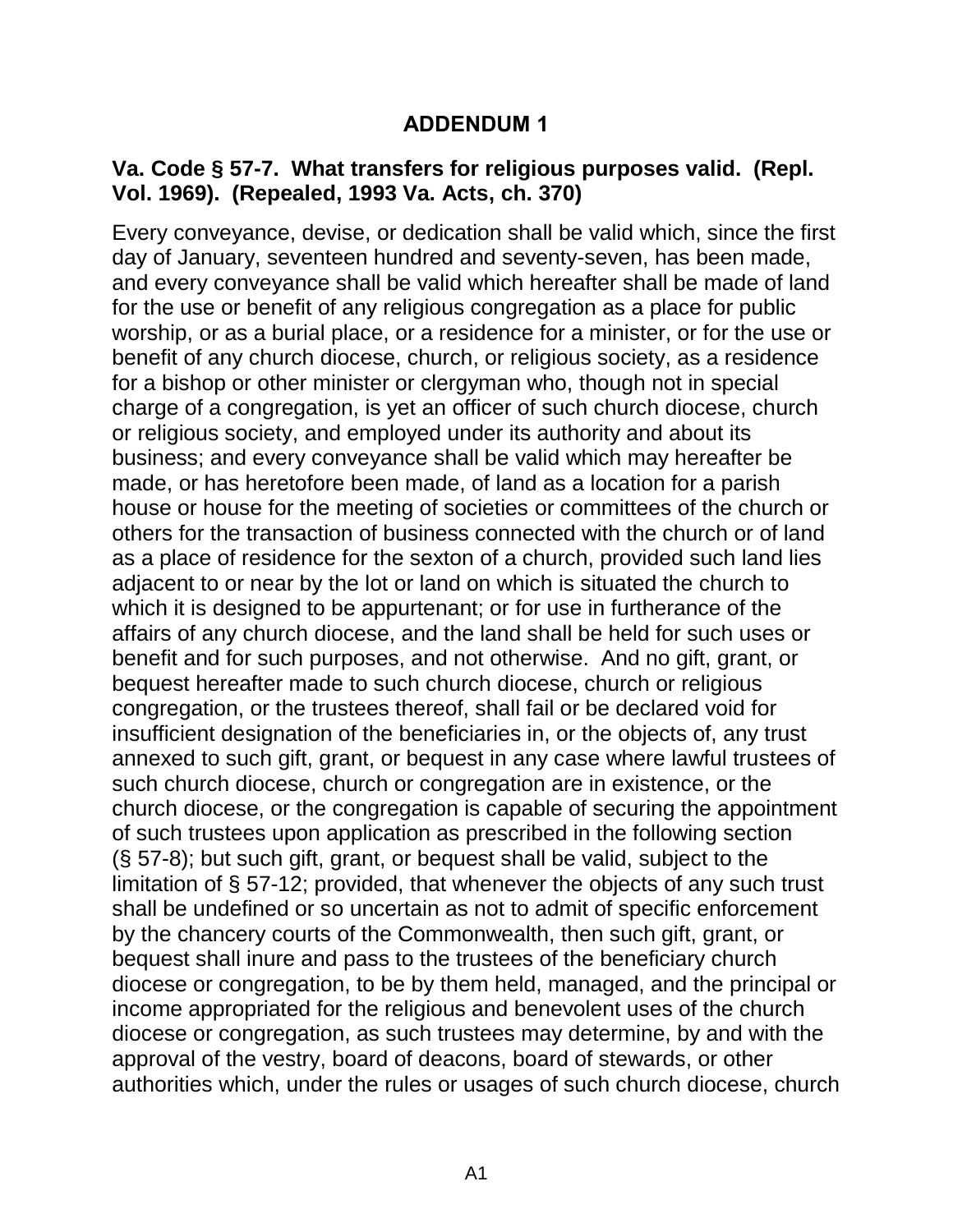or congregation, have charge of the administration of the temporalities thereof.

Provided that any devise of property after January one, nineteen hundred fifty-three, for the use or benefit of any religious congregation, wherein no specific use or purpose is specified shall be valid. (Code 1919, § 38; 1954, c. 268; 1956, c. 611; 1962, c. 516.)

## **Va. Code § 57-7.1. What transfers for religious purposes valid.**

Every conveyance or transfer of real or personal property, whether inter vivos or by will, which is made to or for the benefit of any church, church diocese, religious congregation or religious society, whether by purchase or gift, shall be valid.

Any such conveyance or transfer that fails to state a specific purpose shall be used for the religious and benevolent purposes of the church, church diocese, religious congregation or religious society as determined appropriate by the authorities which, under its rules or usages, have charge of the administration of the temporalities thereof.

No such conveyance or transfer shall fail or be declared void for insufficient designation of the beneficiaries in any case where the church, church diocese, religious congregation or religious society has lawful trustees in existence, is capable of securing the appointment of lawful trustees upon application as prescribed in § 57-8, is incorporated, has created a corporation pursuant to § 57-16.1, or has ecclesiastical officers pursuant to the provisions of § 57-16.

(1993, c. 370; 2005, c. 772.)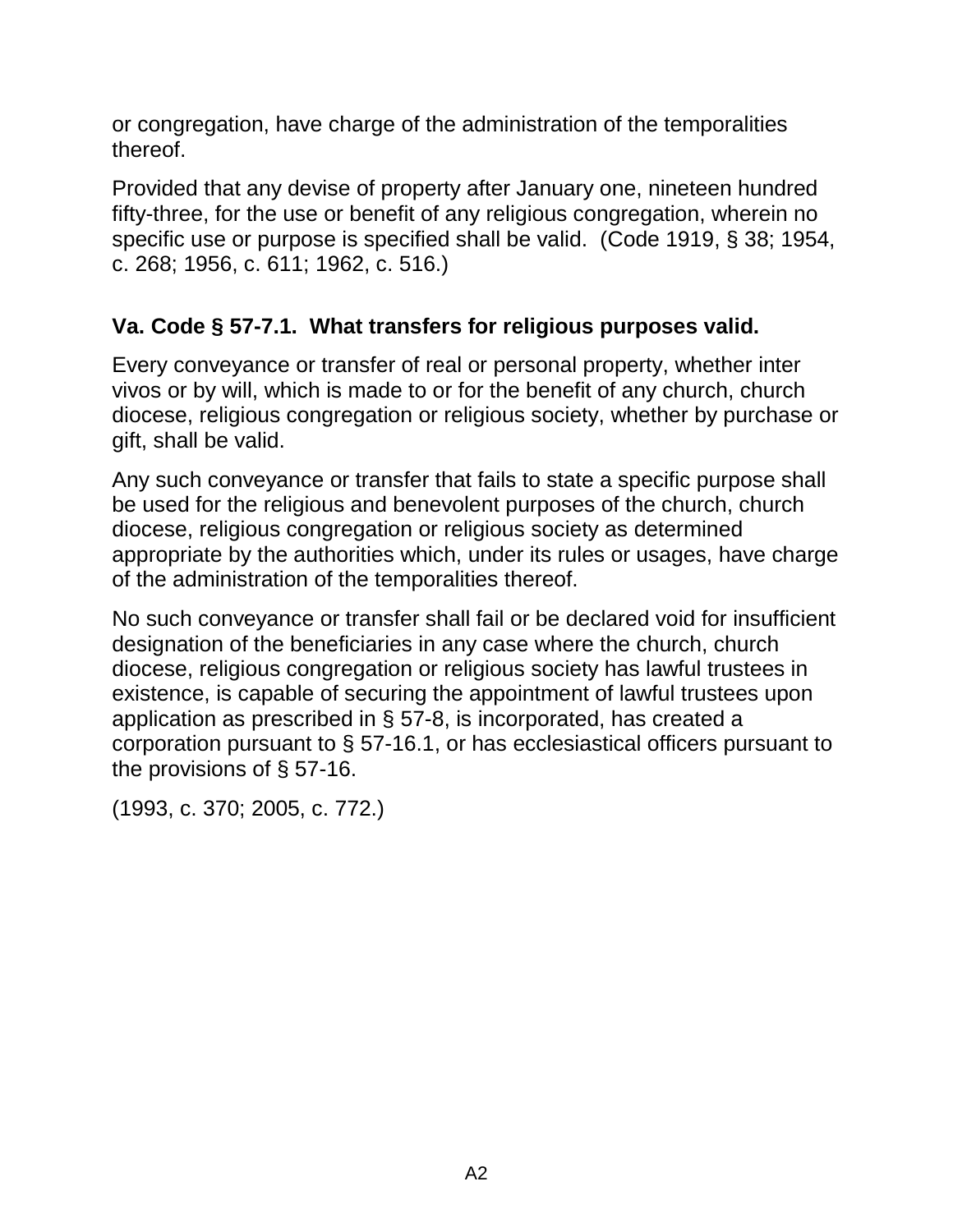## **ADDENDUM 2**

<span id="page-64-0"></span>*Episcopal Diocese of Ohio v. Anglican Church of the Transfiguration*, No. CV-08-654973 (Ohio Common Pleas, Cuyahoga Co., Sept. 29, 2011)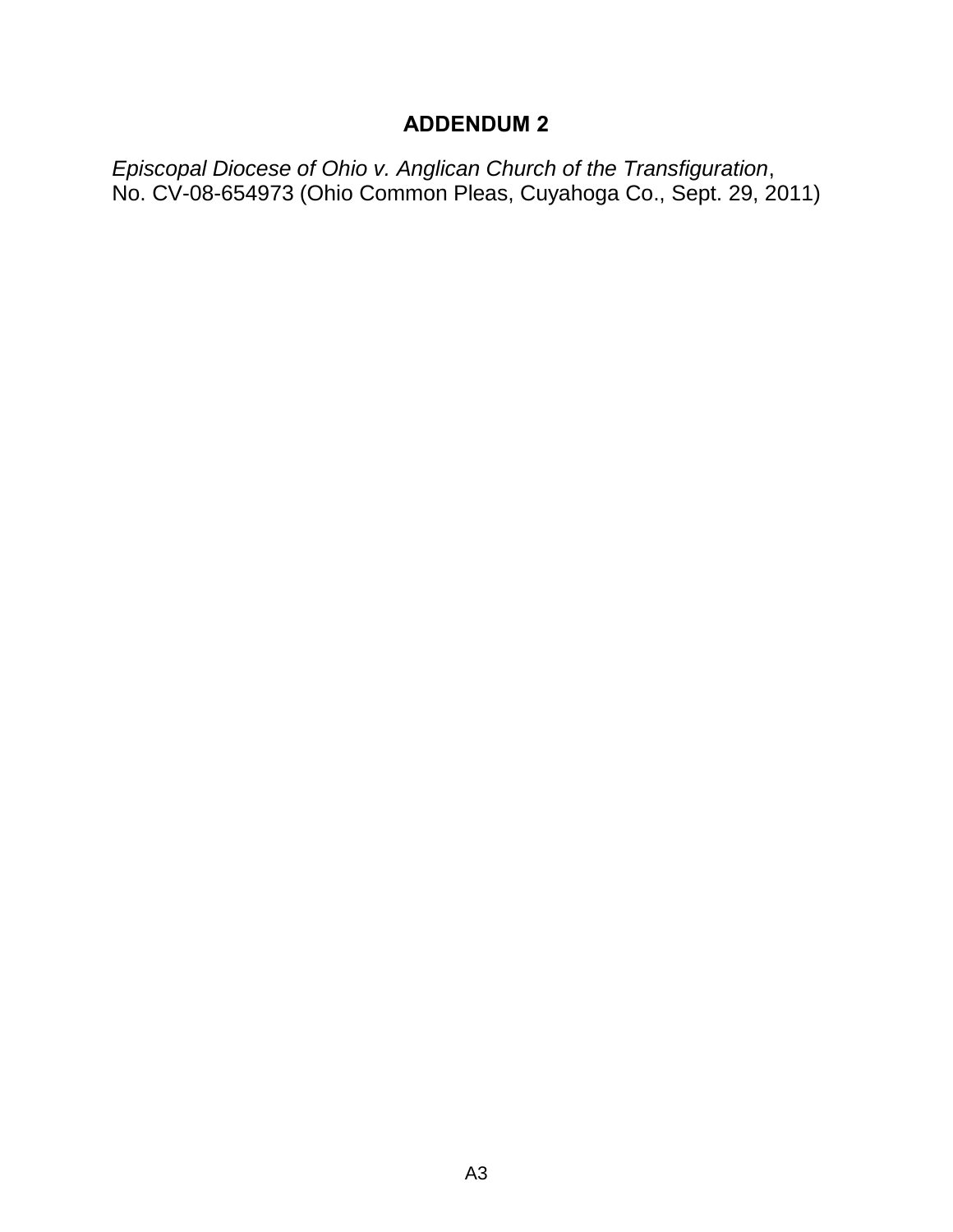

70537433

## **IN THE COURT OF COMMON PLEAS CUYAHOGA COUNTY, OHIO**

EPISCOPAL DIOCESE OF OHIO ET AL **Plaintiff** 

Case No: CV -08-654973

Judge: DEENA R CALABRESE

ANGLICAN CHURCH OF THE TRANSFIGURATION ETAL

Defendant

 $\sim$ 

**JOURNAL ENTRY** 

NOW PENDING BEFORE THE COURT IS PLAINTIFFS' MOTION FOR ENTRY OF JUDGMENT AS TO THE INTANGIBLE PERSONAL PROPERTY OWED BY DEFENDANTS ST. BARNABAS ANGLICAN CHURCH AND ST. LUKE'S ANGLICAN CHURCH. THE COURT FINDS PLAINTIFFS' ARGUMENTS WELL TAKEN, AND HEREBY GRANTS THE MOTION.

PLAINTIFFS COMPELLINGLY ARGUE THAT IN REACHING THE FIGURES THEY URGE THE COURT TO ADOPT AND INCLUDE IN ITS FINAL JUDGMENT ENTRY AND ORDER, THEY TOOK AT FACE VALVE THE FINANCIAL DATA THAT DEFENDANTS PROVIDED. THEY FURTHER ARGUE THAT THEY ARE WILLING TO ACCEPT LESS THAN THE SUMS THEY ARE ENTITLED. FOR EXAMPLE, PLAINTIFFS FORGO SUMS OBTAINED AFTER THE 2005 DISAFFILIATION, ARE WILLING TO ACCEPT THE CONSERVATIVE SUM OF \$25,000 (RATHER THAN HIGHER VALVES REFLECTED IN THE 2005 BALANCE SHEETS) FOR ARTICLES SUBJECT TO DISPOSAL OR DEPRECIATION, AND DO NOT SEEK PREJUDGMENT INTEREST.

DEFENDANTS COUNTER THAT PLAINTIFFS' MOTION IS PREMATURE, GIVEN THE PENDENCY OF DEFENDANTS' OCCUPYING CLAIMANTS COUNTERCLAIMS. THIS ARGUMENT IS NOW MOOT. THE COURT HAS, BY JUDGMENT ENTRY THIS SAME DAY, GRANTED SUMMARY JUDGMENT TO PLAINTIFFS ON THOSE COUNTERCLAIMS.

DEFENDANTS FURTHER ARGUE THAT THE 2005 BALANCE SHEET FIGURES ARE SUBJECT TO REDUCTION BECAUSE OF SUBSEQUENT EXPENDITURES ON PROPERTY IMPROVEMENTS AND MAINTENANCE. FIRST, THIS ARGUMENT IS AT LEAST PARTLY FORECLOSED BY THE ABOVE-REFERENCED RULING REGARDING THE OCCUPYING CLAIMANTS COUNTERCLAIMS. SECOND, PLAINTIFFS CORRECTLY ASSERT THAT DEFENDANTS' ARGUMENT RELIES ON THE SUPPOSITION THAT MONEY ON HAND AT THE TIME OF THE 2005 DISAFFILIATION WAS THE EXCLUSIVE POOL OF CASH AVAILABLE FOR PARISH MAINTENANCE AND THE LIKE. IN SHORT, IT IGNORES REGULAR DONATIONS AND OTHER SOURCES OF INCOME FROM 2005 ONWARD.

DEFENDANTS ALSO PLACE SUBSTANTIAL EMPHASIS ON DONATION RESTRICTIONS FROM 2004 FORWARD (I.E., PARISHIONERS' DESIGNATIONS THAT DONATIONS MUST BE USED FOR THE PARISH ALONE, WITH NOTHING TURNED OVER TO THE DIOCESE OR THE EPISCOPAL CHURCH). THEY ARGUE THAT "CONSTRUING A TRUST ON THESE GIFTS VIOLATES THE CLEAR INTENT OF THE DONORS." DEFENDANTS' OPPOSITION AT 5.

PLAINTIFFS ARE CORRECT THAT THIS ARGUMENT IS FORECLOSED BY THE COURT'S OMNIBUS OPINION AND ORDER, WHICH FOUND AN EXPRESS TRUST IN FAVOR OF THE EPISCOPAL CHURCH AND THE DIOCESE ON ALL REAL AND PERSONAL PROPERTY OF THE PARISHES. AS PLAINTIFFS POINT OUT, THE SUPPOSEDLY RESTRICTED DONATIONS TENDERED BEFORE THE DISAFFILIATION WERE GIVEN TO EPISCOPAL PARISHES THAT ANSWERED TO THE DIOCESE, AND PLAINTIFFS DO NOT SEEK DONATIONS MADE AFTER THE DISAFFILIATION.

PLAINTIFFS' MOTION IS GRANTED. THE COURT'S FINAL JUDGMENT ENTRY AND ORDER WILL REFLECT THE PRECISE AMOUNTS OWED BY DEFENDANT ST. BARNABAS ANGLICAN CHURCH AND DEFENDANT ST. LUKE'S ANGLICAN CHURCH WITH RESPECT TO INTANGIBLE PERSONAL PROPERTY.

09/2912011

RECEIVED FOR FILING 09/29/201115:23:12 By: CLPAL GERALD E. FUERST, CLERK